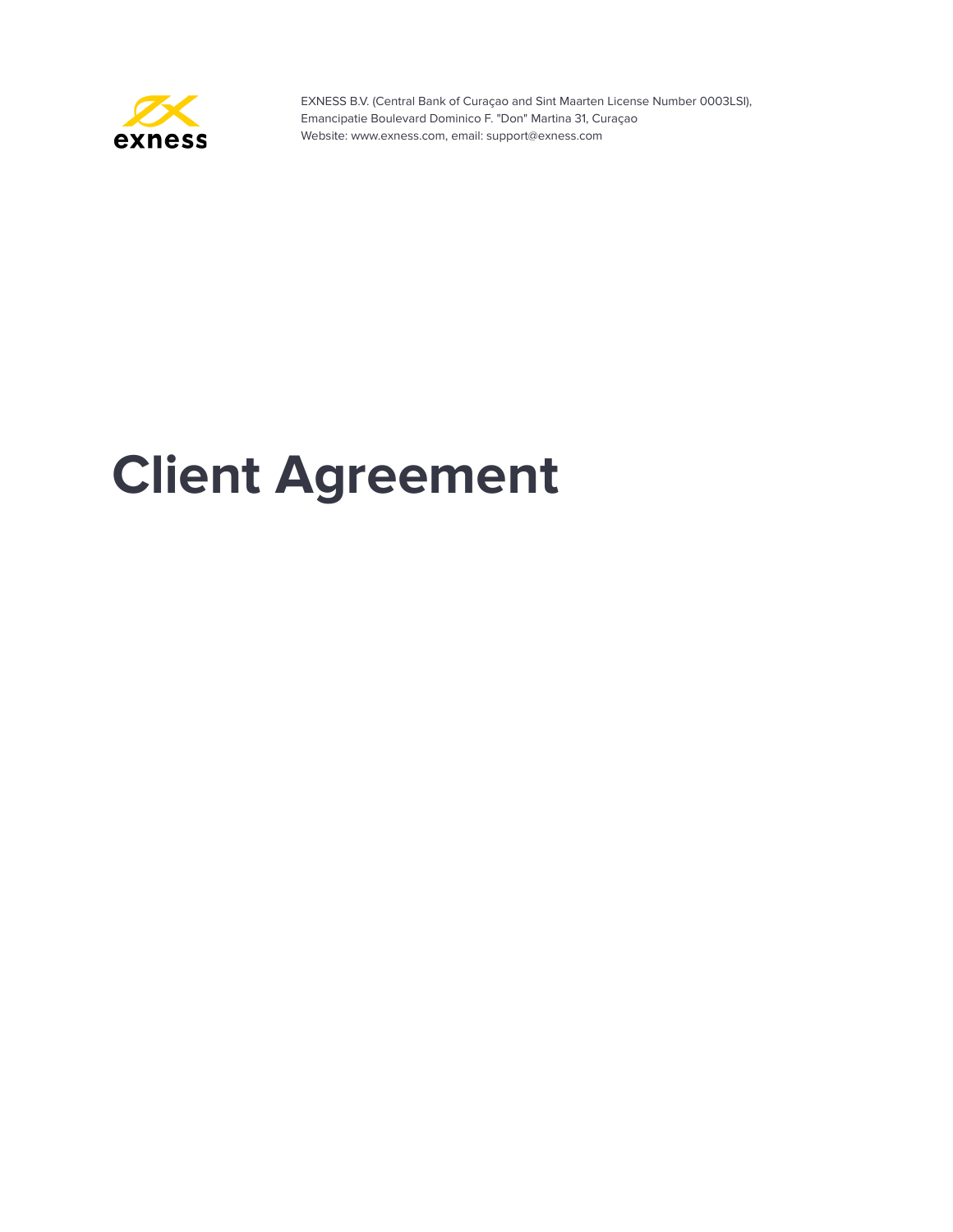

- **Part A: General Terms And [Conditions](#page-3-0)** 
	- 1. [Introduction](#page-3-1)
	- 2. [Interpretation](#page-3-2) of Terms
	- 3. Client [Acceptance](#page-11-0) and Due Diligence
	- 4. [Services](#page-11-1)
	- 5. Advice and Provision of [Information](#page-11-2)
	- 6. Costs and [Taxes](#page-12-0)
	- 7. [Communications](#page-13-0) and Written Notices
	- 8. [Confidentiality,](#page-15-0) Personal Data, Records
	- 9. [Amendments](#page-16-0)
	- 10. [Termination](#page-17-0)
	- 11. [Default](#page-18-0)
	- 12. Force [Majeure](#page-20-0)
	- 13. [Limitations](#page-21-0) of Liability and Indemnity
	- 14. [Representations](#page-23-0) and Warranties
	- 15. Client [Acknowledgements](#page-24-0) of Risk and Consents
	- 16. Applicable and Governing Law and Applicable [Regulations](#page-25-0)
	- 17. [Severability](#page-25-1)
	- 18. [Non-Exercise](#page-25-2) of Rights
	- 19. [Assignment](#page-25-3)
	- 20. [Language](#page-26-0)
	- 21. [Introducer](#page-26-1)
	- 22. [Identification](#page-26-2)
	- 23. Currency [Conversions](#page-27-0)
	- 24. [Miscellaneous](#page-27-1)

#### **Part B: Client Money And Client [Account](#page-27-2)**

- 1. Client [Money](#page-28-0)
- 2. [Lien](#page-28-1)
- 3. [Netting](#page-29-0) and Set-Off
- 4. Client [Account](#page-29-1)
- 5. [Temporary](#page-29-2) Block of the Client Account
- 6. Inactive and Dormant Client [Accounts](#page-31-0)
- 7. Deposits and [Withdrawals](#page-31-1) to/from the Client Account
- Part C: The Trading [Platform](#page-34-0)
	- 1. [Technical](#page-34-1) Issues
	- 2. [Prohibited](#page-35-0) Actions on the Trading Platform
	- 3. Safety of [Access](#page-36-0) Data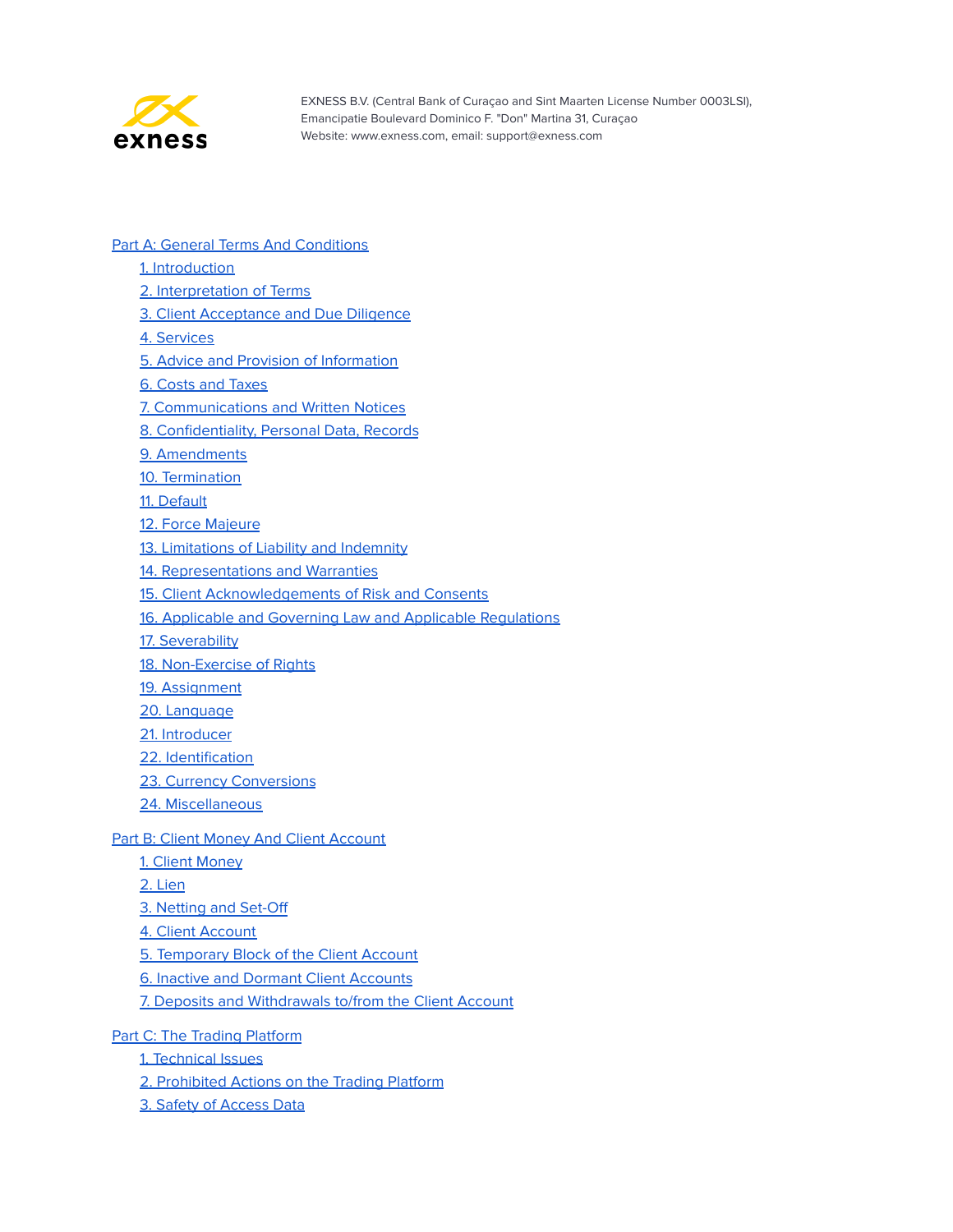

#### 4. [Intellectual](#page-36-1) Property

#### Part D: [Trading](#page-38-0) Terms

1. [Execution](#page-38-1)

2. Decline of Client's Orders, Requests and [Instructions](#page-38-2)

3. Margin [Requirements](#page-39-0)

4. Trailing Stop, Expert [Advisor](#page-40-0) and Stop Loss Orders

5. Trade [Confirmations](#page-41-0) and Reporting

#### Part E: CFD [Trading](#page-42-0) Terms

1. CFD Order [Execution](#page-42-1)

2. [Quotes](#page-42-2)

3. [Leverage](#page-43-0)

4. [Financing](#page-43-1) Charges

5. Swaps and Swap Free [Accounts](#page-43-2)

6. [Lots](#page-44-0)

7. Other [Terms](#page-45-0)

#### PART F: Social [Trading](#page-46-0)

1. [Introduction](#page-46-1)

2. [Investor](#page-46-2)

3. Strategy [Provider](#page-47-0)

4. Social Trading [Acknowledgement](#page-49-0) of Risk and Consents

#### PART G: Portfolio [Management](#page-50-0)

1. [Introduction](#page-50-1)

2. Portfolio [Manager](#page-50-2)

3. PM [Investor](#page-54-0)

4. [Allocation](#page-55-0) type

5. Portfolio Management [Acknowledgement](#page-56-0) of Risk and Consents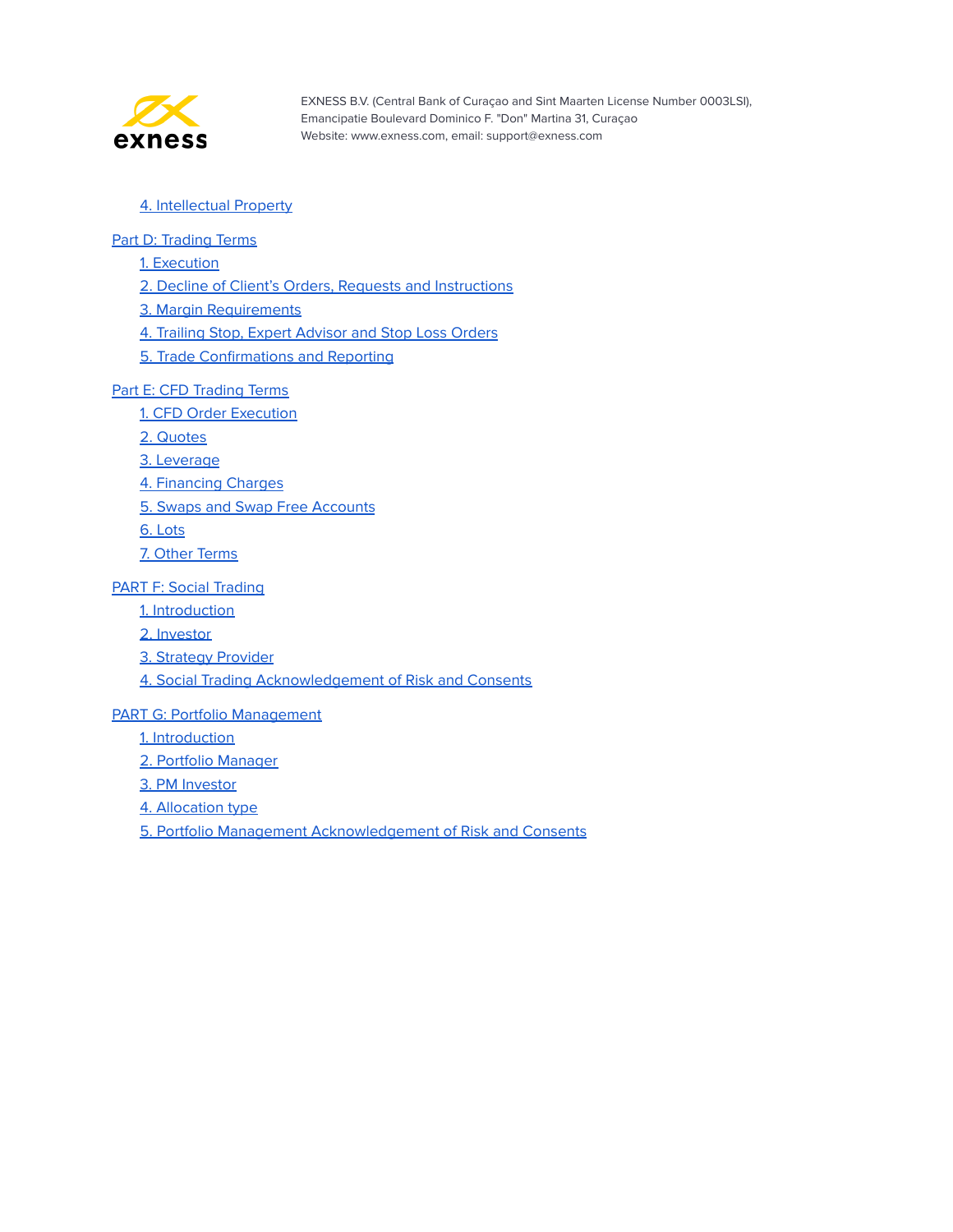

# <span id="page-3-0"></span>**Part A: General Terms And Conditions**

### <span id="page-3-1"></span>**1. Introduction**

**1.1** The Agreement is entered by and between EXNESS B.V ("the Company") on the one part and the Client (which may be a legal entity or a natural person) who has completed the Account Opening Application Form (hereinafter called the "Client") on the other part.

**1.2** The Company is authorised by the Central Bank of Curaçao and Sint Maarten with Securities Intermediaries License Number 0003LSI.

**1.3** This Client Agreement with the following documents found on the Company's website (namely "General Business Terms", "Partnership Agreement", "Risk Disclosure and Warnings Notice", "Complaints Procedure for Clients" and "Bonus Terms and Conditions"), as amended from time to time, (together the "Agreement"), as well as any other documentation that may be communicated applicable to a Client as a result of his participation in any of the Company's campaigns and/or loyalty programs, set out the terms upon which the Company will offer Services hereunder to the Client and shall govern all CFD activity of the Client with the Company during the course of the Agreement.

**1.4** The Agreement overrides any other agreements, arrangements, express or implied statements made by the Company or any Introducer(s).

#### <span id="page-3-2"></span>**2. Interpretation of Terms**

**2.1** In this document (Client Agreement):

**"Access Data"** shall mean the login and password of the Client, which are required so as to place Orders in CFDs with the Company on the Trading Platform, and any other secret investor passwords, phone passwords or similar, used to access the Personal Area so as to perform non-trading operations.

**"Account Opening Application Form"** shall mean the application form/questionnaire completed by the Client, on-line on the Company's Website and/or mobile application(s) and/or in hard copy, in order to apply for the Company's Services under the Agreement and a Client Account, via which form/questionnaire the Company will obtain amongst other things information for the Client's identification and due diligence, financial profile and appropriateness in accordance with the Applicable Regulations.

**"Affiliate"** shall mean in relation to the Company, any entity which directly or indirectly controls or is controlled by the Company, or any entity that is directly or indirectly under common control with the Company; and "control" means the power to direct or the presence of ground to manage the affairs of the Company or entity.

**"Agreement"** shall mean this document (Client Agreement) and various documents found on the Company's website, namely "General Business Terms", "Partnership Agreement", "Risk Disclosure and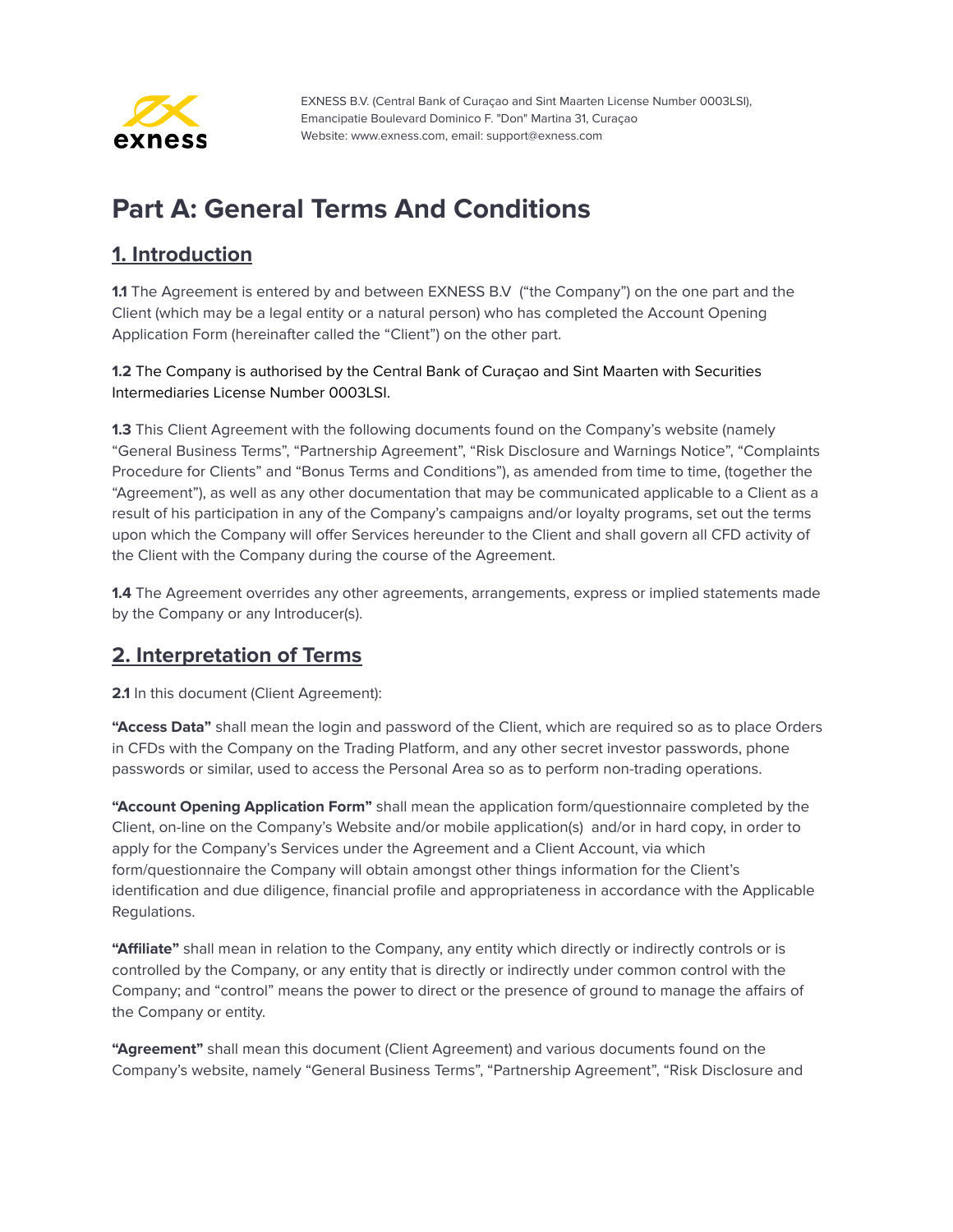

Warnings Notice", "Bonus Terms and Conditions", "Complaints Procedure for Clients", as amended from time to time and any subsequent Appendices added thereto.

**"Applicable Regulations"** shall mean (a) rules of a relevant regulatory authority having powers over the Company; (b) the rules of a relevant Underlying Market; and (c) all other applicable laws, rules and regulations of Curaçao and/or of another jurisdiction.

**"Ask"** shall mean the higher price in a Quote at which the price the Client may buy.

**"Balance"** shall mean the total financial result in the Client Account after the last Completed Transaction and depositing/withdrawal operation at any period of time.

**"Base Currency"** shall mean the first currency in the Currency Pair against which the Client buys or sells the Quote Currency.

**"Bid"** shall mean the lower price in a Quote at which the Client may sell.

**"Billing Period"** shall mean: a) the period commencing on the date of the creation of a Fund and ending at the last Friday of the same calendar month at 23:59:59 UTC+0 or b) Each subsequent period which succeeds the last Friday of each calendar month at 23:59:59 UTC+0 or c) any other period mentioned on the Website and/or any relevant mobile application/s or in other way will be directly communicated by Company to the relevant Clients.

**"Business Day"** shall mean any day other than a Saturday or a Sunday, or the 25th of December, or the 1st of January or any other international holidays to be announced on the Company's Website.

**"Client Account"** shall mean the unique personalised account of the Client consisting of all Completed Transactions, Open Positions and Orders in the Trading Platform, the balance of the Client money and deposit/withdrawal transactions of the Client money.

**"Client Terminal"** shall mean the MetaTrader program version 4 or 5, or other platform trading facilities including (but not limited to) web and mobile, which are used by the Client in order to obtain information on Underlying Markets in real-time,, make Transactions, place or delete Orders, as well as to receive notices from the Company and keep record of Transactions.

**"Closed Position"** shall mean the opposite of an Open Position.

**"Completed Transaction"** shall mean two counter deals of the same size and instrument (opening a position and closing a position): i.e buy then sell and vice versa in CFD trading.

**"Contract for Differences"** ("CFD") shall mean a contract between two parties, typically described as "buyer" and "seller", stipulating that the buyer will pay to the seller the difference between the current value of the price of an Underlying Asset and its value at contract time (if the difference is negative, then the seller pays instead to the buyer). A CFD is a Financial Instrument.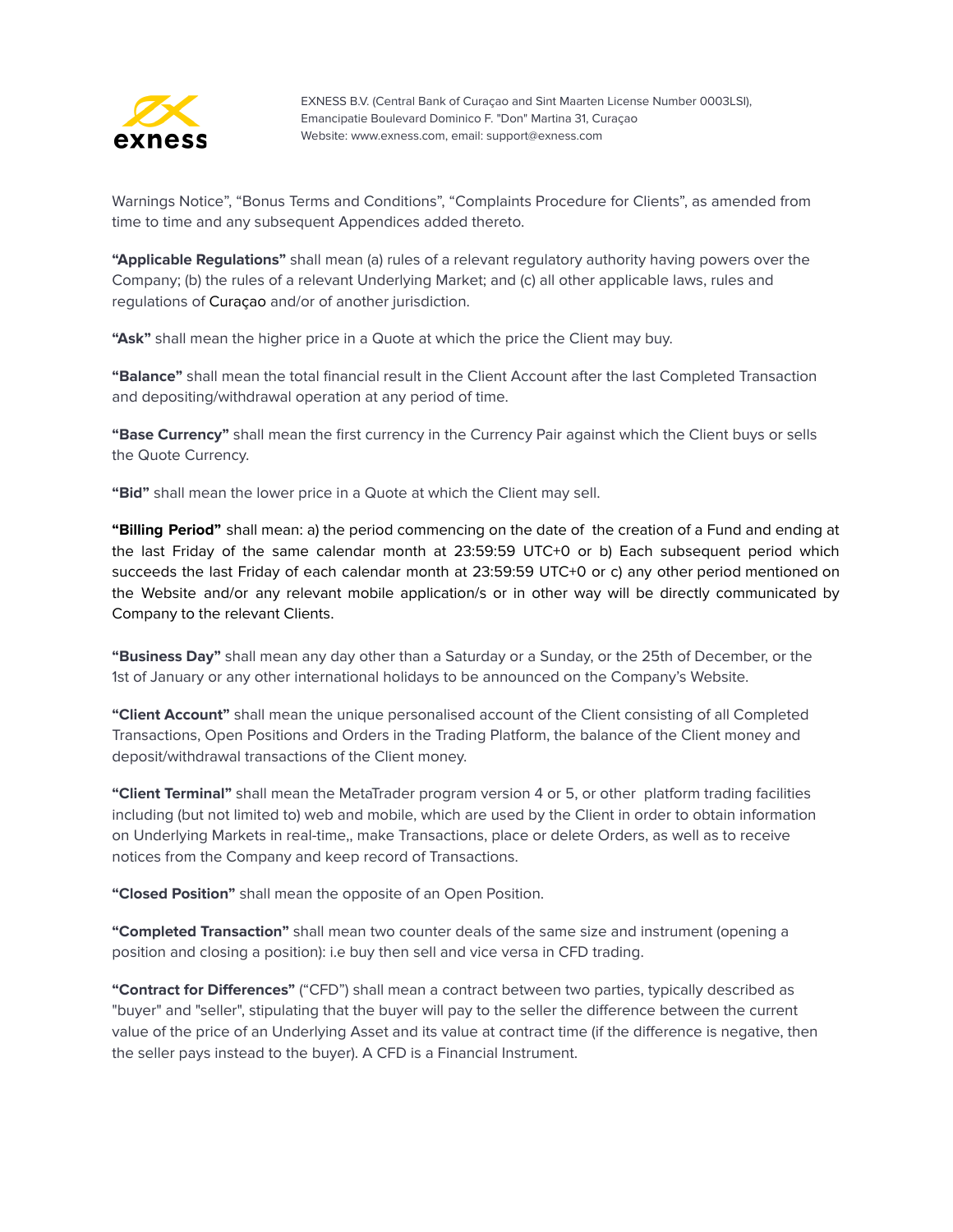

**"Contract Specifications"** shall mean the principal trading terms in CFD (for example Spread, Trading Commission, Swaps, Lot Size, Initial Margin, Necessary Margin, Hedged Margin, the minimum level for placing Stop Loss, Take Profit and Limit Orders, financing charges, swap charges, other charges etc) for each type of CFD as determined by the Company from time to time.

**"Currency of the Client Account"** shall mean the currency that the Client Account is denominated in, as available by the Company from time to time.

**"Currency Pair"** shall mean the quotation of two different currencies, with the value of one currency being quoted against the other in a CFD transaction. A Currency Pair consists of two currencies (the Quote Currency and the Base Currency) and shows how much of the Quote currency is needed to purchase one unit of the Base Currency.

**"Equity"** shall mean the Balance plus or minus any Floating Profit or Loss that derives from an Open Position and shall be calculated as:

- A. Equity = Balance + (Floating Profit Floating Loss); and/or
- B. Equity= Free Margin + Margin

**"Error Quote (Spike)"** shall mean an error Quote having the following characteristics:

- **A.** A significant Price Gap; and
- **B.** In a short period of time the price rebounds with a Price Gap; and
- **C.** Before it appears there have been no rapid price movements; and
- **D.** Before and immediately after it appears that no important macroeconomic indicators and/or corporate reports are released.

**"Event of Default"** shall have the meaning given in paragraph 11.1. of PART A of this document (Client Agreement).

**"Expert Advisor"** shall mean a mechanical online trading system designed to automate trading activities on an electronic trading platform. It can be programmed to alert the Client of a trading opportunity and can also trade his account automatically managing all aspects of trading operations from sending orders directly to the Trading Platform to automatically adjusting stop loss, trailing stops and take profit levels.

**"Financial Instrument"** shall mean Contracts for Differences.

**"Floating Profit/Loss"** shall mean current profit/loss on Open Positions calculated at the current Quotes (added any Trading Commissions or fees if applicable) in CFD trading.

**"Force Majeure Event"** shall have the meaning as set out in paragraph 12.1. of PART A of this document (Client Agreement).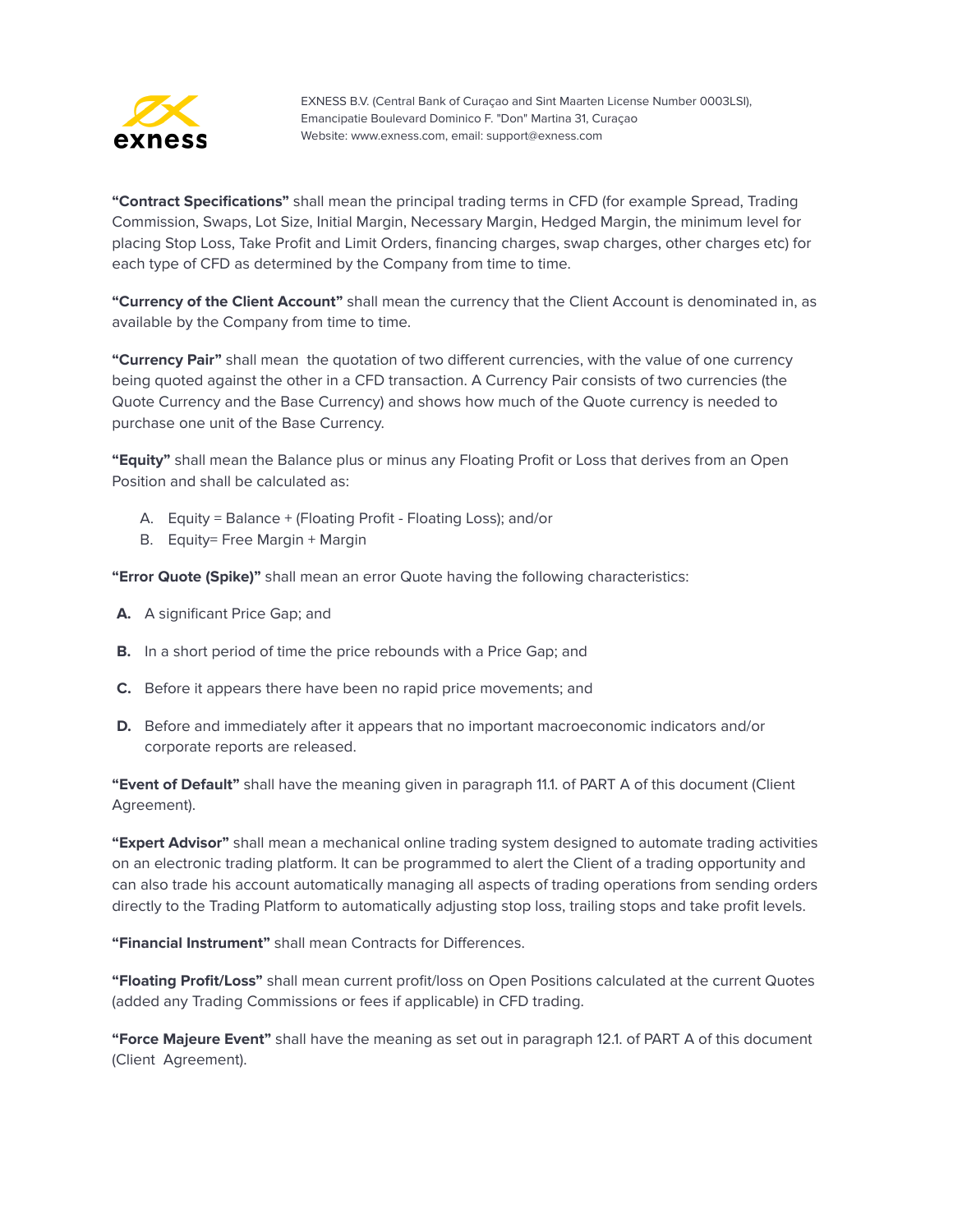

**"Free Margin"** shall mean the amount of funds available in the Client Account, which may be used to open a position or maintain an Open Position. Free Margin shall be calculated as: Equity less (minus) Necessary Margin [Free margin = Equity- Necessary Margin].

**"Fund/s"** shall mean the portfolio/s created and managed by the Portfolio Manager/s in order to collect and manage Fund Investment/s from PM Investor/s. Each Fund is supported by a master trading account used by the Portfolio Manager. Each Fund will have certain profiles and parameters which are set manually by the Portfolio Manager and certain statistics which are set by the Company using certain algorithms and any other information as decided by the Company from time to time.

**"Fund Investment/s"** shall mean the money invested by the PM Investor/s in the Fund/s. The PM Investor may have one or more Fund Investments in one or more Funds.

**"Hedged Margin"** shall mean the necessary margin required by the Company so as to open and maintain Hedged Positions in CFD trading.

**"Hedged Positions"** shall mean Long and Short positions of the same size and instrument, opened on the trading account.

**"Indicative Quote"** shall mean a Quote at which the Company has the right not to accept any instructions or arrange for the execution of any Orders in CFD trading.

**"Initial Margin"** shall mean the necessary margin required by the Company so as to open a position in CFD trading.

**"Instant Execution"** shall mean the execution method where the order of the client will be executed at the Client's requested price or will not be executed at all. In the event that the price has changed during the processing request, the client will get a requote. A requote is a notification which tells the Client that his/her requested price is no longer available and gives the client 3 seconds to accept or reject the new price. If they accept the new price, their order will be executed with the new price. If they reject the new price or do not respond to the requote, then the order will not be executed at all.

**"Investment Account"** shall mean the unique personalised account of the Investor for Social Trading.

"**Investor**" shall mean the Client who uses the Social Trading services of the Company by copying the Strategies of Strategy Providers.

**"Leverage"** shall mean a ratio in respect of Transaction Size and Initial Margin in CFD trading. 1:100 ratio means that in order to open a position, the Initial Margin is one hundred times less than the Transactions Size.

**"Long Position"** shall mean a buy position that appreciates in value if underlying market prices increase in CFD trading. For example in respect of Currency Pairs: buying the Base Currency against the Quote Currency.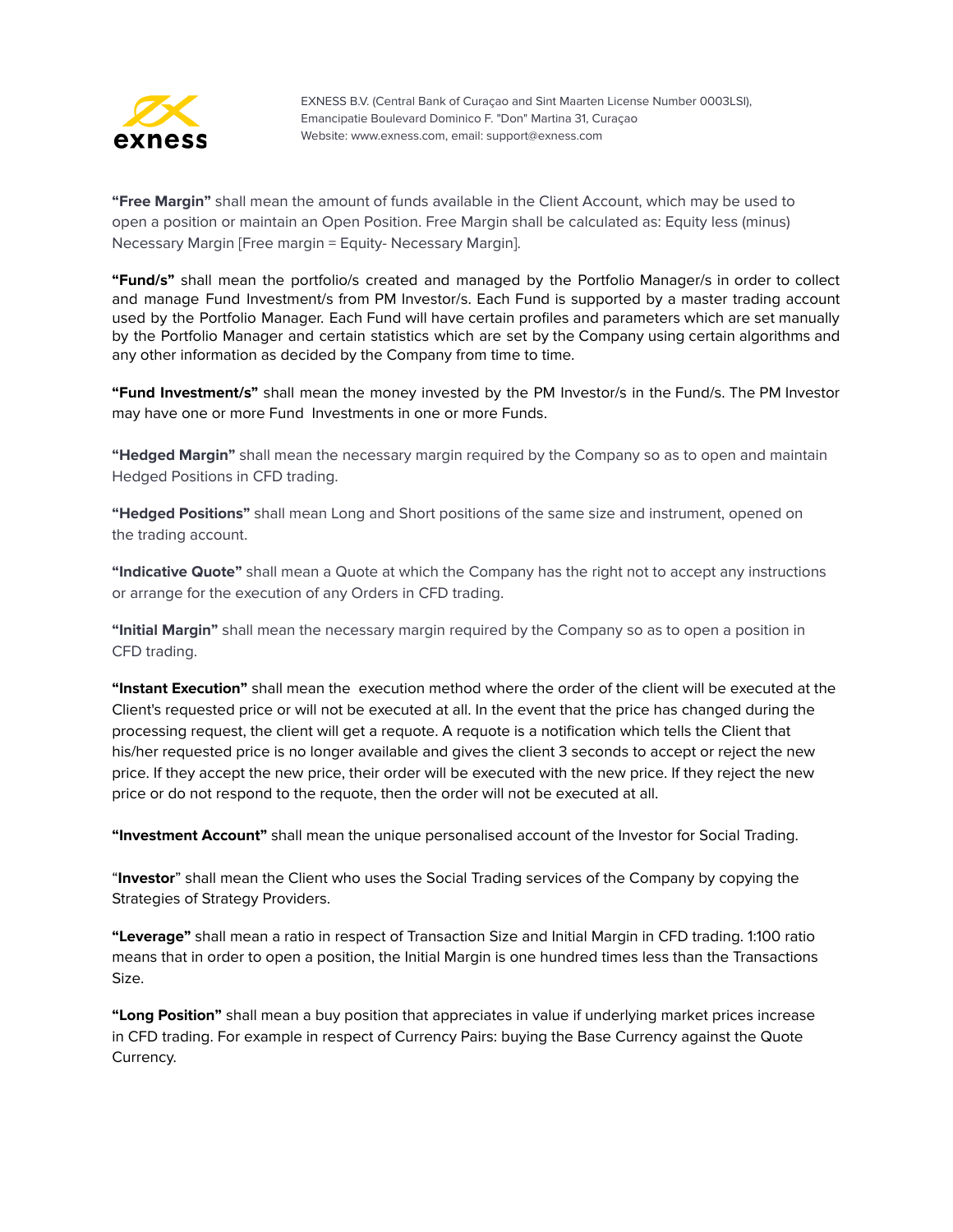

**"Lot"** shall mean a unit measuring the Transaction amount specified for each Underlying Asset of a CFD.

**"Lot Size"** shall mean the number Underlying Assets in one Lot in a CFD.

**"Margin"** shall mean the necessary guarantee funds so as to open or maintain Open Positions in a CFD Transaction.

**"Margin Call"** shall mean the situation when the Company informs the Client that the Client does not have enough Margin to place Orders or maintain Open Positions.

**"Маrgin Level"** shall mean the percentage of Equity to Necessary Margin ratio in CFD trading. It is calculated as: Margin Level = (Equity / Necessary Margin) x 100%.

**"Market Execution"** shall mean any Order from the Client that will be executed at the current price in the market at the moment of Order processing.

**"Market Order"** shall mean an Order made by the Client for an immediate purchase or sale of a security at the price of the market. This can be described as on Order/instruction by the Client to the Company to fill an order immediately at the present price of that asset in the market.

"**Maximum deviation"** is a parameter set by the Client on the client's terminal that determines the maximum deviation (in pips) between the execution price and the requested price when opening and closing a position.

**"Necessary Margin"** shall mean the necessary margin required by the Company so as to maintain Open Positions in CFD trading.

**"Open Position"** shall mean any position which has not been closed, a Long Position or a Short Position which is not a Completed Transaction.

**"Order"** shall mean an instruction from the Client to trade in Financial Instruments.

**"Parties"** shall mean the parties to this Agreement – the Company and the Client.

**"Pending Order"** shall mean an Order made by the Client for the selling or buying of a CFD in the future at set conditions. This means a Client's Order to open a position when the price of an asset reaches a certain level.

**"Personal Area"** shall mean the Client's personal page on the Company's Website.

**"PM Investor/s"** shall mean the Client who uses the Portfolio Management platform of the Company by investing in the Fund/s with Fund Investments.

#### **"Politically Exposed Persons"** shall mean:

A. Natural persons who are or have been at any point in the last 12 months entrusted with prominent public functions, at any country, which means: heads of state, heads of government,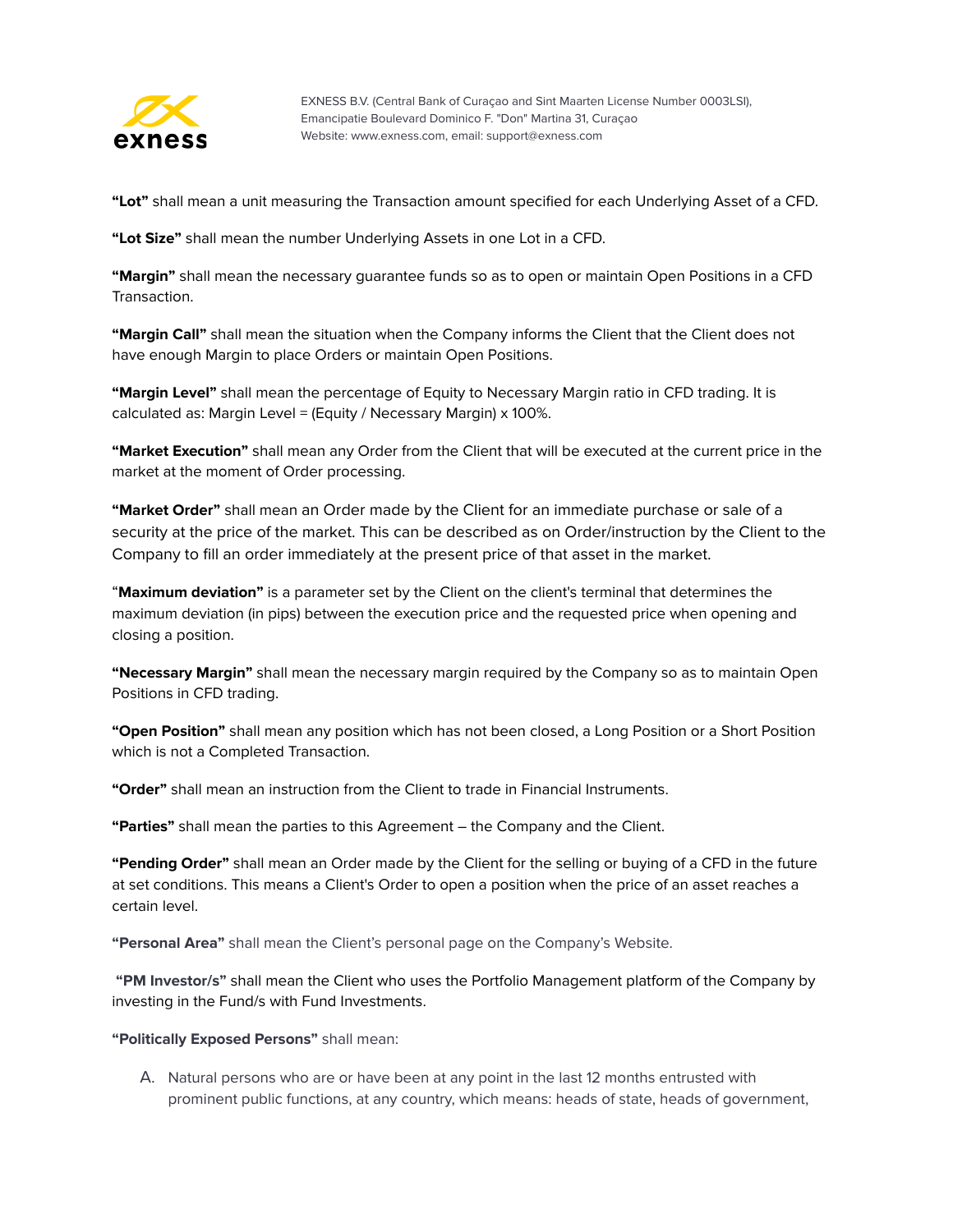

ministers and deputy or assistant ministers; members of parliaments; members of supreme courts, of constitutional courts or of other high-level judicial bodies whose decisions are not subject to further appeal, except in exceptional circumstances; members of courts of auditors or of the boards of central banks; ambassadors, chargés d'affaires and high-ranking officers in the armed forces; members of the administrative, management or supervisory bodies of State-owned enterprises. None of the categories set out in the above shall be understood as covering middle ranking or more junior officials.

- B. The immediate family members of such persons as set out under definition (a), which means: the spouse; any partner considered by national law as equivalent to the spouse; the children and their spouses or partners; and the parents.
- C. Persons known to be close associates of such persons as set out under definition (a), which means: any natural person who is known to have joint beneficial ownership of legal entities or legal arrangements, or any other close business relations, with a person referred to in definition (a); any natural person who has sole beneficial ownership of a legal entity or legal arrangement which is known to have been set up for the benefit de facto of the person referred to in definition (a).

**"Portfolio Management"** or **"PM"** shall mean the platform provided by the Company via its Website and/or any relevant mobile application/s giving the Client the ability either to become a Portfolio Manager and/ or a PM Investor.

**"Portfolio Manager/s"** shall mean the Client who is using the Portfolio Management platform provided by the Company by creating and managing Fund/s and inviting PM Investor/s to invest in his/her Fund/s and meet all the onboarding requirements of the Company. The Portfolio Manager/s earn Performance Fee for their services from PM Investor/s.

**"Portfolio Manager's Account"** shall mean the trading account created for the purposes of receiving the Performance Fee.

**"Price Gap"** shall mean any difference between two prices which is bigger than one minimal price (one point) change.

**"Quote"** shall mean the information of the current price for a specific Underlying Asset, in the form of the Bid and Ask prices.

**"Quote Currency"** shall mean the second currency in the Currency Pair which can be bought or sold by the Client for the Base Currency.

**"Quotes Base"** shall mean Quotes Flow information stored on the Trading Server in CFD trading.

**"Quotes Flow"** shall mean the stream of Quotes in the Trading Platform for each CFD.

**"Trading Server"** shall mean the software server side of the Trading Platform, in addition to any platform trading facilitates including (but not limited to) web and mobile traders. The Trading Server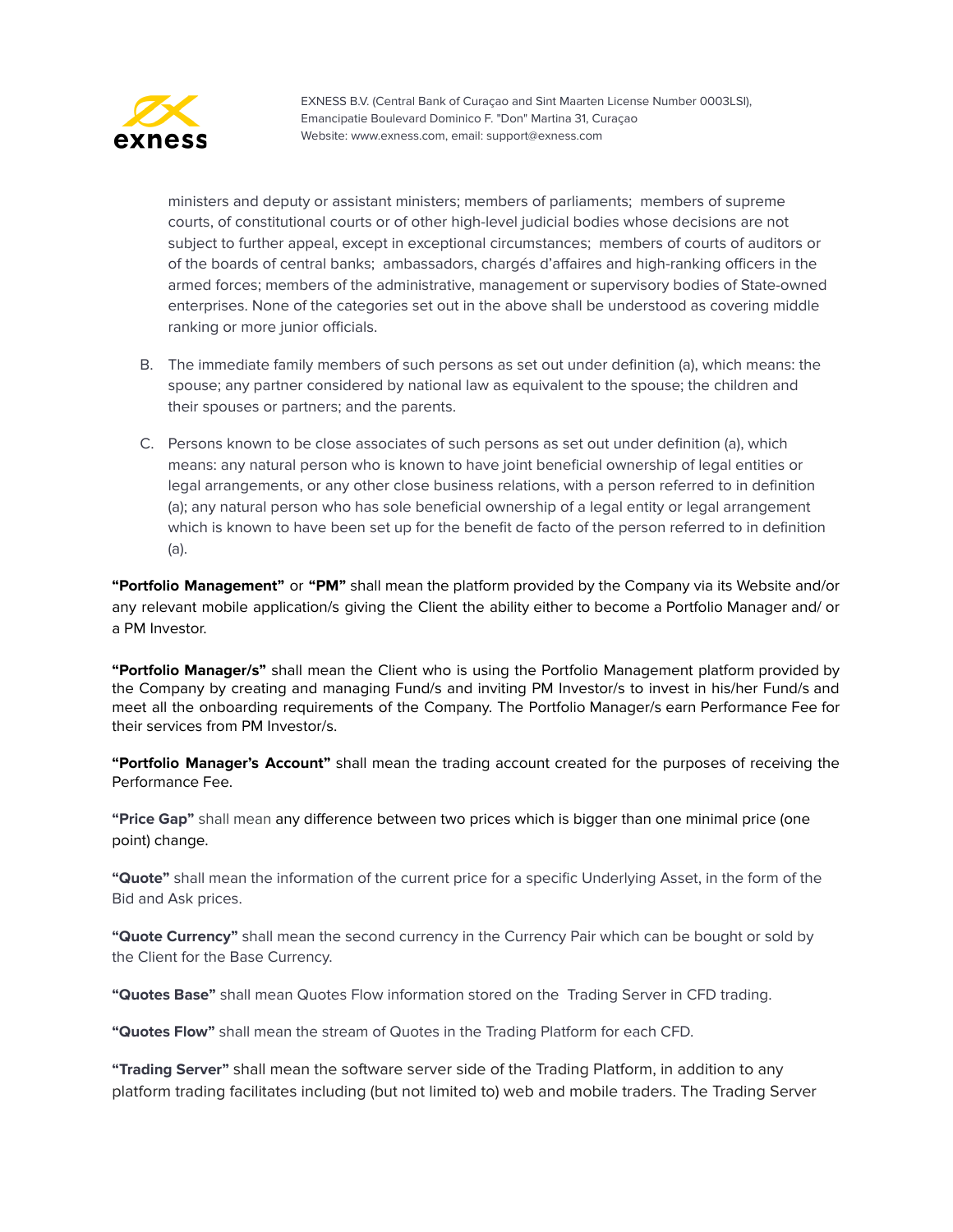

is used to arrange for the execution of the Client's Orders or instructions or requests, to provide trading information in real-time mode and historical information about trading activity of the Client (the content is defined by the Company), in consideration of the mutual liabilities between the Client and the Company**.**

**"Services"** shall mean the services provided by the Company to the Client as set out in paragraph 4 of PART A hereunder.

**"Short Position"** shall mean a sell position that appreciates in value if Underlying Market prices fall in CFD trading. For example, in respect of Currency Pairs: selling the Base Currency against the Quote Currency. Short Position is the opposite of a Long Position.

**"Slippage"** shall mean the difference between the requested price of a Transaction in a CFD, and the executed price of the said Transaction. Slippage often occurs during periods of higher price volatility (for example due to news events), making an Order at a specific price impossible to execute, when Market Orders and Pending Orders are used, and also when large Orders are executed when there may not be enough interest at the desired price level to maintain the expected price of trade; Slippage usually occurs in Market Execution and may occur in Instant Execution when maximum deviation is set.

**"Social Trading"** shall mean the service provided by the Company via its Website and/or mobile application giving the Client the ability either to become an Investor and start copying strategies of Strategy Providers or become a Strategy Provider and create investment strategy/ies (Strategy/ies) and attract Investors to follow such Strategy/ies.

#### **"Social Trading Period"** shall mean:

- a) the period commencing at the creation of a Strategy and ending at the last Friday of the same calendar month at 23: 59: 59 UTC+0 or
- b) Each subsequent period which succeeds the last Friday of each calendar month at 23:59:59 UTC+0

**"Spread"** shall mean the difference between Ask and Bid.

**"Strategy"** shall mean the account opened by a Strategy Provider to carry out a series of transactions for the purpose of Social Trading and which is available for Investors to copy and invest.

**"Strategy Provider"** shall mean the Client who is using the Social Trading service by creating his/her Strategy in accordance and by complying with the Company's Strategy opening procedures.

**"Swap or Rollover"** shall mean the interest added or deducted for holding a position open overnight in CFD trading.

**"Trading Commission"** shall mean a fee charged for providing the Service.

**"Trading Platform"** shall mean the Company's online trading system which includes the aggregate of its computer devices, software, databases, telecommunication hardware, all programs and technical facilities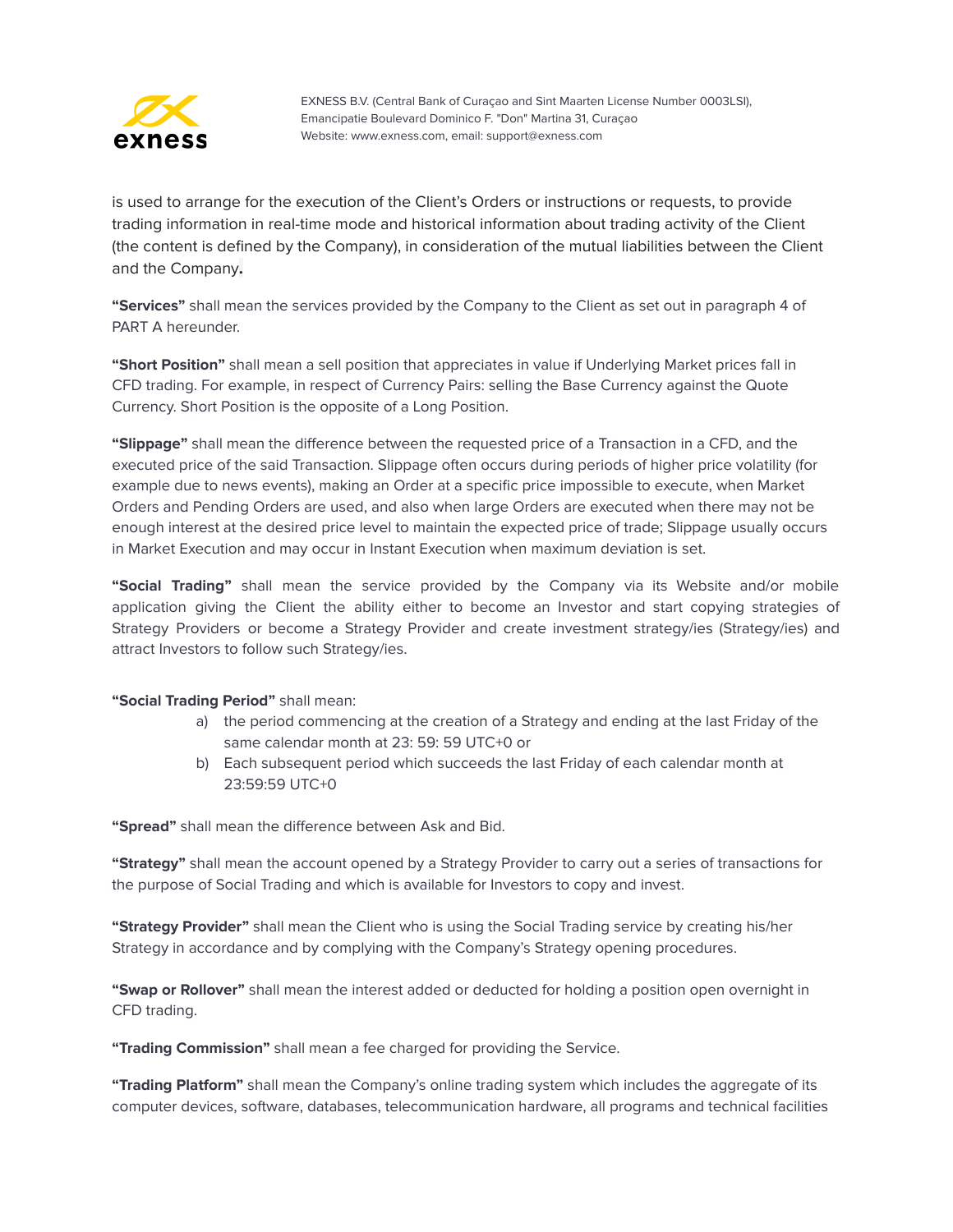

providing real-time Quotes, making it possible for the Client to obtain information of markets in real time, make technical analysis on the markets, enter into Transactions, place and delete Orders, receive notices from the Company and keep record of Transactions and calculating all mutual obligations between the Client and the Company. The Trading Platform consists of the Trading Server and the Client Terminal.

**"Trailing Stop"** shall mean a tool in MetaQuotes Terminals MT4 or MT5. Trailing Stop is always attached to an Open Position and could be set and works in Client Terminal. Only one Trailing Stop can be set for each Open Position. After the Trailing Stop has been set, at incoming of new Quotes, the Client Terminal checks whether the Open Position is profitable. As soon as profit in pips becomes equal to or higher than the specified level, command to place the Stop Loss Order will be given automatically. The Order level is set at the specified distance from the current price. If price changes in the more profitable direction, Trailing Stop will make the Stop Loss level follow the price automatically, but if profitability of the position falls, the order will not be modified anymore. After each automatic Stop Loss order modification, a record will be made in the Client Terminal journal.

**"Transaction"** shall mean any CFD Order that has been executed on behalf of the Client under this Agreement.

**"Transaction Size"** shall mean Lot Size multiplied by the number of Lots in CFD trading.

**"Underlying Asset"** shall mean the underlying asset in a CFD which may be Currency Pairs, Metals, Futures, Commodities, Indices, Stocks, Cryptocurrencies or any other asset according to the Company's discretion from time to time.

**"Underlying Market"** shall mean the relevant market where the Underlying Asset of a CFD is traded.

**"Wallet"** shall mean the personal account of the PM Investor under Portfolio Management.

**"Website"** shall mean the Company's website at https://www.exness.com or such other website as the Company may maintain from time to time.

**"Written Notice"** shall mean any notice or communication given via the Trading Platform internal mail, email, facsimile transmission, post, commercial courier service, air mail and the Company's Website, as well through the Client's Personal Area.

**2.2** In the Agreement, words importing the singular shall import the plural and vice versa, words importing the masculine shall import the feminine and vice versa and words denoting persons include corporations, partnerships, other unincorporated bodies and all other legal entities and vice versa.

**2.3** Paragraph headings in the Agreement are for ease of reference only.

**2.4** Any reference in the Agreement to any act and/or regulation and/or law shall be that act or regulation or law as amended, modified, supplemented, consolidated or re-enacted from time to time, all guidance noted, directives statutory instruments or orders made pursuant to such and any statutory provision of which that statutory provision is a re-enactment or modification.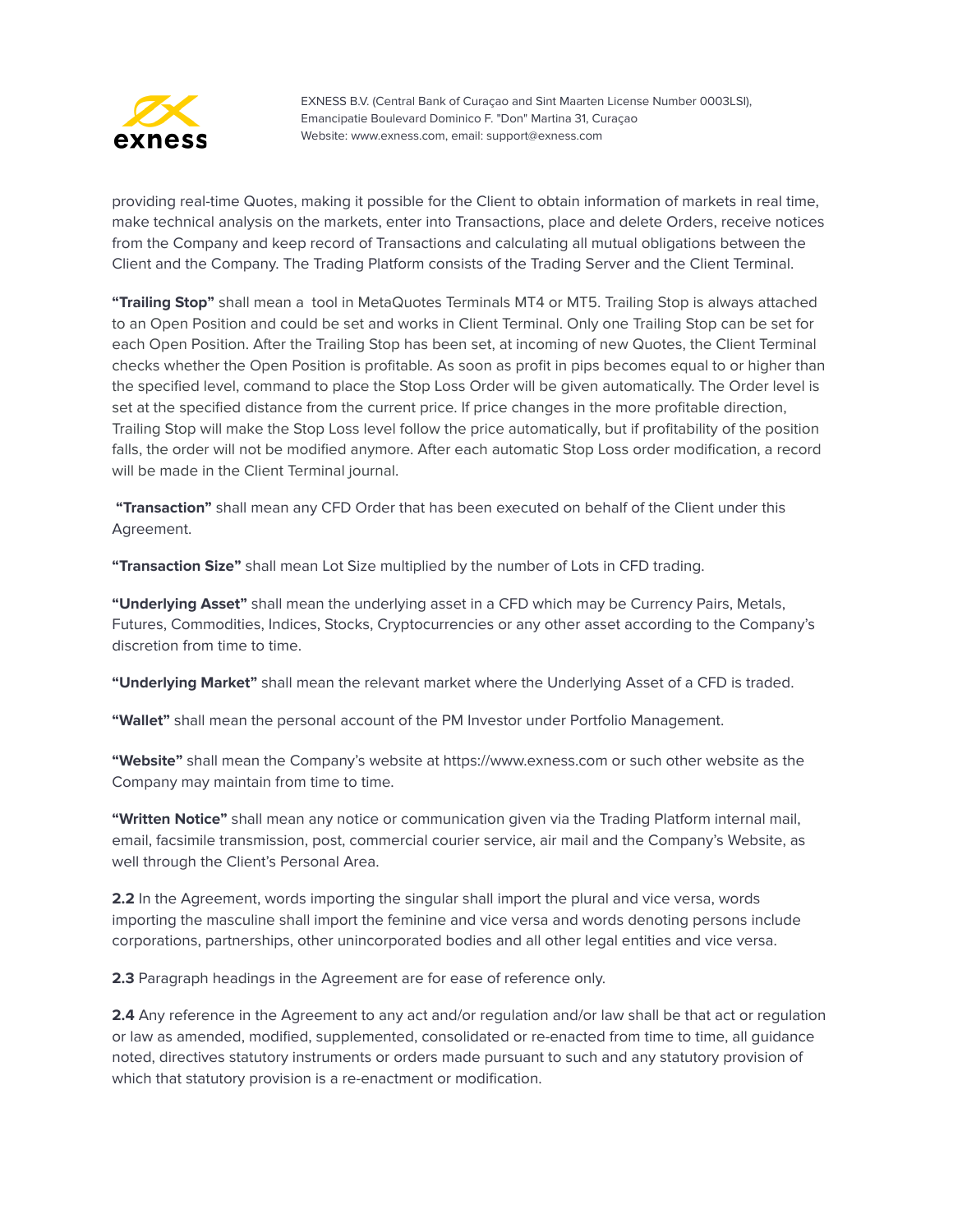

#### <span id="page-11-0"></span>**3. Client Acceptance and Due Diligence**

**3.1** It is understood that the Company may not accept the Client as its client, and hence refuse to open a Client Account for him and/or refuse to accept any money from him and/or refuse to allow the Client to initiate trading activities, until the Client properly and fully fills in and submits the Account Opening Application Form together with all the required identification documentation and all internal Company checks (including without limitation anti-money laundering checks, appropriateness tests and identification procedures) have been fully satisfied. Furthermore the Company retains the right, during the business relationship with the Client, to request at any time any other documentation and/or information from the Client that the Company considers necessary as part of the Company's ongoing monitoring of the Client's activity. It is further understood that the Company reserves the right to impose additional due diligence requirements to accept Clients residing in certain countries. xxx

**3.2** The Client has the option, provided that the Client has accepted the documents found on the Company's website which set out the terms upon which the Company will offer Services, to deposit any amount and in any currency as defined and accepted by the Company from time to time and start trading. The Company reserves the right to define at its absolute discretion and at any time the minimum and maximum amount of deposit(s) as well as the time period in which the Client must fully satisfy the Company's required identification documentation requirements and any other relevant ad-hoc request. In this respect, the Client shall be notified with a Written Notice. In the event that, the Client does not fully satisfy the Company's required identification documentation requirements within the time period set by the Company, the Company reserves the right to return any funds deposited back to their origin and impose restrictions in the operation of the Client Accounts including but not limited to restrictions to additional deposits and/or immediately terminate the business relationship with the Client and close the Client Account and/or to proceed to any other action deemed necessary.

#### <span id="page-11-1"></span>**4. Services**

**4.1** Subject to the Client's obligations under the Agreement being fulfilled, the Company may at its discretion offer the following Services to the Client:

- A. Receive and transmit Orders of the Client in CFDs.
- B. Execute Client Orders in CFDs.
- C. Provide safekeeping and administration of financial instruments for the account of Client (as and if applicable), including custodianship and related services such as cash/collateral management.
- D. Provide foreign currency services provided they are associated with the provision of the reception and transmission service of paragraph 4.1. (A) and (B) of PART A of this document.

#### <span id="page-11-2"></span>**5. Advice and Provision of Information**

**5.1** The Company will not advise the Client about the merits of a particular Transaction or give him any form of investment advice and the Client acknowledges that the Services do not include the provision of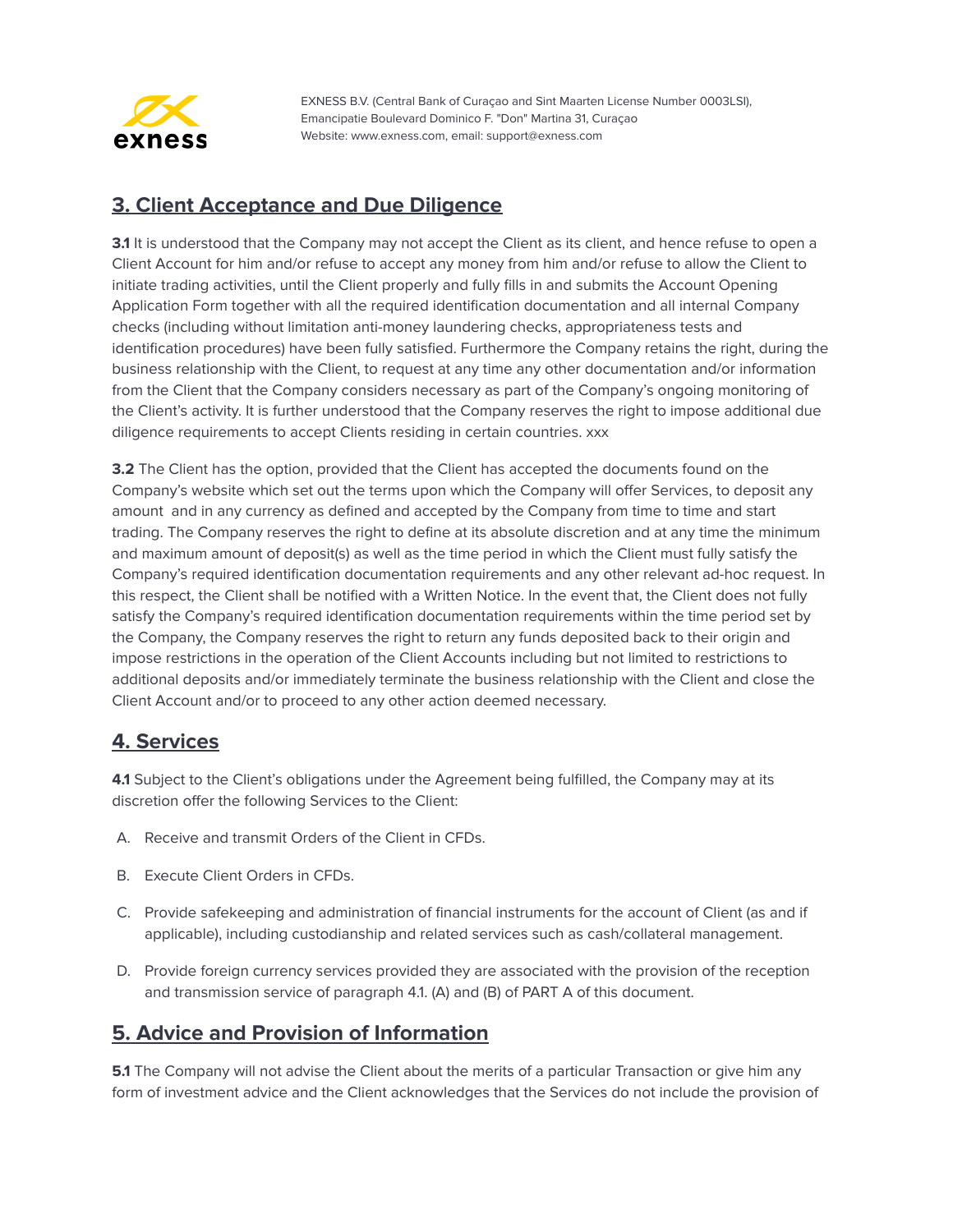

investment advice in CFDs or the Underlying Markets. The Client alone will enter into Transactions and take relevant decisions based on his own judgement. In asking the Company to enter into any Transaction, the Client represents that he has been solely responsible for making his own independent appraisal and investigation into the risks of the Transaction. He represents that he has sufficient knowledge, market sophistication, professional advice and experience to make his own evaluation of the merits and risks of any Transaction. The Company gives no warranty as to the suitability of the products traded under this Agreement and assumes no fiduciary duty in its relations with the Client.

**5.2** The Company will not be under any duty to provide the Client with any legal, tax or other advice relating to any Transaction. The Client should seek independent expert advice if he is in any doubt as to whether he may incur any tax liabilities. The Client is hereby warned that tax laws are subject to change from time to time.

**5.3** The Company may, from time to time and at its discretion, provide the Client (or in newsletters which it may post on its Website or provide to subscribers via its Website or the Trading Platform or otherwise) with information, training/educational material,news, market commentary or other information but not as a Service. Where it does so:

- A. The Company will not be responsible for such information;
- B. The Company gives no representation, warranty or guarantee as to the accuracy, correctness or completeness of such information or as to the tax or legal consequences of any related Order and/or Transaction;
- C. This information is provided solely for informational purposes, in order to enable the Client to make his own investment decisions and does not amount to investment advice or unsolicited financial promotions to the Client;
- D. If the document contains a restriction on the person or category of persons for whom that document is intended or to whom it is distributed, the Client agrees that he will not pass it on to any such person or category of persons;
- E. The Client accepts that prior to despatch, the Company may have acted upon it itself to make use of the information on which it is based. The Company does not make representations as to the time of receipt by the Client and cannot guarantee that he will receive such information at the same time as other clients.

**5.4** It is understood that training/educational material,market commentary, news, or other information provided or made available by the Company are subject to change and may be withdrawn at any time without notice.

#### <span id="page-12-0"></span>**6. Costs and Taxes**

**6.1** The provision of Services and the performing of both trading and non-trading operations under the Agreement is subject to the payment of charges to the Company (the "Costs"). Costs to the Company are set out in the Company's Website and/or on the Client's Personal Area and/or are communicated to the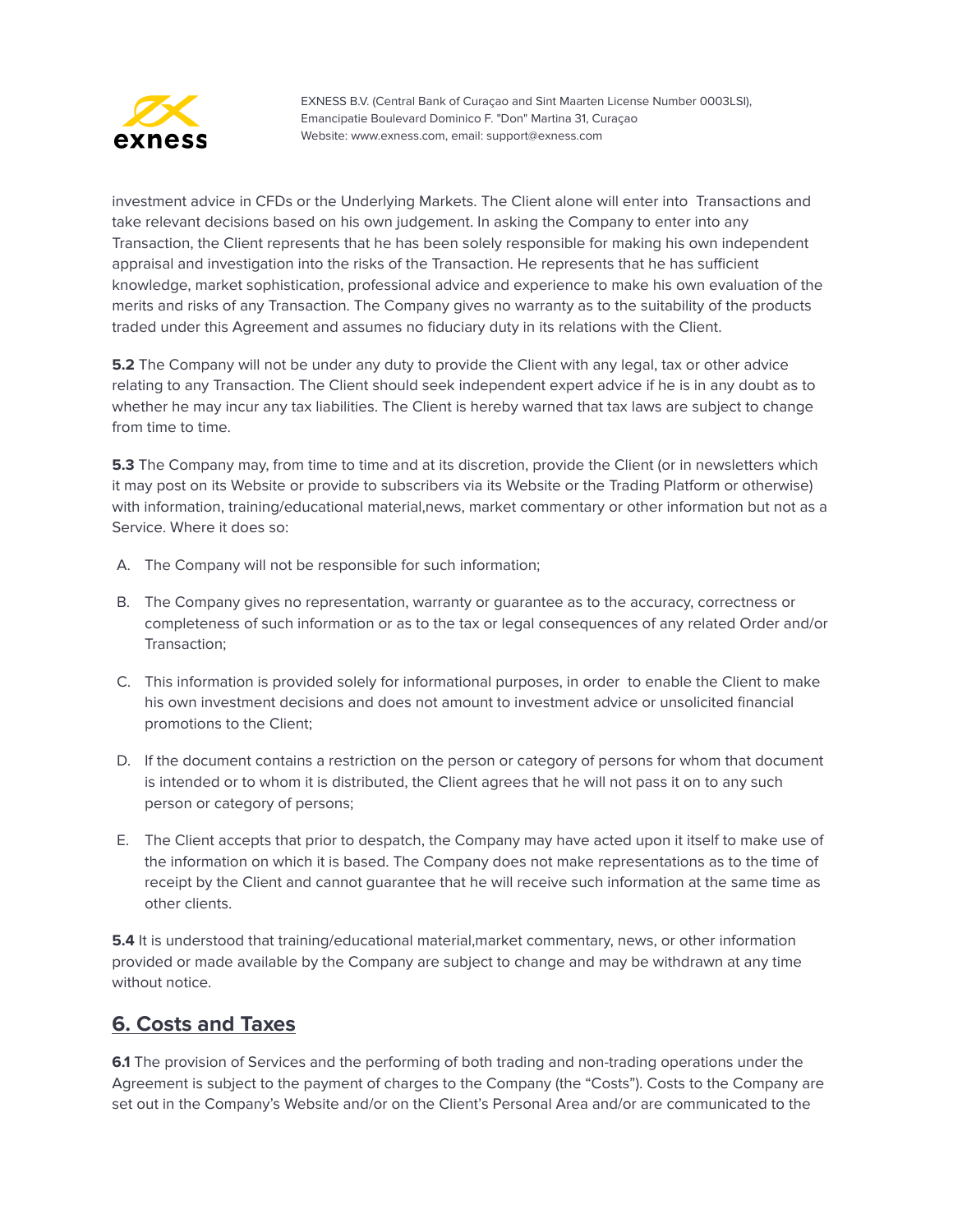

Client through other means. Costs related to trading operations under the Agreement, may be charged at the opening and/or during the lifetime and/or upon the closing of such trading operations.

**6.2** When placing Orders in CFDs, the related Costs may appear relative to the value of the CFD, therefore the Client has the responsibility to understand how Costs are calculated in this case.

**6.3** The Company may vary its Costs from time to time. The Company will send a Written Notice to the Client informing of any changes before they come into effect and the latter shall be free to dissolve the contract immediately. In the event that such change is based on a change in interest rates or tax treatment or where there is a valid reason, the Company shall have the right to amend it without prior notice to the Client provided that the Company shall inform the Client at the earliest opportunity and that the latter is free to dissolve the contract immediately.

**6.4** When providing a Service to a Client, the Company may pay or receive fees,commissions or other monetary or non-monetary benefits to, or from third parties as far as permissible under Applicable Regulations. The Company will provide information on such benefits to the Client if required under Applicable Regulations.

**6.5** The Company will not act as tax agent for the Client. The Client shall be solely responsible for all filings, tax returns and reports on any Transactions which should be made to any relevant authority, whether governmental or otherwise, and for payment of all taxes (including but not limited to any transfer or value added taxes), arising out of or in connection with any Transaction.

**6.6** The Client undertakes to pay all stamp expenses relating to this Agreement and any documentation which may be required for the carrying out of the transactions under this Agreement.

**6.7** The Company may charge the Client for carrying out operations to pay in/withdraw funds. The amount of charge for paying in/ withdrawal of funds depends on factors such as the transaction sum, the type of transaction, the transaction currency, the system of payment etc.

**6.8** The Trading Commission and/or the Spreads and/or any other applicable Costs for performing trading operations in Market Maker Accounts are shown on the Company's official website in the Contract Specifications section and/or on the Client Terminal and/or on the Trading Platform.

#### <span id="page-13-0"></span>**7. Communications and Written Notices**

**7.1** Unless the contrary is specifically provided in this Agreement, any notice, instruction, request or other communication to be given to the Company by the Client under the Agreement shall be in writing and shall be sent to the Company's address below (or to any other address which the Company may from time to time specify to the Client for this purpose) by email, facsimile, post if posted in Curaçao, or airmail if posted outside Curaçao, or commercial courier service and shall be deemed delivered only when actually received by the Company at:

#### EXNESS B.V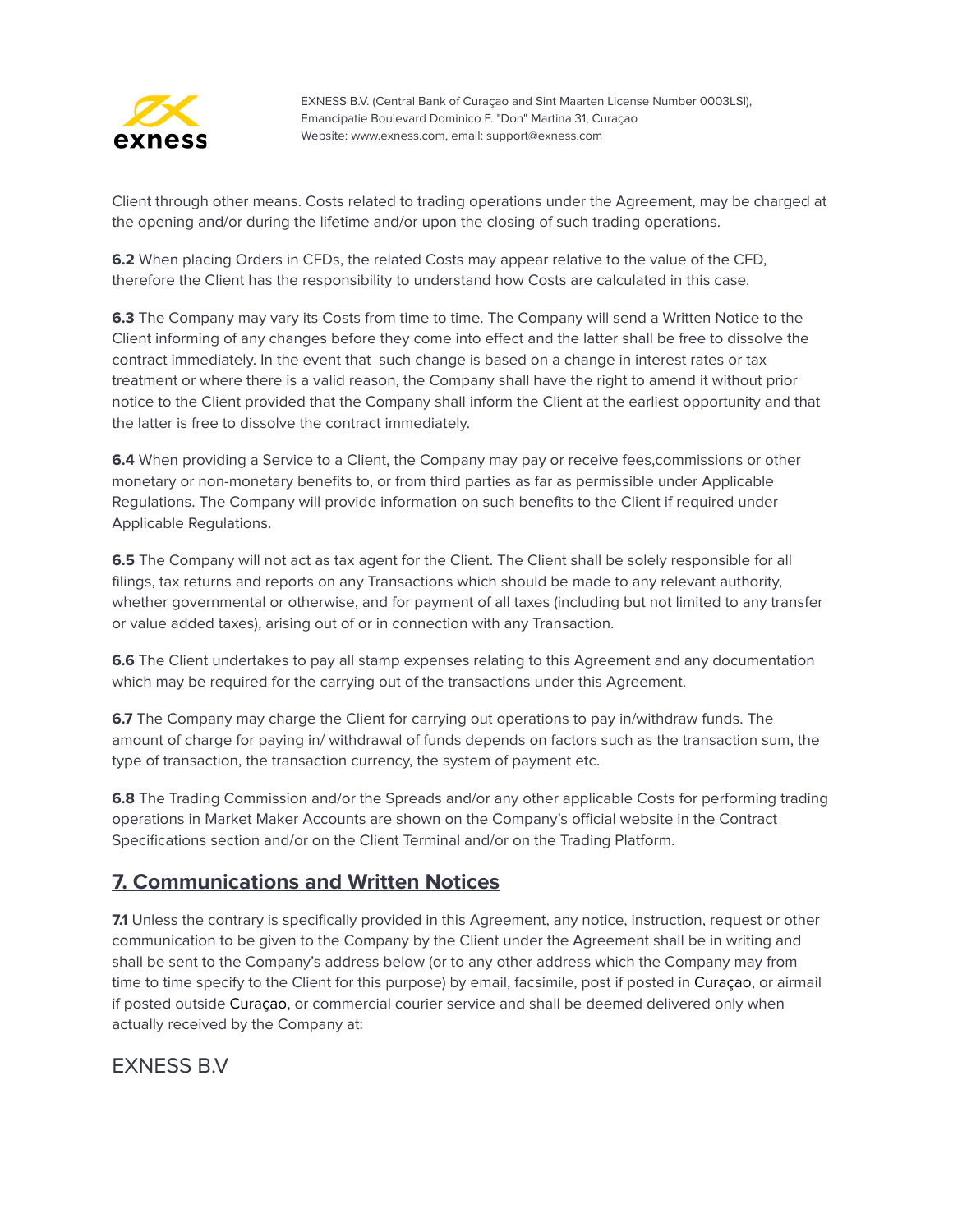

**Postal Address**: Emancipatie Boulevard Dominico F. "Don" Martina 31, Curaçao

**Email**: [support@exness.com](mailto:support@exness.com)

**7.2** In order to communicate with the Client, the Company may use any of the following methods, as determined in its sole discretion:

- A. Trading Platform internal mail and/or Client Terminal;
- B. Email;
- C. Facsimile transmission;
- D. Telephone;
- E. Post;
- F. Commercial courier service;
- G. Air mail;
- H. The Company's Website;
- I. Personal Area.
- J. Video calls

**7.3** Any communications sent to the Client (documents, notices, confirmations, statements etc.) are deemed received:

- A. If sent by Trading Platform internal mail and/or through Client Terminal, immediately after sending it;
- B. If sent by email, within one hour after emailing it;
- C. If sent by facsimile transmission, upon receipt by the sender of a transmission report from its facsimile machine confirming receipt of the message by recipient's facsimile machine during the business hours at its destination.
- D. If sent by telephone, once the telephone conversation has been finished;
- E. If sent by post, seven (7) calendar days after posting it;
- F. If sent via commercial courier service, at the date of signing of the document on receipt of such notice;
- G. If sent by air mail, five (5) Business Days after the date of their dispatch;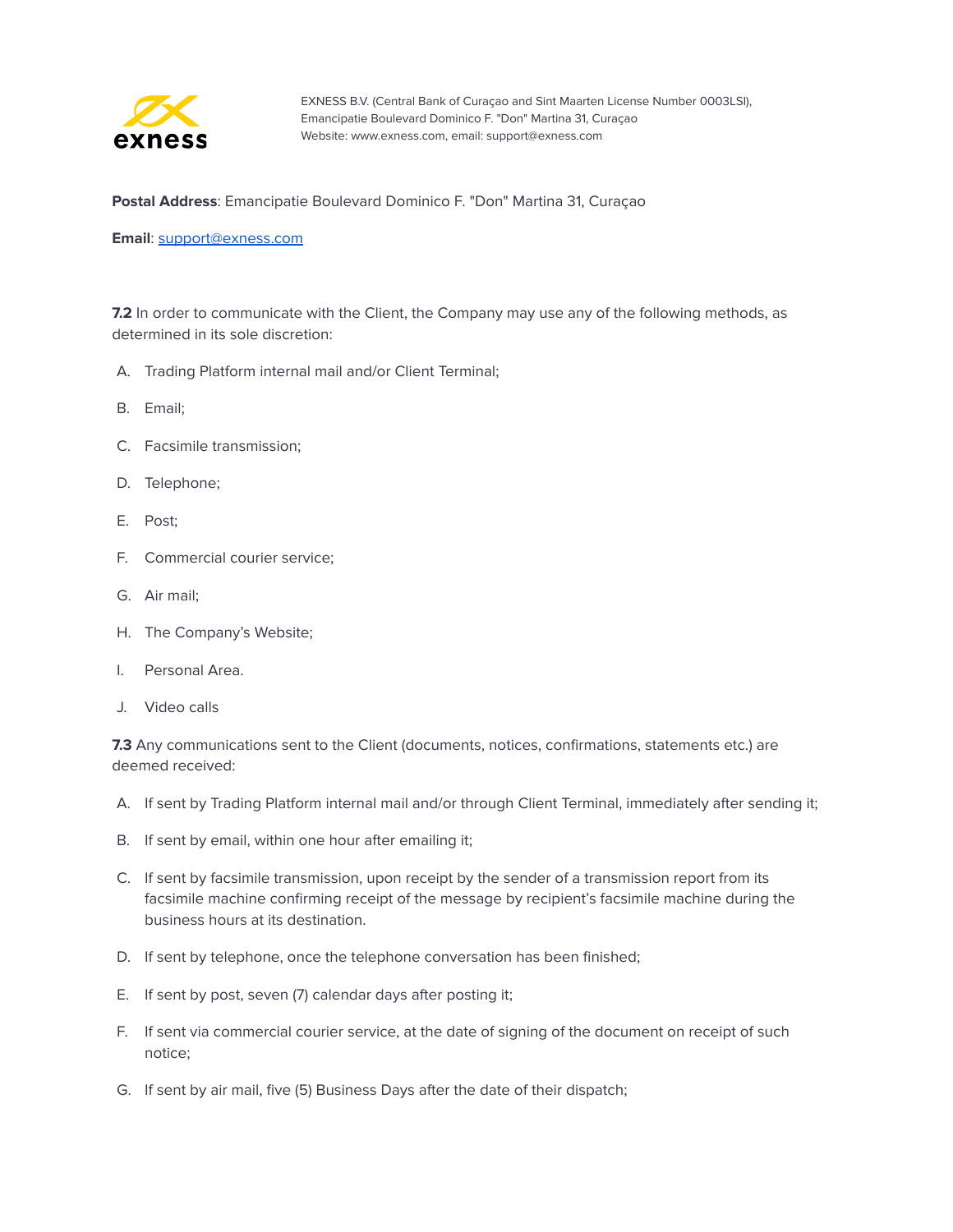

- H. If posted on the Company Webpage, within one hour after it has been posted;
- I. If posted on the Personal Area, immediately once posted.

**7.4** In order to communicate with the Client, the Company will use the contact details provided by the Client whilst opening the Client Account or as updated later on. Hence, the Client has an obligation to notify the Company immediately of any change in the Client's contact details.

**7.5** Faxed documents received by the Company may be electronically scanned and reproduction of the scanned version shall constitute conclusive evidence of such faxed instructions.

**7.6** Telephone conversations and video verification calls between the Client and the Company may be recorded and recordings will be the sole property of the Company. The Client accepts such recordings as conclusive evidence of the Orders/instructions/requests or conversations or calls so recorded.

**7.7** The Client accepts that the Company may, for the purpose of administering the terms of the Agreement, from time to time, make direct contact with the Client using any of the methods mentioned in paragraph 7.2 of PART A of this document.

#### <span id="page-15-0"></span>**8. Confidentiality, Personal Data, Records**

8.1 The Company may collect client information directly from the Client (in his completed Account Opening Application Form or otherwise) or from other persons including but not limited to credit reference agencies, fraud prevention agencies, third authentication service providers, other financial institutions and any other providers of registers.

**8.2** Client information which the Company holds is to be treated by the Company as confidential and will not be used for any purpose, other than in connection with the provision, administration and improvement of the Services, for research and statistical purposes and for marketing purposes and as provided for under paragraph 8.3. under PART A of this document. Certain data (including personal data) might be used by the Company to diagnose or fix technology problems, security issues and vulnerabilities and disclosed to a third party. Information already in the public domain, or already possessed by the Company without a duty of confidentiality will not be regarded as confidential.

**8.3** The Client agrees that, the Company has the right to disclose Client information (including recordings and documents of a confidential nature, card details, personal details) in the following circumstances as and to the extent required:

- A. Where required by law or a competent court;
- B. Where requested by a bank, payment service provider, regulatory/supervisory or other authority having control or jurisdiction over the Company or the Client or their associates or in whose territory the Company has Clients;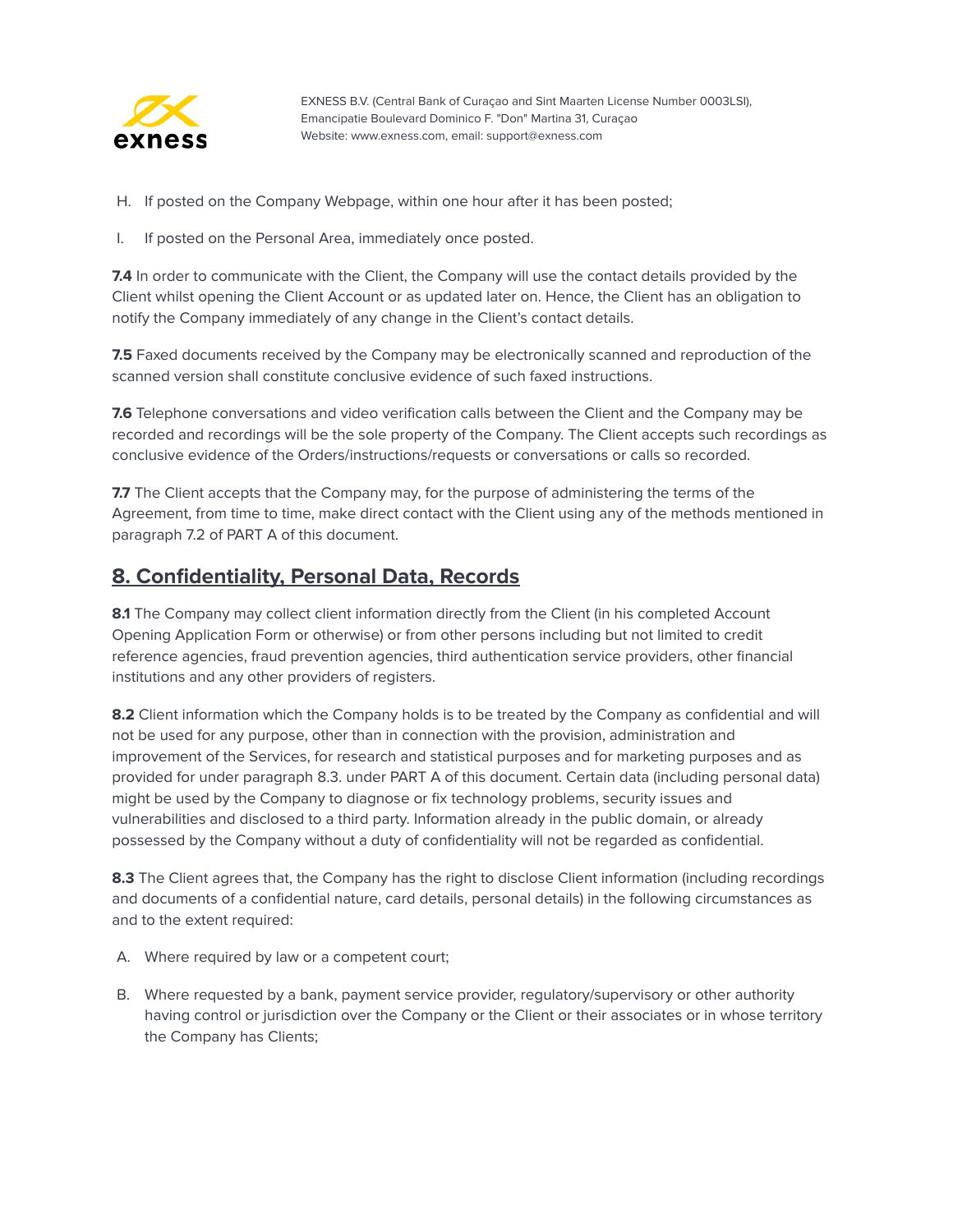

- C. To relevant authorities to investigate suspicion of, or prevent fraud, money laundering or other illegal activity;
- D. To execution venues or any third party as necessary to carry out Client instructions or Orders and for purposes ancillary to the provision of the Services;
- E. To credit reference and fraud prevention agencies, third authentication service providers and other financial institutions/brokers for credit checking, fraud prevention, anti-money laundering purposes, identification or due diligence checks of the Client. To do so, these agencies/parties may check the details the Client supplied against any particulars on any database (public or otherwise) to which they have access. They may also use Client details in the future to assist other companies for verification purposes. A record of the search will be retained by the Company;
- F. To the Company's professional advisors, provided that in each case the relevant professional shall be informed about the confidential nature of such information and commit to the confidentiality herein obligations as well;
- G. Only to the extent required, to other service providers who create, maintain or process databases (whether electronic or not), offer record keeping services, email transmission services, messaging services or similar services which aim to assist the Company collect, storage, process and use Client information or get in touch with the Client or improve the provision of the Services under this Agreement;
- H. Only to the extent required, to other service providers for statistical purposes in order to improve the Company's marketing, in such a case the data will be provided in an aggregate form;
- I. To market research call centers that provide telephone or email surveys with the purpose to improve the services of the Company;
- J. In relation to the Company's vulnerabilities disclosure program;
- K. Where necessary in order for the Company to defend or exercise its legal rights;
- L. At the Client's request or with the Client's consent;
- M. To an Affiliate of the Company;
- N. To successors or assignees or transferees or buyers, with five (5) Business Days prior Written Notice to the Client, for the purposes of paragraph 19.2 under PART A of this document).

#### <span id="page-16-0"></span>**9. Amendments**

**9.1** The Company may upgrade the Personal Area and/or the Client Account and/or the Trading Platform or enhance the services offered to the Client if it reasonably considers this is to the Client's advantage and there is no increased cost to the Client as a result of the change.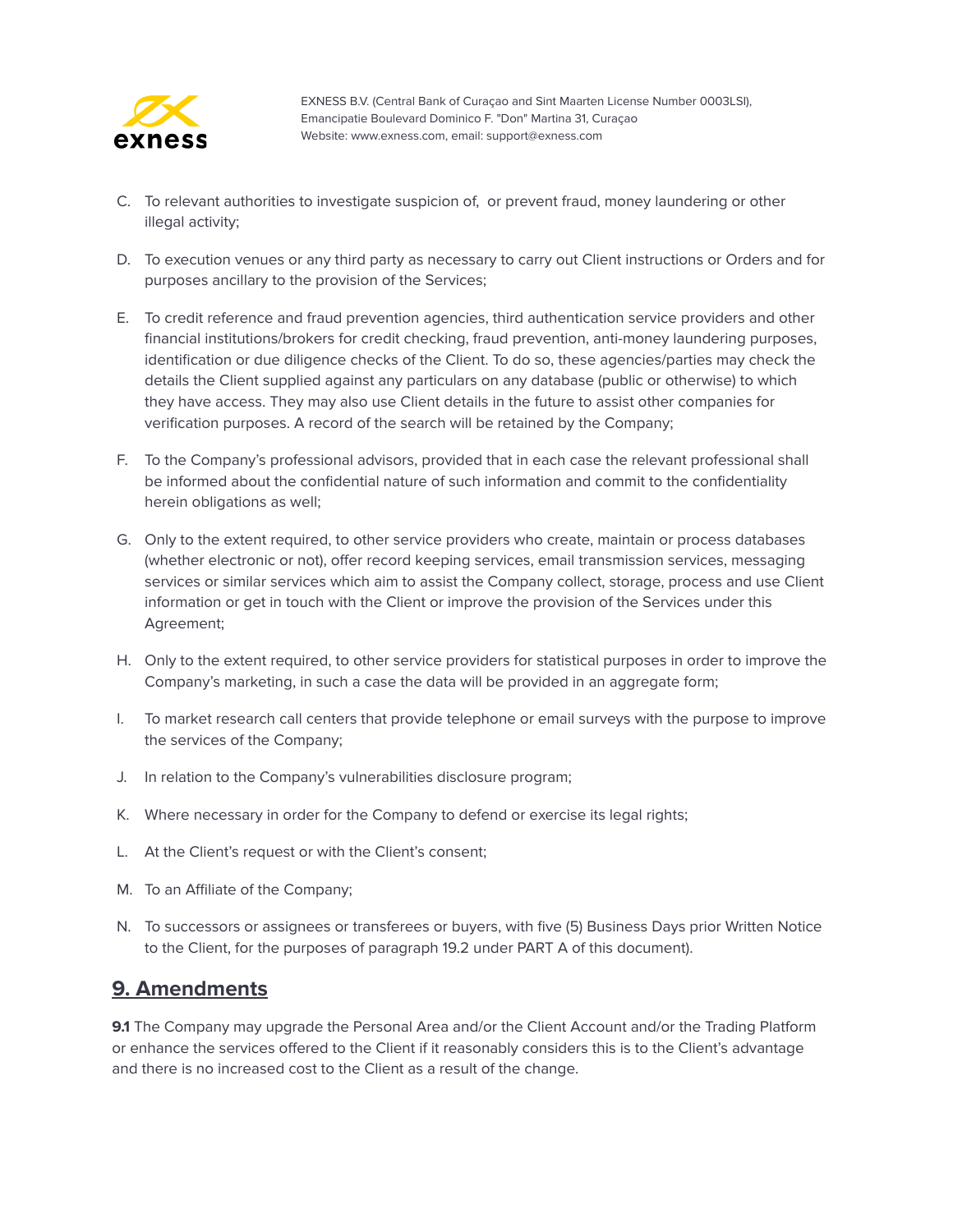

**9.2** Unless provided differently elsewhere in the present document, the Company has the right to amend the terms of the Client Agreement at any time giving to the Client at least five (5) Business Days Written Notice prior to such changes. Any such amendments will become effective on the date specified in the notice. The Client acknowledges that a variation which is made to reflect a change of law or regulation may, if necessary, take effect immediately and without notice.

**9.3** Unless provided differently, the Company may change any document which is part of the Agreement, except the present document, without prior notice to the Client.

#### <span id="page-17-0"></span>**10. Termination**

**10.1** Each Party may terminate this Agreement by giving at least five (5) Business Days Written Notice to the other Party.

**10.2** The Company may terminate this Agreement with immediate effect and without prior notice for any good reason such as in an Event of Default of the Client as defined in paragraph 11.1. of PART A of this document.

**10.3** Termination by any Party will not affect any obligation which has already been incurred by either Party in respect of any Open Position or any legal rights or obligations which may already have arisen under the Agreement or any Transactions and deposit/withdrawal operations made thereunder.

**10.4** Upon termination of this Agreement, all amounts payable by the Client to the Company will become immediately due and payable including (without limitation):

- A. All outstanding Costs and any other amounts payable to the Company;
- B. Any dealing expenses incurred by terminating the Agreement and charges incurred for transferring the Client's investments to another investment firm;
- C. Any losses and expenses realised in closing out any Transactions or settling or concluding outstanding obligations incurred by the Company on the Client's behalf;
- D. Any charges and additional expenses incurred or to be incurred by the Company as a result of the termination of the Agreement;
- E. Any damages which arose during the arrangement or settlement of pending obligations.

**10.5** Once notice of termination of this Agreement is sent or upon termination the following shall apply:

- A. The Client will have an obligation to close all his Open Positions. If he fails to do so, upon termination, the Company will close any Open Positions at current Quotes;
- B. The Company will be entitled to cease to grant the Client access to the Trading Platform or may limit the functionalities the Client is allowed to use on the Trading Platform;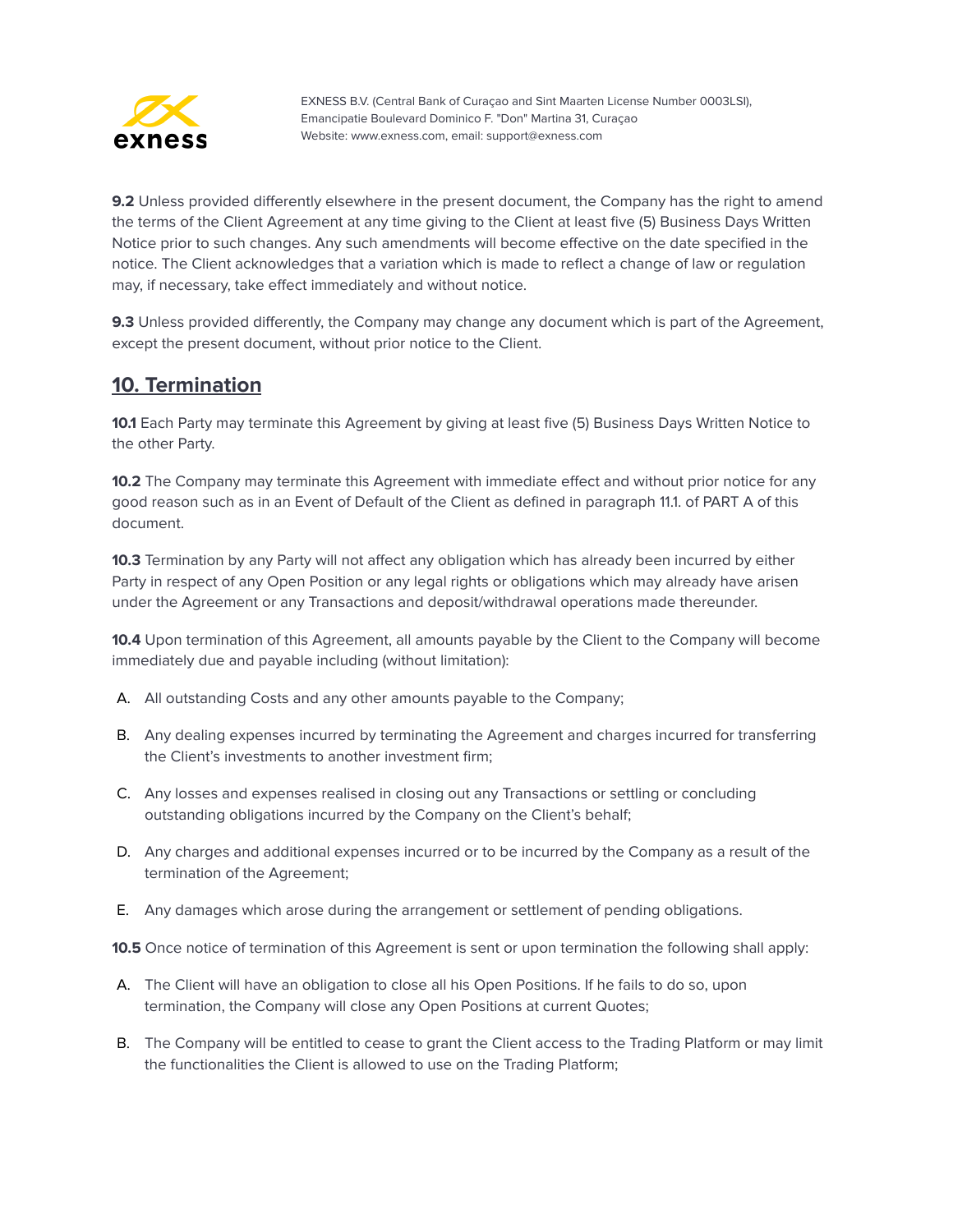

- C. The Company will be entitled to refuse to open new positions for the Client;
- D. The Company will be entitled to refuse to the Client to withdraw money from the Client Account and the Company reserves the right to keep Client's funds as necessary to close positions which have already been opened and/or pay any pending obligations of the Client under the Agreement.

**10.6** Upon Termination any or all the following may apply:

- A. The Company has the right to combine any Client Accounts of the Client, to consolidate the Balances in such Client Accounts and to set off those Balances with obligations of the Client towards the Company;
- B. The Company has the right to close the Client Account(s);
- C. The Company has the right to convert any currency;
- D. The Company has the right to close out the Client's Open Positions at current Quotes;
- E. In absence of illegal activity or suspected illegal activity, fraud or abuse of the Client or instructions from the relevant authorities, if there is Balance in the Client's favour, the Company will (after withholding such amounts that in the Company's absolute discretion considers appropriate in respect of future liabilities of the Client towards the Company) pay such Balance to the Client as soon as reasonably practicable and supply him with a statement showing how that Balance was arrived at and, where appropriate, instruct any nominee or/and any custodian to also pay any applicable amounts. Such funds shall be delivered in accordance to the Client's instructions to the Client. It is understood that the Company will effect payments only to an account in the name of the Client. The Company has the right to refuse, at its discretion, to effect third party payments.

#### <span id="page-18-0"></span>**11. Default**

**11.1** Each of the following constitutes an "Event of Default":

- A. The failure of the Client to provide any Initial Margin and/or Hedged Margin, or other amount due under the Agreement;
- B. The failure of the Client to perform any obligation due to the Company including but not limited to the obligation of the Client to submit any identification documentation and/or any other information required by the Company and/or satisfy any other request for KYC verification determined in the Company's sole discretion;
- C. If an application is made in respect of the Client pursuant to the Curaçao' bankruptcy laws or any equivalent act in another jurisdiction (if the Client is an individual), if a partnership, in respect of one or more of the partners, or if a company, a receiver, trustee, administrative receiver or similar officer is appointed, or if the Client makes an arrangement or composition with the Client's creditors or any procedure which is similar or analogous to any of the above is commenced in respect of the Client;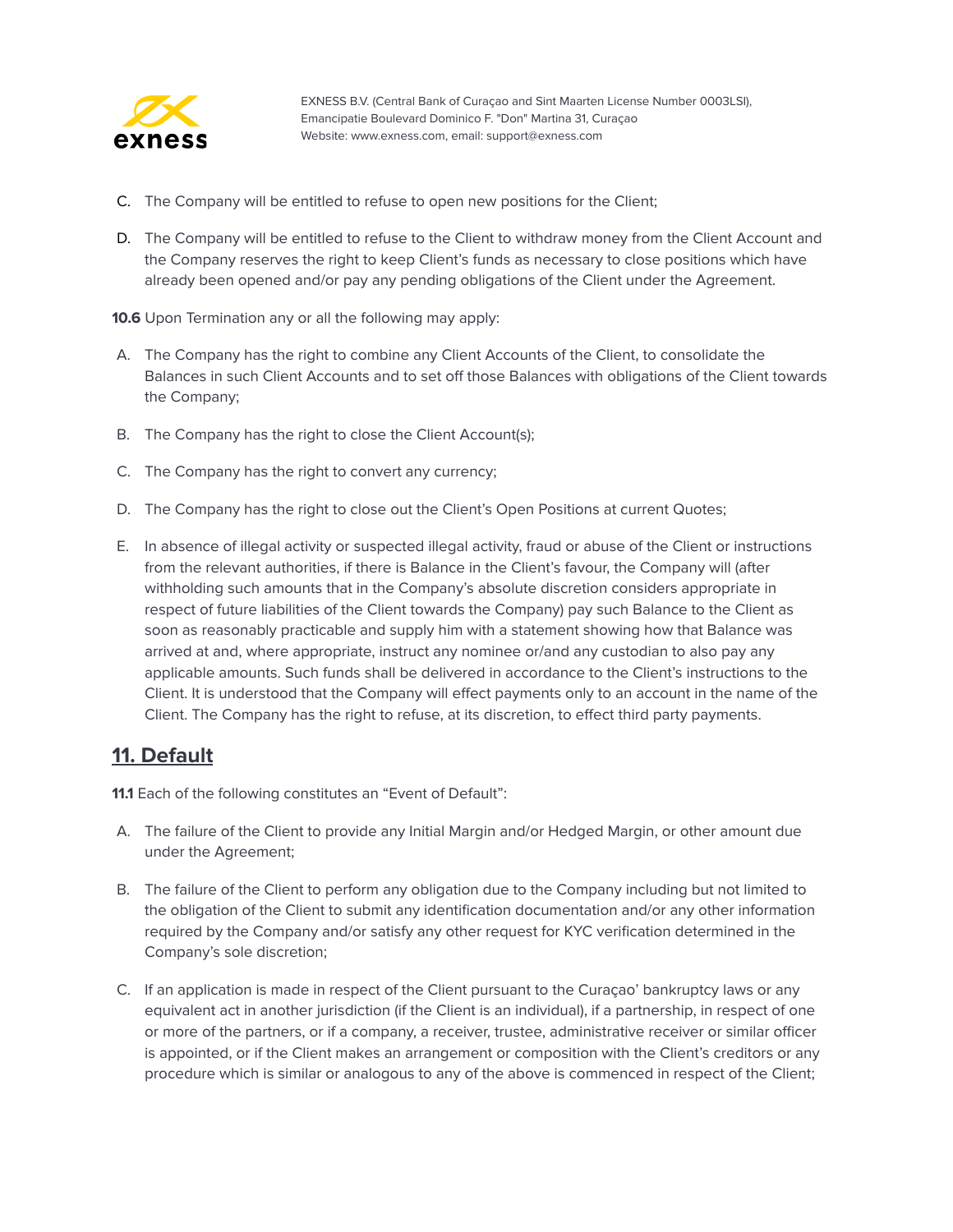

- D. The Client is unable to pay the Client's debts when they fall due;
- E. The Client (if the Client is an individual) dies or is declared absent or becomes of unsound mind;
- F. Where any representation or warranty made by the Client in paragraph 14 of PART A of this document is, or becomes untrue;
- G. Any other circumstance where the Company reasonably believes that it is necessary or desirable to take any action set out in paragraph 11.2 of PART A of this document ;
- H. An action set out in paragraph 11.2 of PART A of this document is required by a competent regulatory authority or body or court;
- I. The Client involves the Company in any type of fraud or illegality or may be at risk of involving the Company in any type of fraud or illegality, such risk determined in good faith by the Company;
- J. In cases of material violation by the Client of the requirements established by legislation of Curaçao or other countries, such materiality determined in good faith by the Company;
- K. If the Company suspects that the Client is engaged into money laundering activities and/or terrorist financing and/or in any other criminal activities or for any other cases where the Client may involve the Company in any type of fraud or illegality and/or in any activity considered suspicious by the Company.

**11.2** If an Event of Default occurs the Company may, at its absolute discretion, at any time and without prior Written Notice, take one or more of the following actions:

- A. Temporarily block the Client Account and/or accounts of another Client which the Company considers to be involved in suspicious activity, until the Company can determine if an Event of Default has occurred. In case of investigation of Events of Default, the Company may request the Client to provide various documents and the Client is under an obligation to provide such;
- B. The Company has the right to combine any Client Accounts of the Client, to consolidate the Balances in such Client Accounts and to set-off those Balances with obligations of the Client towards the Company;
- C. The Company has the right to close the Client Account(s);
- D. The Company has the right to convert any currency;
- E. The Company has the right to close out the Client's Open Positions at current Quotes;
- F. Terminate this Agreement without notice to the Client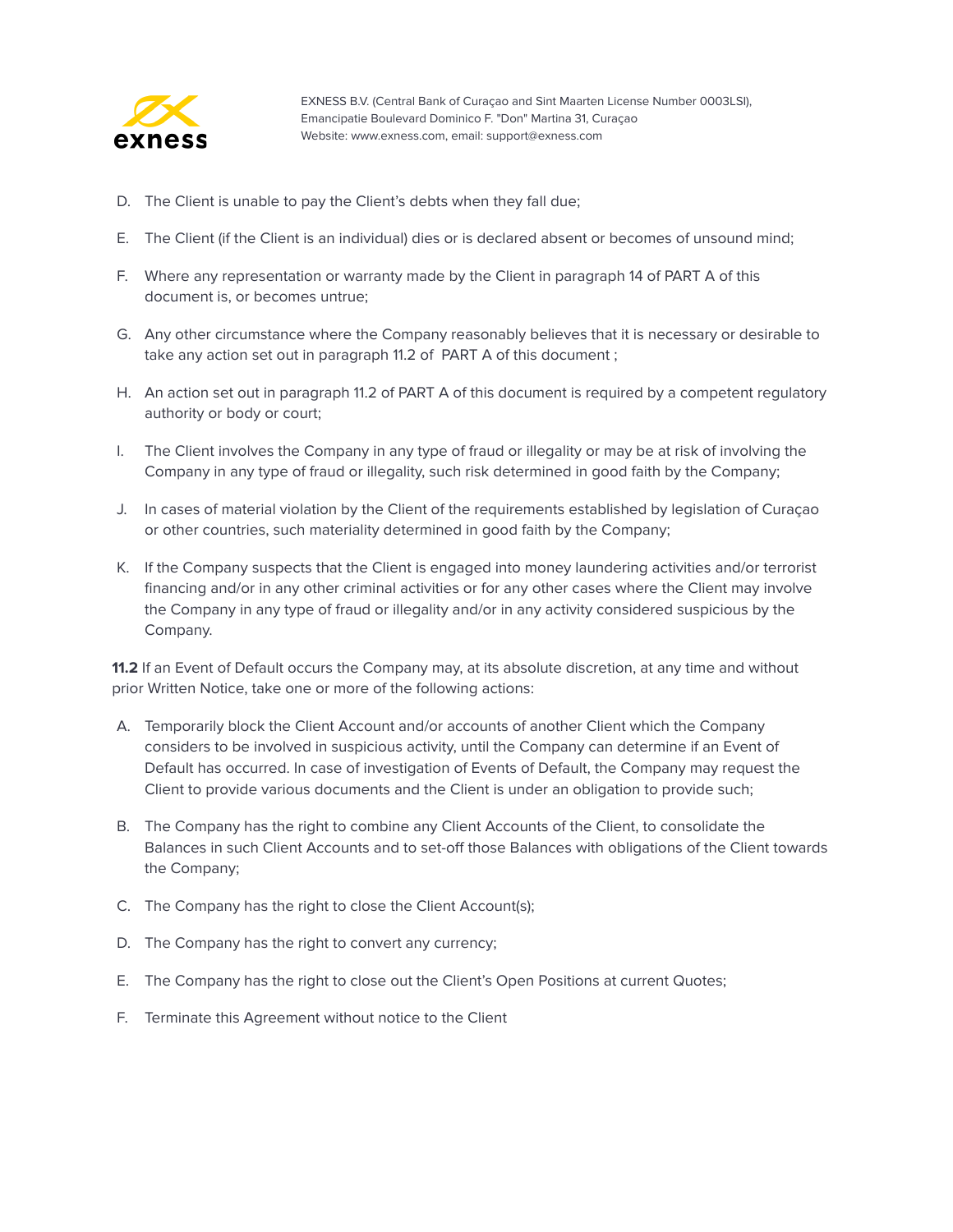

### <span id="page-20-0"></span>**12. Force Majeure**

**12.1** A Force Majeure Event includes without limitation each of the following:

- A. Government actions, the outbreak of war or hostilities, the threat of war, acts of terrorism, national emergency, riot, civil disturbance, sabotage, requisition, or any other international calamity, economic or political crisis that, in the Company's opinion, prevents it from maintaining an orderly market in one or more of the Financial Instruments in respect of which it deals on the Trading Platform;
- B. Act of God, earthquake, tsunami, hurricane, typhoon, accident, storm, flood, fire, epidemic or other natural disaster making it impossible for the Company to offer its Services;
- C. Labour disputes and lock-out which affect the operations of the Company;
- D. Suspension of trading on an Underlying Market, or the fixing of minimum or maximum prices for trading on a Market, a regulatory ban on the activities of any party (unless the Company has caused that ban), decisions of state authorities, governing bodies of self-regulating organizations, decisions of governing bodies of organized trading platforms;
- E. A financial services moratorium having been declared by appropriate regulatory authorities or any other acts or regulations of any regulatory, governmental, or supranational body or authority;
- F. Breakdown, failure or malfunction of any electronic, network and communication lines (not due to the bad faith or wilful default of the company) and DdoS-attacks;
- G. Any event, act or circumstances not reasonably within the Company's control and the effect of that event(s) is such that the Company is not in a position to take any reasonable action to cure the default;
- H. The suspension, liquidation or closure of any market or the abandonment or failure of any event to which the Company relates its Quotes, or the imposition of limits or special or unusual terms on the trading in any such market or on any such event.
- I. The occurrence of an excessive movement in the level of any transaction and/or Underlying Asset or Underlying Market or the Company's anticipation (acting reasonably) of the occurrence of such a movement;
- J. The failure of any relevant supplier, financial institution intermediate broker, liquidity provider, agent or principal of the Company, custodian, sub-custodian, dealer, exchange, clearing house or regulatory or self-regulatory organisation, for any reason, to perform its obligations.

**12.2** If the Company determines in its reasonable opinion that a Force Majeure Event exists (without prejudice to any other rights under the Agreement) the Company may without prior notice and at any time take any, or a combination or all of the following steps: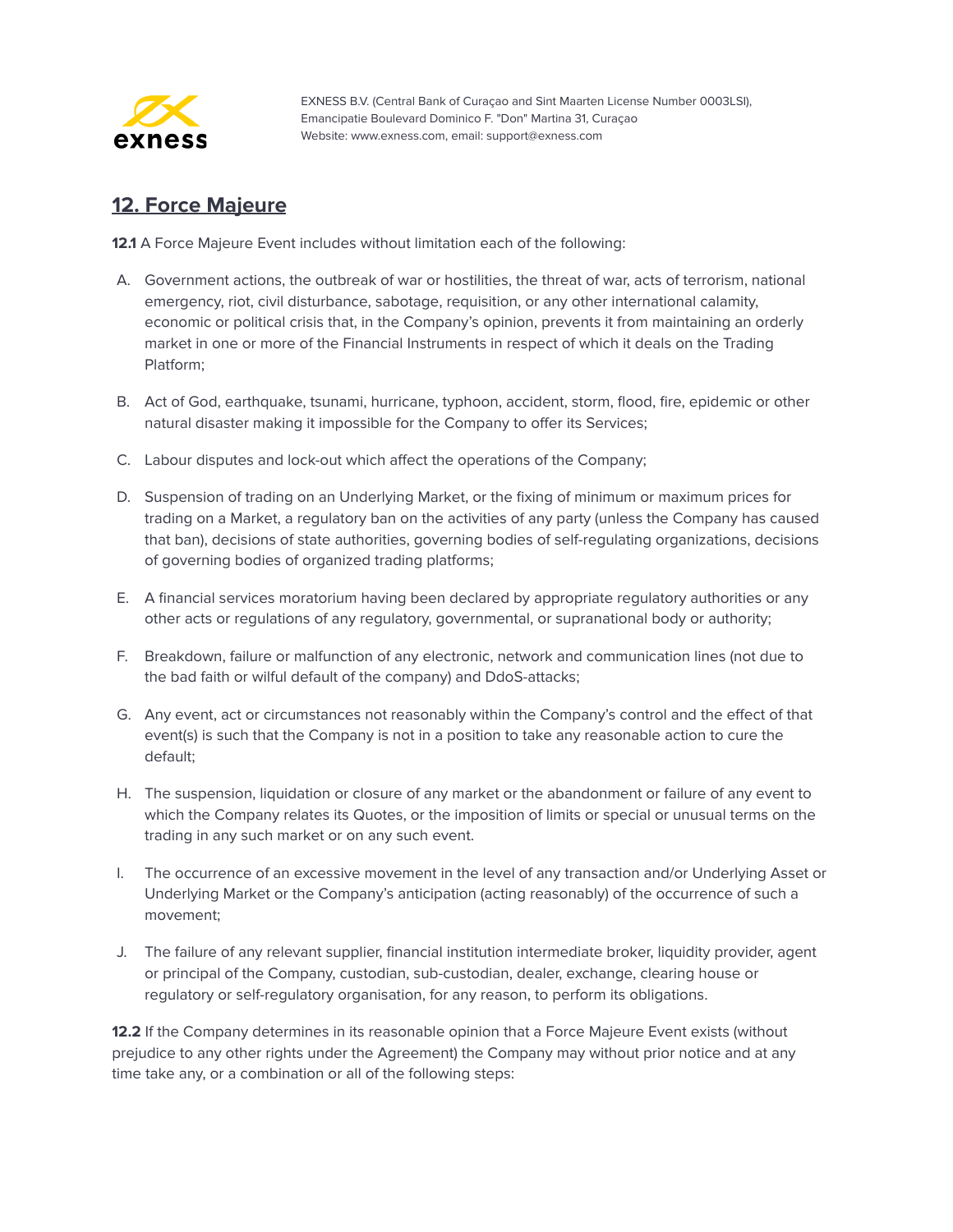

- A. Increase Margin requirements without notice;
- B. Close out any or all Open Positions at such prices as the Company considers in good faith to be appropriate;
- C. Refuse to accept Orders from Clients;

Suspend or modify the application of any or all terms of the Agreement to the extent that the Force Majeure Event makes it impossible or impractical for the Company to comply with them;

- D. Increase Spreads and/or Trading Commissions;
- E. Decrease Leverage;
- F. Shut down the Trading Platform(s) in case of malfunction for maintenance or to avoid damage;
- G. Inactivate the Client Account;
- H. Cancel any pending positions;
- I. Reject any deposit requests;
- J. Take or omit to take all such other actions as the Company deems to be reasonably appropriate in the circumstances with regard to the position of the Company, the Client and other clients;

**12.3** Except as expressly provided in this Agreement, the Company will not be liable or have any responsibility for any type of loss or damage arising out of any failure, interruption, or delay in performing its obligations under this Agreement where such failure, interruption or delay is due to a Force Majeure event.

#### <span id="page-21-0"></span>**13. Limitations of Liability and Indemnity**

**13.1** In the event the Company provides information, recommendations, news, information relating to transactions, market commentary or research to the Client (or in newsletters which it may post on its Website or provide to subscribers via its Website or otherwise), the Company shall not, in the absence of its fraud or gross negligence, be liable for any losses, costs, expenses or damages suffered by the Client arising from any inaccuracy or mistake in any such information given. Subject to the right of the Company to void or close any Transaction in the specific circumstances set out in the Agreement, any Transaction following such inaccuracy or mistake shall nonetheless remain valid and binding in all respects on both the Company and the Client.

**13.2** The Company will not be held liable for, any loss or damage or expense or loss incurred by the Client in relation to, or directly or indirectly, arising from but not limited to:

A. Any error or failure in the operation of the Trading Platform;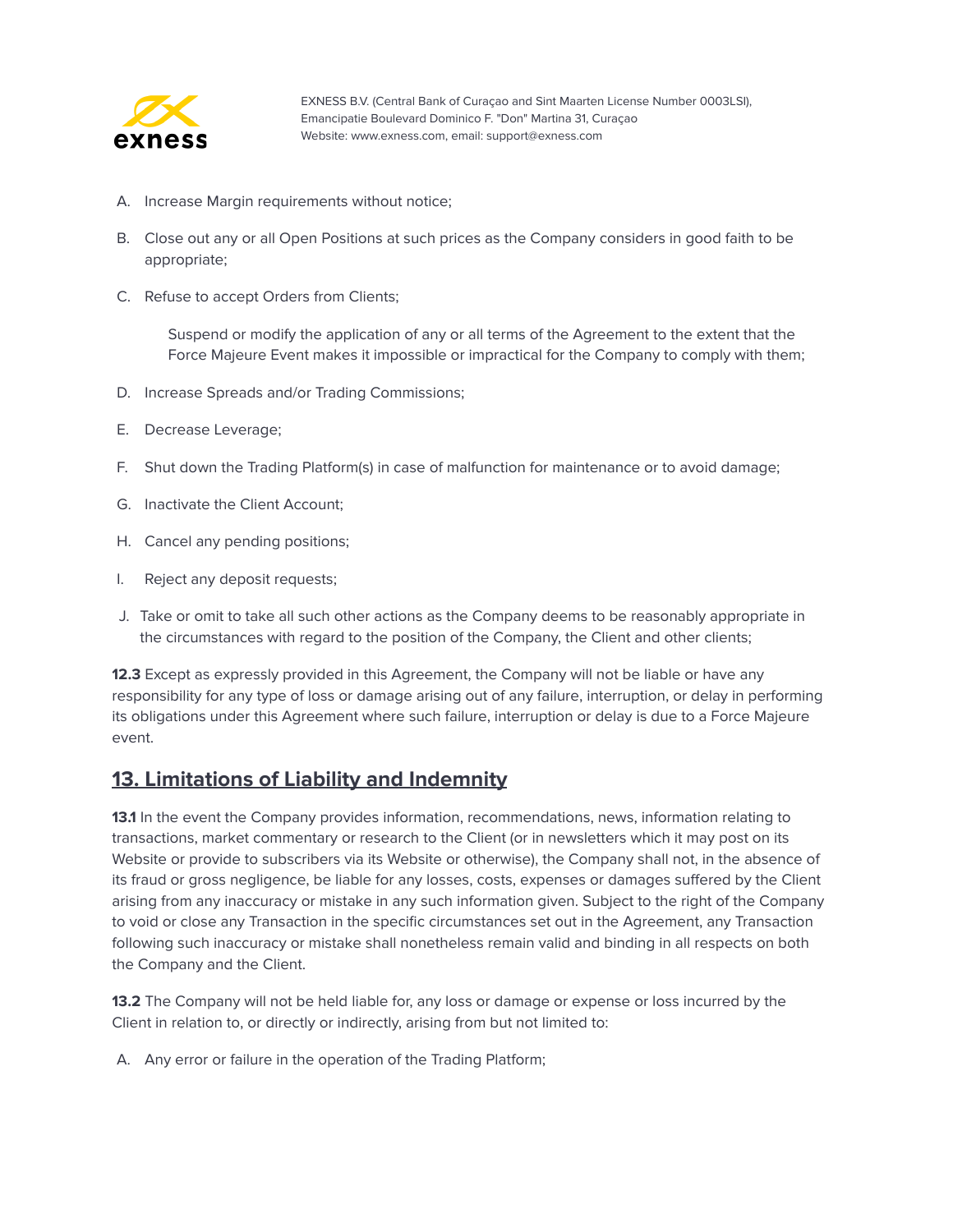

- B. Errors in the settings of Client Terminal, out-of-sequence Client Terminal update, any delay caused by the Client Terminal, the Client not following the instructions on the Client Terminal;
- C. Any hardware, software, connection bugs from the Client's side;
- D. All Orders placed under the Client's Access Data;
- E. Any failure by the Company to perform any of its obligations under the Agreement as a result of Force Majeure Event;
- F. The acts, omissions or negligence of any third party;
- G. The solvency, acts or omissions of any third party referred to in paragraph 1.6 of PART B of this document;
- H. If a situation referred to in paragraph 1.7 of PART B of this document arises;
- I. Any person obtaining the Client's Access Data that the Company has issued to the Client prior to the Client's reporting to the Company of the misuse of his Access Data;
- J. Unauthorized third persons having access to information, including electronic addresses, electronic communication, personal data and Access Data when the above are transmitted between the Parties or any other party, using the internet or other network communication facilities, post, telephone, or any other electronic means;
- K. Any actions or representations of the Introducer;
- L. Currency risk materialising;
- M. Occurrence of Slippage;
- N. Any of the risks and warnings of the document "Risks Disclosure and Warnings Notice", found on the Company's website, materialises;
- O. Any changes in the rates of tax;
- P. The Client using Trailing Stop and/or Expert Advisor.
- Q. The Client's reliance on Stop Loss Orders;
- R. The actions, Orders, instructions, Transactions entered into by the Client under this Agreement.

**13.3** If the Company incurs any claims, damage, liability, costs or expenses, which may arise as a result of the execution of the Agreement and/or in relation to the provision of the Services and/or in relation to any Order it is understood that the Company bears no responsibility whatsoever and it is the Client's responsibility to indemnify the Company for such.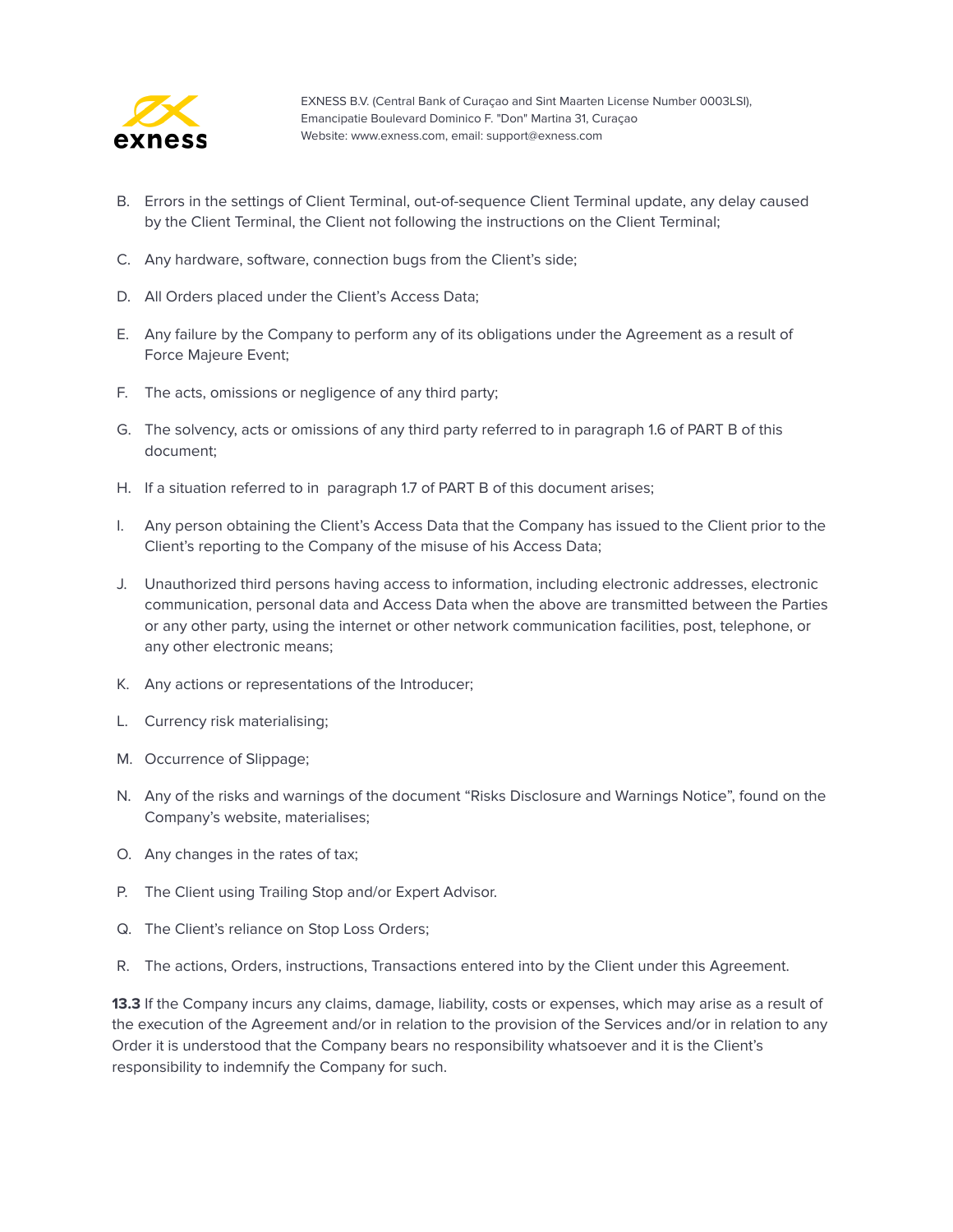

**13.4** The Company shall in no circumstances be liable to the Client for any consequential, special or indirect losses, damages, loss of profits, loss of opportunity (including in relation to subsequent market movements), costs or expenses the Client may suffer in relation to the Agreement.

#### <span id="page-23-0"></span>**14. Representations and Warranties**

**14.1** The Client represents and warrants to the Company the following:

- A. The information provided by the Client to the Company in the Account Opening Application Form and at any time thereafter is true, accurate and complete and the documents handed over by the Client are valid and authentic and shall inform the Company of any changes;
- B. The Client has read and fully understood and undertakes to comply with the terms of this document (Client Agreement) and the various documents found on the Company's website, namely "General Business Terms", "Partnership Agreement", "Risk Disclosure and Warnings Notice", "Complaints Procedure for Clients", "Bonus Terms and Conditions" and if applicable the "Partnership Agreement";
- C. The Client is duly authorised to enter into the Agreement, to give Orders, instructions and Requests and to perform its obligations thereunder;
- D. The Client is acting as a principal and not as agent or representative or trustee or custodian on behalf of someone else. The Client may act on behalf of someone else only if the Company specifically consents to this in writing and provided that all the documents required by the Company for this purpose are received;
- E. The Client is the individual who has completed the Account Opening Application Form or, if the Client is a company, the person who has completed Account Opening Application Form on the Client's behalf is duly authorised to do so;
- F. All actions performed under the Agreement will not violate any law or rule applicable to the Client or to the jurisdiction in which the Client is resident, or any agreement by which the Client is bound or by which any of the Client's assets or funds are affected;
- G. The Client has declared in the Account Opening Application Form, if he is a Politically Exposed Person and will notify the Company if at any stage during the course of this Agreement he becomes a Politically Exposed Person;
- H. The Client funds are not in any direct or indirect way the proceeds of any illegal activity or used or intended to be used for terrorist financing;
- I. The Client funds are free of any lien, charge, pledge or other encumbrance;
- J. The Client has chosen the particular type of Service and Financial Instrument, taking his total financial circumstances into consideration which he considers reasonable under such circumstances;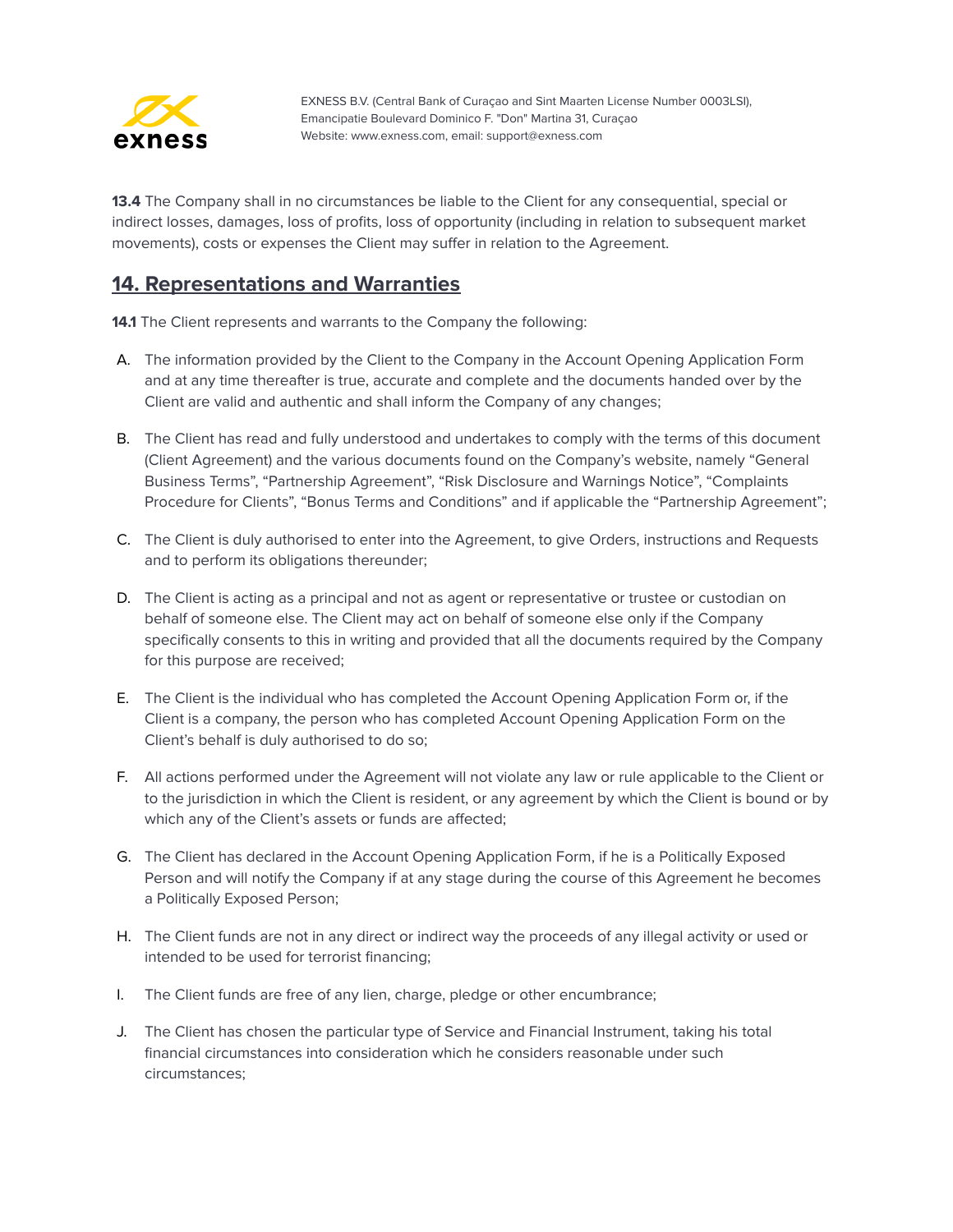

- K. There are no restrictions on the markets or financial instruments in which any Transactions will be sent for execution, arising from the Client's nationality or religion;
- L. The Client will take into account any information in the Company's advertising materials only in combination with the complete description of the advertised services or promotion published on the Company's website;
- M. The Client is over 18 years old.

#### <span id="page-24-0"></span>**15. Client Acknowledgements of Risk and Consents**

**15.1** The Client unreservedly acknowledges and accepts the following:

- A. Trading in CFDs is not suitable for all members of the public and the Client runs a great risk of incurring losses and damages as a result of trading in CFDs and accepts and declares that he is willing to undertake this risk. The damages may include loss of all his money and also any additional commissions and other expenses to keep his positions open.
- B. CFDs carry a high degree of risk. The gearing or leverage often obtainable in CFDs means that a small deposit or down payment can lead to large losses as well as gains. It also means that a relatively small movement can lead to a proportionately larger movement in the value of the Client's investment and this can work against him as well as for him.
- C. CFD Transactions have a contingent liability, and the Client should be aware of the implications of this in particular the Margin requirements.
- D. Trading on an electronic Trading Platform carries risks.
- E. The risks and warnings of the document "Risks Disclosure and Warnings Notice", found on the Company's website.
- **15.2** The Client agrees and understands that:
- A. He will not be entitled to delivery of, or be required to deliver, the Underlying Asset of the CFD, nor ownership thereof or any other interest therein.
- B. No interest shall be due on the money that the Company holds in his Client Account.
- C. When trading in CFDs the Client is trading on the outcome of the price of an Underlying Asset and that trading does not occur on a regulated Market but over-the-counter (OTC).

**15.3** The Client consents to the provision of the information of the Agreement by means of a Website.

**15.4** The Client confirms that, he has regular access to the internet and consents to the Company providing him with information, including, without limitation, information about amendments to the terms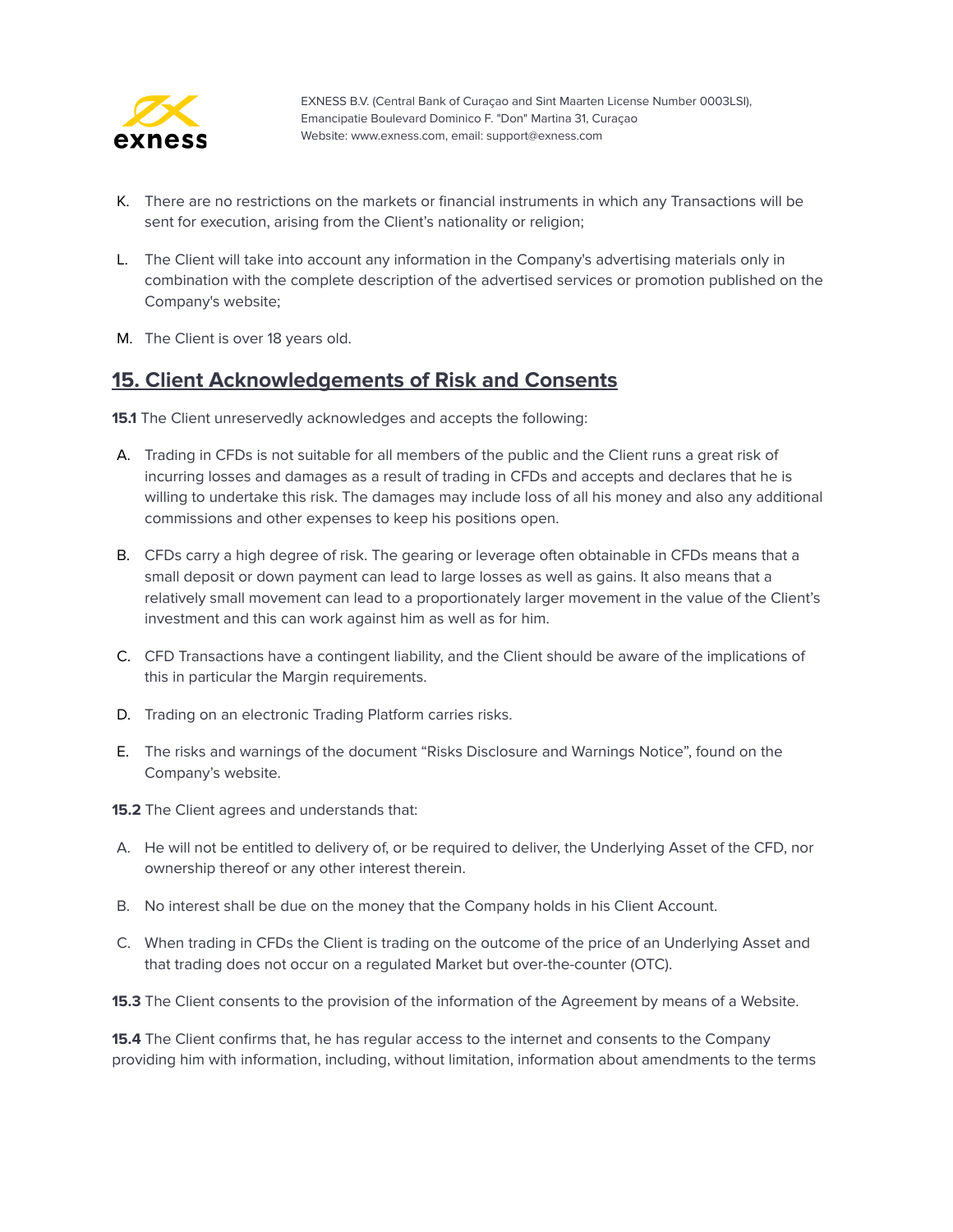

and conditions, costs, fees, this Agreement, policies and information about the nature and risks of investments by posting such information on the Website.

## <span id="page-25-0"></span>**16. Applicable and Governing Law and Applicable Regulations**

**16.1** All disputes and controversies arising out of, or in connection with the Agreement shall be finally settled in the courts of Curaçao.

**16.2** This Agreement is governed by the Laws of Curaçao.

**16.3** Notwithstanding any other provision of this Agreement, in providing Services to the Client, the Company shall be entitled to take any action as it considers necessary in its absolute discretion, to ensure compliance with the relevant market rules and/or practices and all other applicable laws.

**16.4** All transactions on behalf of the Client shall be subject to Applicable Regulations. The Company shall be entitled to take, or omit to take any measures which it considers desirable, in view of compliance with the Applicable Regulations in force at the time. Any such measures, as may be taken and the Applicable Regulations in force shall be binding on the Client.

**16.5** The Client may submit complaints to the Company according to the "Complaints Procedure for Clients" found on the Website.

#### <span id="page-25-1"></span>**17. Severability**

**17.1** Should any part of this Agreement be held by any court of competent jurisdiction to be unenforceable or illegal or contravene any rule, regulation or by law of any Underlying Market or regulator, that part will be deemed to have been excluded from this Agreement from the beginning, and this Agreement will be interpreted and enforced as though the provision had never been included and the legality or enforceability of the remaining provisions of the Agreement or the legality, validity or enforceability of this provision in accordance with the law and/or regulation of any other jurisdiction, shall not be affected.

#### <span id="page-25-2"></span>**18. Non-Exercise of Rights**

**18.1** The Company's failure to seek redress for violations, or to insist upon strict performance of any condition or provision of this Agreement, or its failure to exercise any or part of any right or remedy to which the Company is entitled to under this Agreement, shall not constitute an implied waiver thereof.

#### <span id="page-25-3"></span>**19. Assignment**

**19.1** The Company may at any time sell, transfer, assign or novate to a third party any or all of its rights, benefits or obligations under this Agreement or the performance of the entire Agreement subject to providing at least five (5) Business Days prior Written Notice to the Client. This may be done, without limitation, in the event of merger or acquisition of the Company with a third party, reorganisation of the Company, upcoming winding up of the Company, or sale or transfer of all or part of the business or the assets of the Company to a third party.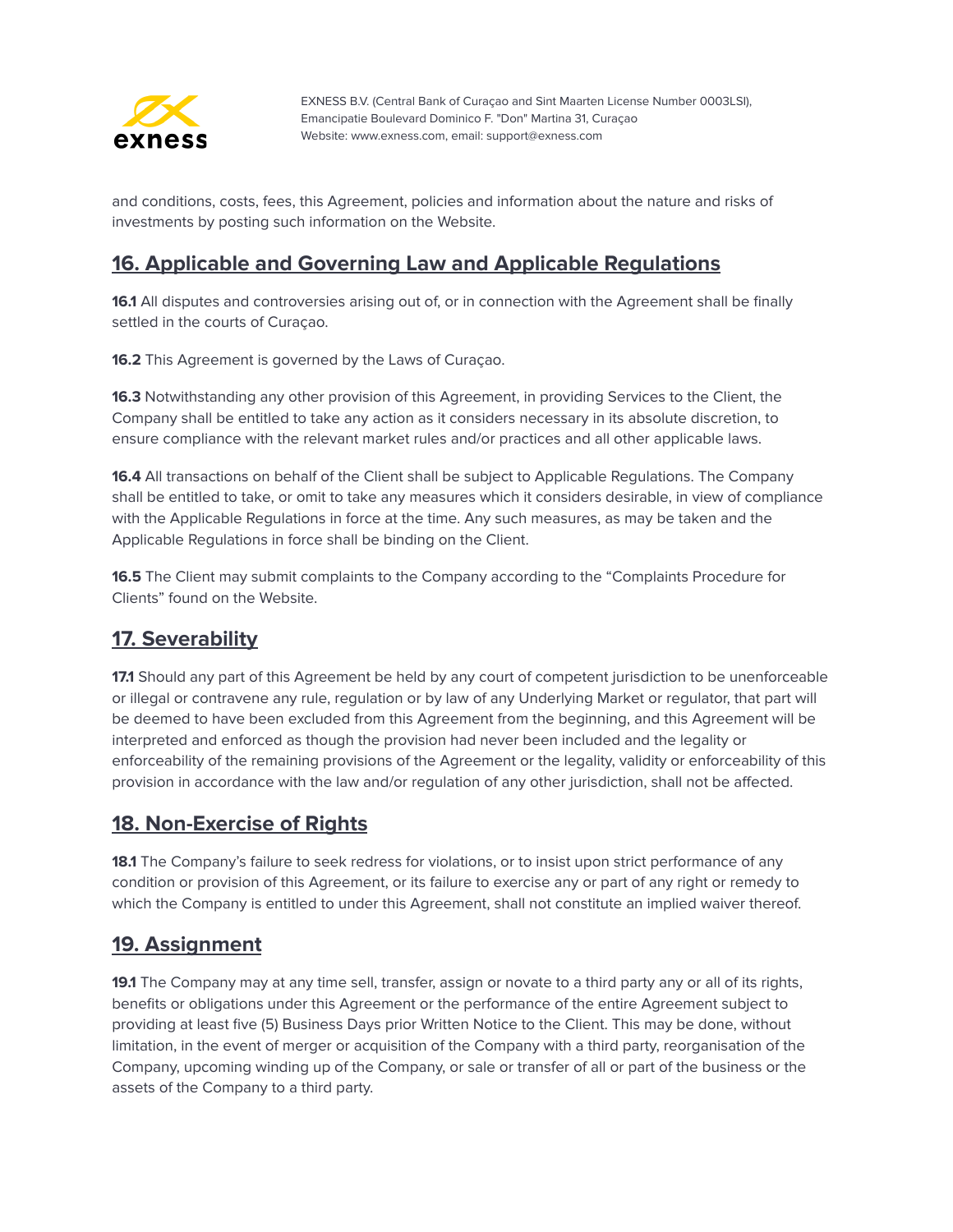

**19.2** It is agreed and understood that in the event of transfer, assignment or novation described in paragraph 19.1 above, the Company shall have the right to disclose and/or transfer all Client information (including without limitation personal data, recording, correspondence, due diligence and client identification documents, files and records, the Client trading history), transfer the Client Account and the Client Money as required, subject to providing at least five (5) Business Days prior Written Notice to the Client.

**19.3** The Client may not transfer, assign, charge, novate or otherwise transfer or purport to do so the Client's rights or obligations under the Agreement without the prior written consent of the Company.

#### <span id="page-26-0"></span>**20. Language**

**20.1** The Company's official language is the English language and the Client should always read and refer to the main Website for all information and disclosures about the Company and its activities. Translation or information provided in languages other than English, is for informational purposes only and does not bind the Company or have any legal effect whatsoever, the Company having no responsibility or liability regarding the correctness of the information therein.

#### <span id="page-26-1"></span>**21. Introducer**

**21.1** In cases where the Client is introduced to the Company through a third person ("Introducer"), the Client acknowledges that, the Company is not responsible or accountable for the conduct and/or representations of the Introducer and the Company is not bound by any separate agreements entered into between the Client and the Introducer.

**21.2** The Client acknowledges and confirms that his agreement or relationship with the Introducer may result in additional costs, since the Company may be obliged to pay commission fees or charges to the Introducer.

#### <span id="page-26-2"></span>**22. Identification**

**22.1** In order to prevent any unauthorised access to the Client Account, verification of the Client's identity is made for the following non-trading operations:

- A. Change Personal Area password
- B. Change Security Type
- C. Restoring Personal Area password
- D. Changing Personal area agent
- E. Withdraw funds
- F. Change account password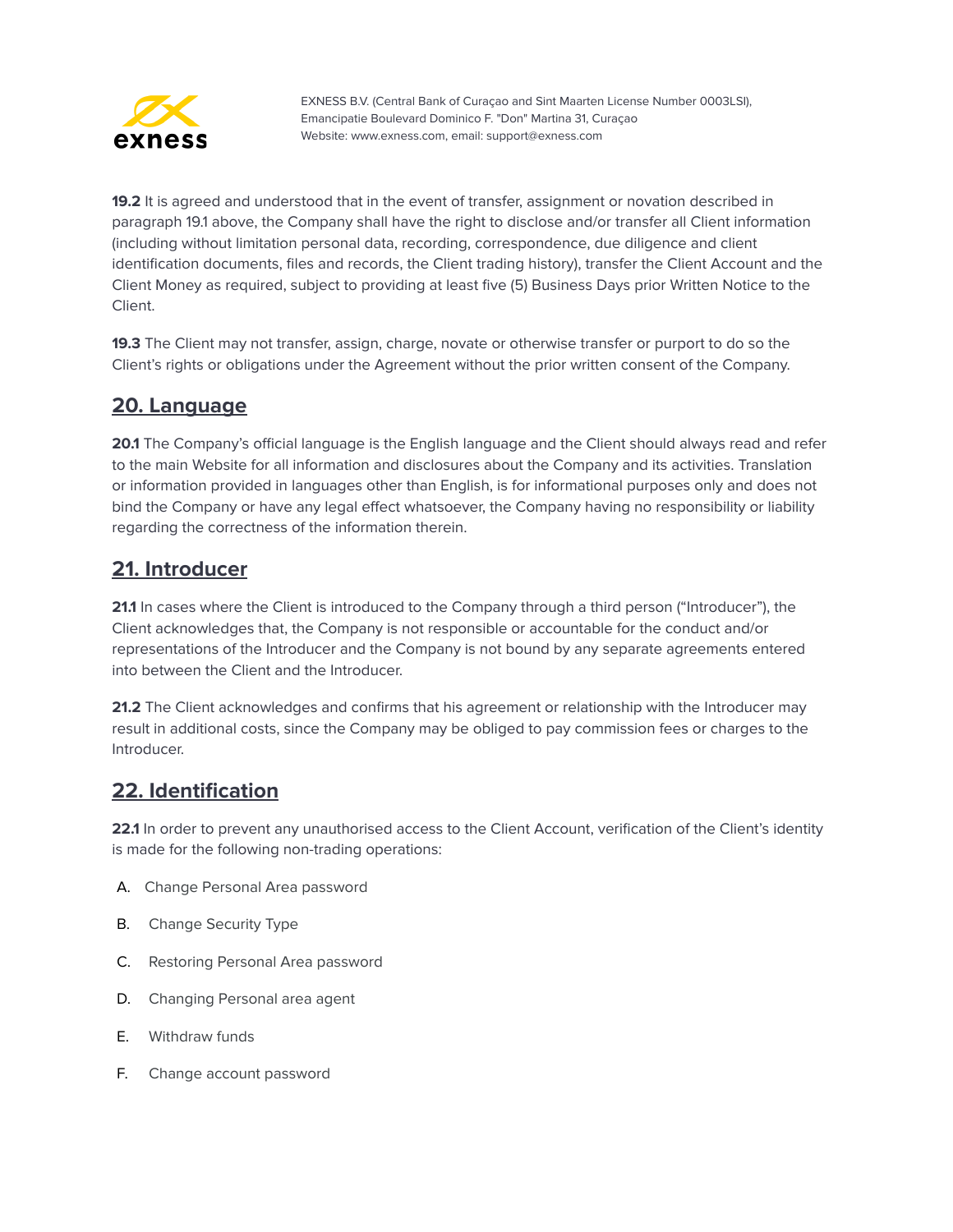

G. Change investor password

**22.2** The means of Client identification used by the Company (such as email, sms) and the method of Client Identification is performed according to the "General Business Terms" found on the Company's Website.

**22.3** It is understood that the Company shall have the right to suspend execution of the non-trading operations, if the Client's identification data are invalid or incorrect until the Client sends the correct identification data.

#### <span id="page-27-0"></span>**23. Currency Conversions**

**23.1** The Company is entitled, without prior notice to the Client, to effect any currency conversions which it deems necessary or desirable in order to make a deposit into the Client Account in the Currency of the Client Account (in the event that the Client deposits money in a different currency of that of the Currency of the Client Account) or comply with its obligations or exercise its rights under this Agreement or complete any specific Transaction or Order. Any such conversion shall be made by the Company at reasonable exchange rates as the Company shall select, having regards to the prevailing market rates. The Company shall be entitled to charge to the Client and obtain from the Client Account, or from the deposited amount, the expenses incurred with regard to currency conversions for the Client, including but not limited to commissions to banks, money transfer fees, commissions to intermediaries etc.

**23.2** The Client will bear all foreign currency exchange risk arising from any Transaction or from the exercise by the Company of its rights under the Agreement or any law.

#### <span id="page-27-1"></span>**24. Miscellaneous**

**24.1** All rights and remedies provided to the Company under the Agreement are cumulative and are not exclusive of any rights or remedies provided in law or in equity.

**24.2** Where the Client comprises two or more persons, the liabilities and obligations under the Agreement shall be joint and several. Any warning or other notice given to one of the persons which form the Client shall be deemed to have been given to all the persons who form the Client. Any Order given by one of the persons who form the Client shall be deemed to have been given by all the persons who form the Client.

**24.3** In the event of the death or mental incapacity of one of the persons who form the Client, all funds held by the Company or its nominee, will be for the benefit and at the order of the survivor(s) and all obligations and liabilities owed to the Company will be owed by such survivor(s).

# <span id="page-27-2"></span>**Part B: Client Money And Client Account**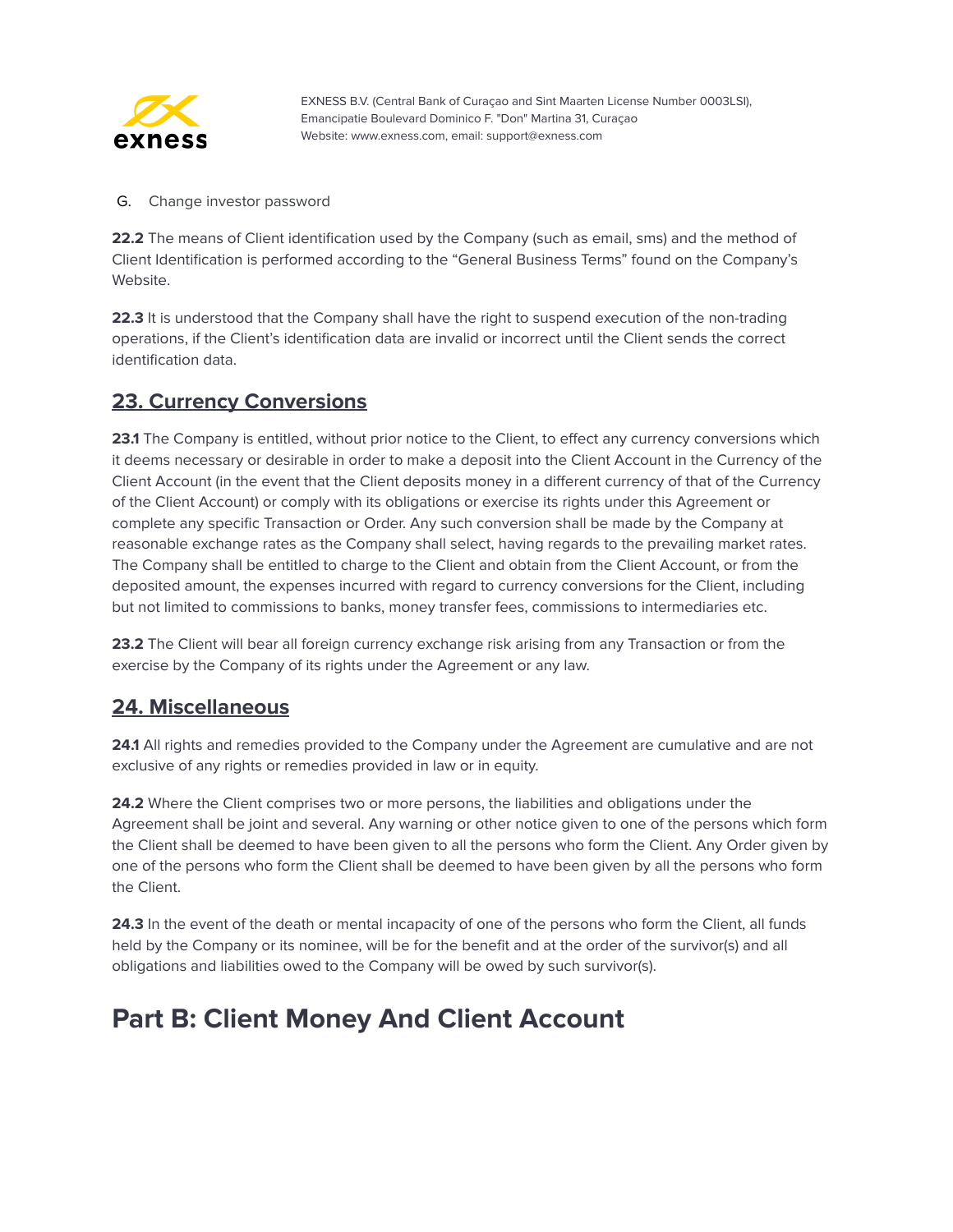

### <span id="page-28-0"></span>**1. Client Money**

**1.1** The Company shall not account to the Client for profits or interest earned on Client money (other than profit gained through trading Transactions from his Client Account(s) under this Agreement) and the Client waives all right to interest.

**1.2** The Company may deposit Client money in overnight deposits and will be allowed to keep any interest.

**1.3** The Company may hold Client money and the money of other clients in the same account (omnibus account).

**1.4** The Company may deposit Client money with a third party (i.e. intermediate broker, a bank, a market, a settlement agent, a clearing house or OTC counterparty or a payment service provider) who may have a security interest, lien or right of set-off in relation to that money.

**1.5** Client's money may be held on the Client's behalf with a third party as indicated in point 1.4 above located within or outside Curaçao. The legal and regulatory regime applying to any such person outside Curaçao will be different from that of Curaçao and in the event of the insolvency or any other equivalent failure of that person, the Client's money may be treated differently from the treatment which would apply if the money was held in Curaçao or by the Company directly. The Company will not be liable for the solvency, acts or omissions of any third party referred to in this paragraph.

**1.6** The third party to whom the Company will pass money may hold it in an omnibus account and it may not be possible to separate it from other Client's money, or the third party's money. In the event of the insolvency or any other analogous proceedings in relation to that third party, the Company may only have an unsecured claim against the third party on behalf of the Client, and the Client will be exposed to the risk that the money received by the Company from the third party is insufficient to satisfy the claims of the Client with claims in respect of the relevant account. The Company does not accept any liability or responsibility for any resulting losses.

**1.7** It is understood that profit or loss from trading is credited or debited in the Client Account once the Transaction is closed.

#### <span id="page-28-1"></span>**2. Lien**

2.1 The Company shall have a general lien on all funds held by the Company or its associates or its nominees on the Client's behalf until all Client's obligations are satisfied. Such right of a general lien may be extended and enforced to cover any legally binding claims, either present or future, related to the Client, emanating from applicable law, compliance rules/card schemes/acquiring banks/payment processing service providers/payment services operators' requirements, as well as if it is required by the relevant authorities.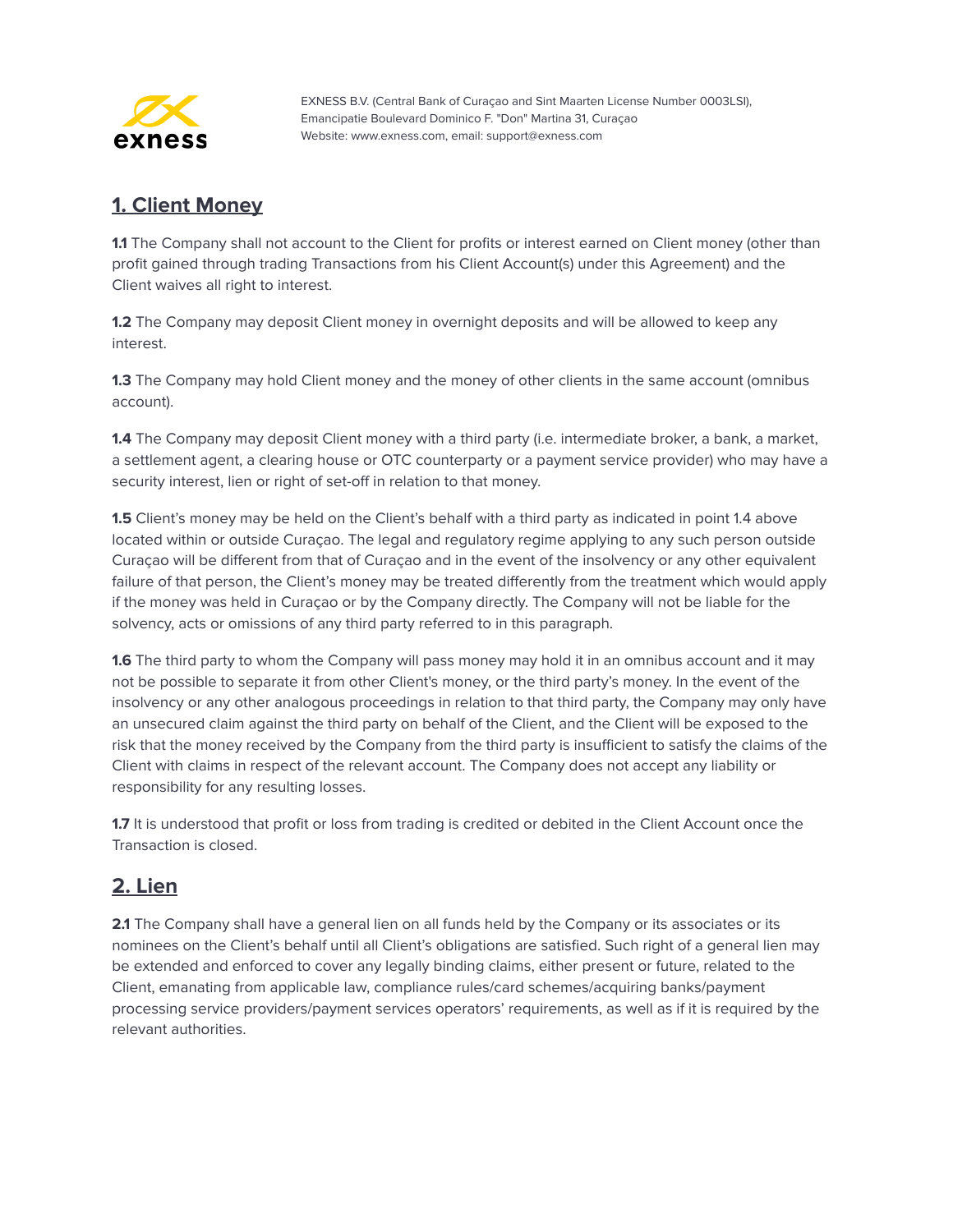

### <span id="page-29-0"></span>**3. Netting and Set-Off**

**3.1** If the aggregate amount payable by the Client is equal to the aggregate amount payable by the Company (in the calculation of the amount payable by the Client, the following shall be taken into consideration: any legally binding claims related to the Client emanating from law, compliance rules/card schemes/acquiring banks/payment processing service providers/payment services operators' requirements, as well as if it is required by any relevant authorities), then automatically the mutual obligations to make payment are set-off and cancel each other.

**3.2** If the aggregate amount payable by one party (in the calculation of the amount payable by the Client, the following shall be taken into consideration: any legally binding claims related to the Client emanating from law, compliance rules/card schemes/acquiring banks/payment processing service providers/ payment services operators requirements, as well as if it is required by any relevant authorities) exceeds the aggregate amount payable by the other party, then the party with the larger aggregate amount shall pay the excess to the other party and all obligations to make payment will be automatically satisfied and discharged.

**3.3** The Company has the right to combine all or any Client Accounts opened in the Client name and to consolidate the Balances in such accounts and to set-off such Balances in the event of termination of the Agreement.

## <span id="page-29-1"></span>**4. Client Account**

**4.1** In order to facilitate trading in CFDs, the Company will open a Client Account for the Client, which will be activated upon the Client depositing the minimum initial deposit as determined by the Company in its discretion from time to time. The minimum initial deposit may vary according to the account type of the Client Account. This information is made available on our Website.

**4.2** The Company may offer different account types with different characteristics, different methods of execution and different requirements. Information on the various account types is found on the Website.

#### <span id="page-29-2"></span>**5. Temporary Block of the Client Account**

**5.1** The Company may temporarily block the Client Account without prior notice to the Client for any good reason, including in any of the following cases:

- A. In an Event of Default of the Client according to paragraph 11.2 (a) of PART A of this document and for such time that, the Company reasonably requires to examine if an Event of Default has occurred;
- B. After the Client's request to temporarily block the Client Account under paragraph 5.5. of PART B of this Client Agreement;
- C. The Company is informed from a reliable source that the Access Data of the Client may have been received by unauthorised third parties;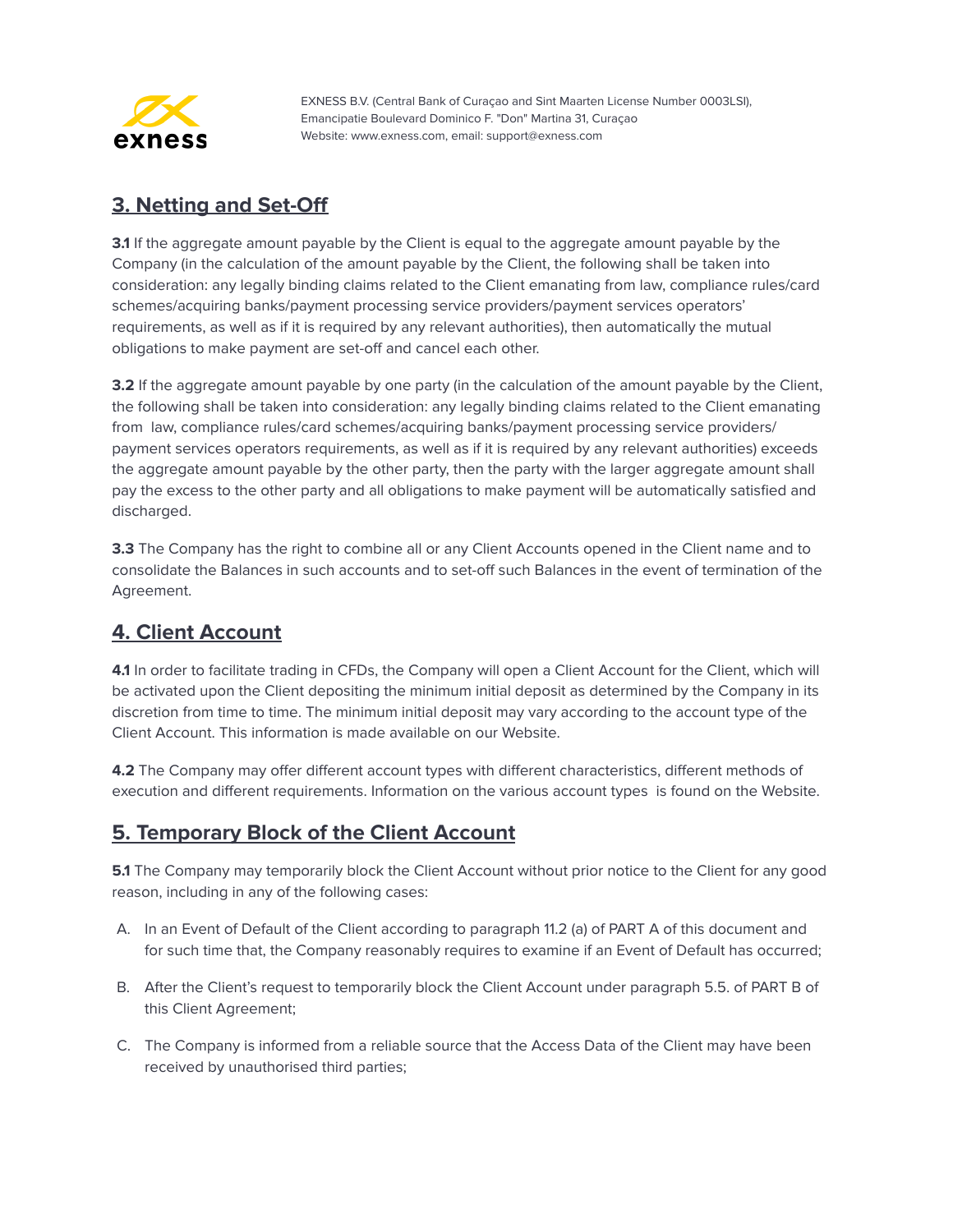

- D. The Company is informed from a reliable source of possible unlawful actions or doubtful operations of the Client, as set out in Clause 1.4. of the General Business Terms.
- E. In a Force Majeure Event and for such duration that the relevant event continues to exist.
- F. An error in the request for the transfer of funds to another account was made by the Client and this resulted in the Company depositing in an incorrect trading account.

**5.2** Without prejudice to any other right of the Company, the Client Account shall be unblocked in the following cases:

- A. When the Company, in its sole discretion, determines that an Event of Default has not occurred, where the Client Account was temporarily blocked under paragraph 5.1 (a) of PART B of this Client Agreement;
- B. When the Client requests from the Company to unblock the Client Account under paragraph 5.6, where the Client Account was temporarily blocked under paragraph 5.1 (b) of PART B of this Client Agreement;
- C. When the safety of the Access Data is determined by the Company and/or when the Company issues new Access Data to the Client, where the Client Account was temporarily blocked under paragraph 5.1 (c) of this Client Agreement;
- D. When the Company determines that the Client has not engaged into any actions or doubtful operations as set out in the Clause 1.4 of the General Business Terms, where the Client Account was temporarily blocked under paragraph 5.1 (d) of this Client Agreement;
- E. When the Force Majeure event does not exist anymore, where the Client Account was temporarily blocked under paragraph 5.1 (e) of PART B of this Client Agreement.

**5.3** During the period for which the Client's Account is blocked, the Company shall examine the circumstances and determine whether the Client Account ought to be either unblocked or closed.

**5.4** In case the Client Account is closed, the Company reserves the right to withhold, under the general right of lien under paragraph 2 of Part B of this Client Agreement, for any period the Company considers necessary, any amount it considers appropriate in order to cover any possible legally binding claims that may occur in the future related to the Client, emanating from applicable law, compliance rules/card schemes/acquiring banks/payment processing service providers/ payment services operators' requirements, as well as if it is required by any relevant authorities.

**5.5** The Client has the right to request the Company to temporarily block his Client Account by sending an email at [support@exness.com](mailto:support@exness.com) and/or by calling the Company, with a request to temporarily block the Client Account and giving in both cases the account's phone password. The Company shall block the account within twenty four (24) hours after receiving the said request.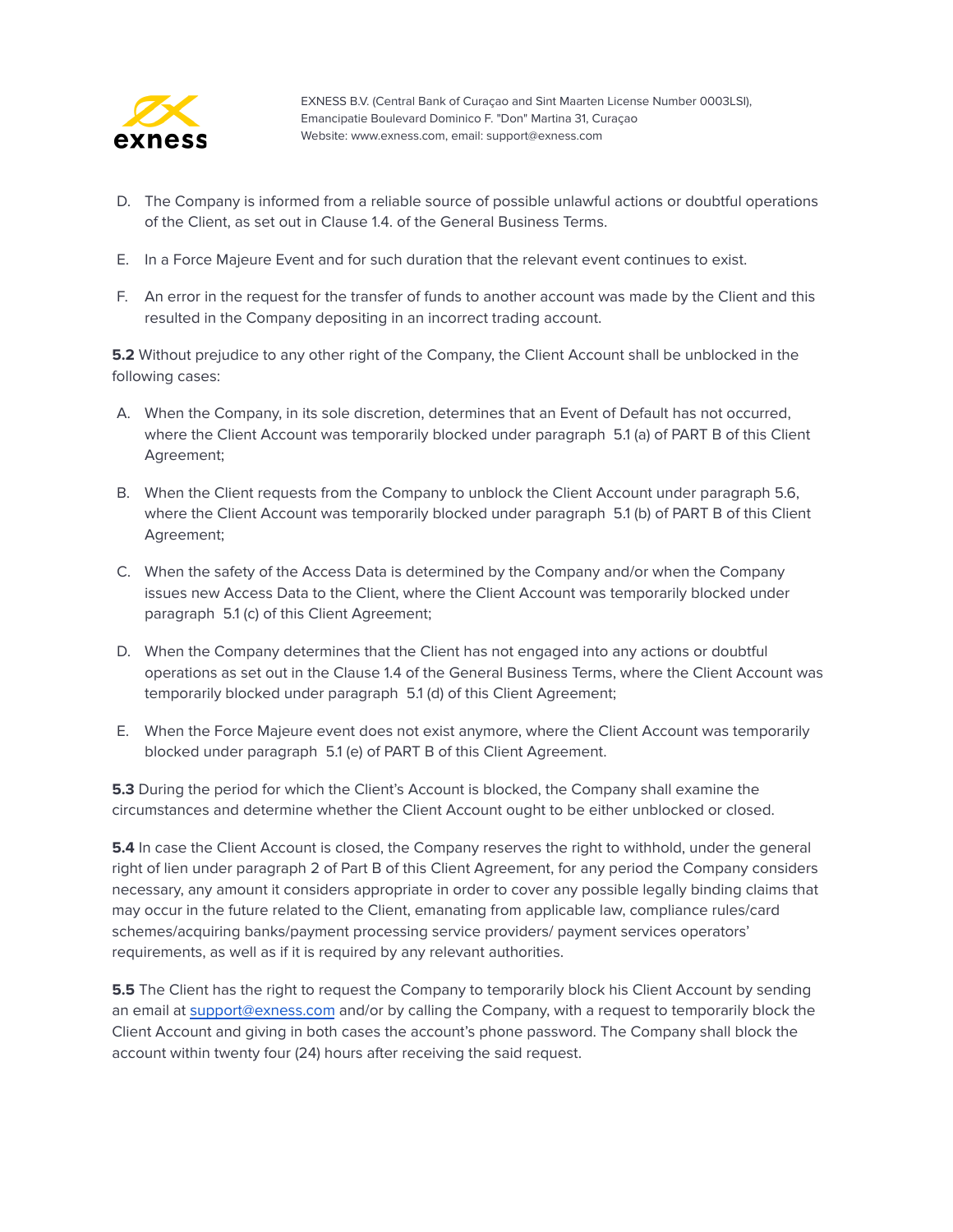

**5.6** In order for the Company to unblock the Client Account, which was blocked further to the request of the Client, the Client shall either send email to support@exness.com and/or call the Company with a request to unblock the account and also point out the account phone password. The Company shall unblock the Client Account within twenty four (24) hours after receiving the request.

## <span id="page-31-0"></span>**6. Inactive and Dormant Client Accounts**

**6.1** If, for 90 (ninety) calendar days, there are no trades or non-trading operations (including agent operations) on a Client Account with a balance less than \$10 (or the equivalent sum depending on the Currency of the Client Account), then the account will be archived.

**6.2** When the Client Account is archived, all trades on the account will be archived as well and cannot be restored. However, at the client's request, the company can provide a history of a requested account.

**6.3** Orders for MT4 accounts will be deleted after some time from the servers and the term for such deletion will be different for each account type.

**6.4** If the Client Account is inactive for one year or more, and after notifying the Client in its last known address, the Company reserves the right to close the Client Account and render it dormant.

**6.5** Without derogation from the rest of the provisions of the Agreement, an account that has been archived in accordance with paragraph 6.1. of Part B of the Client Agreement, may be restored, at the client's request. Money in the archived account, shall remain owing to the Client and the Company shall make and retain records and return such funds upon request by the Client at any time thereafter.

**6.6** Paragraphs 6.2 and 6.3 are only applicable in relation to MT4 accounts only.

**6.7** If there are no trades and/or non-trading operations (including agent operations) and/or the Client account (s) is inactive for a period of time determined in the Company's sole discretion, the Company may impose partial or full scope restrictions/limitations on the Client's Personal Area and/or Trading Account(s) and/or may terminate this Agreement with immediate effect without prior notice. Where applicable, the Client shall be required to follow the Company's requests for documentation and/or information in order to regain full access to his/her Personal Area and/or Trading Accounts. For the avoidance of doubt, the above limitations/restrictions will not impact the Client's ability to withdraw funds.

#### <span id="page-31-1"></span>**7. Deposits and Withdrawals to/from the Client Account**

**7.1** The Client may deposit and withdraw funds into the Client Account at any time during the course of this Agreement by using any of the payment methods available in the Personal Area from time to time. Minimum deposit requirements as well as withdrawal commissions can be found in the Personal area. The Company shall not accept third party or anonymous payments in the Client Account.

**7.2** The Client shall understand and agree that if he/she uses one method of payment he/she will use the same method to withdraw funds unless this is justified in the Company's discretion. If multiple payment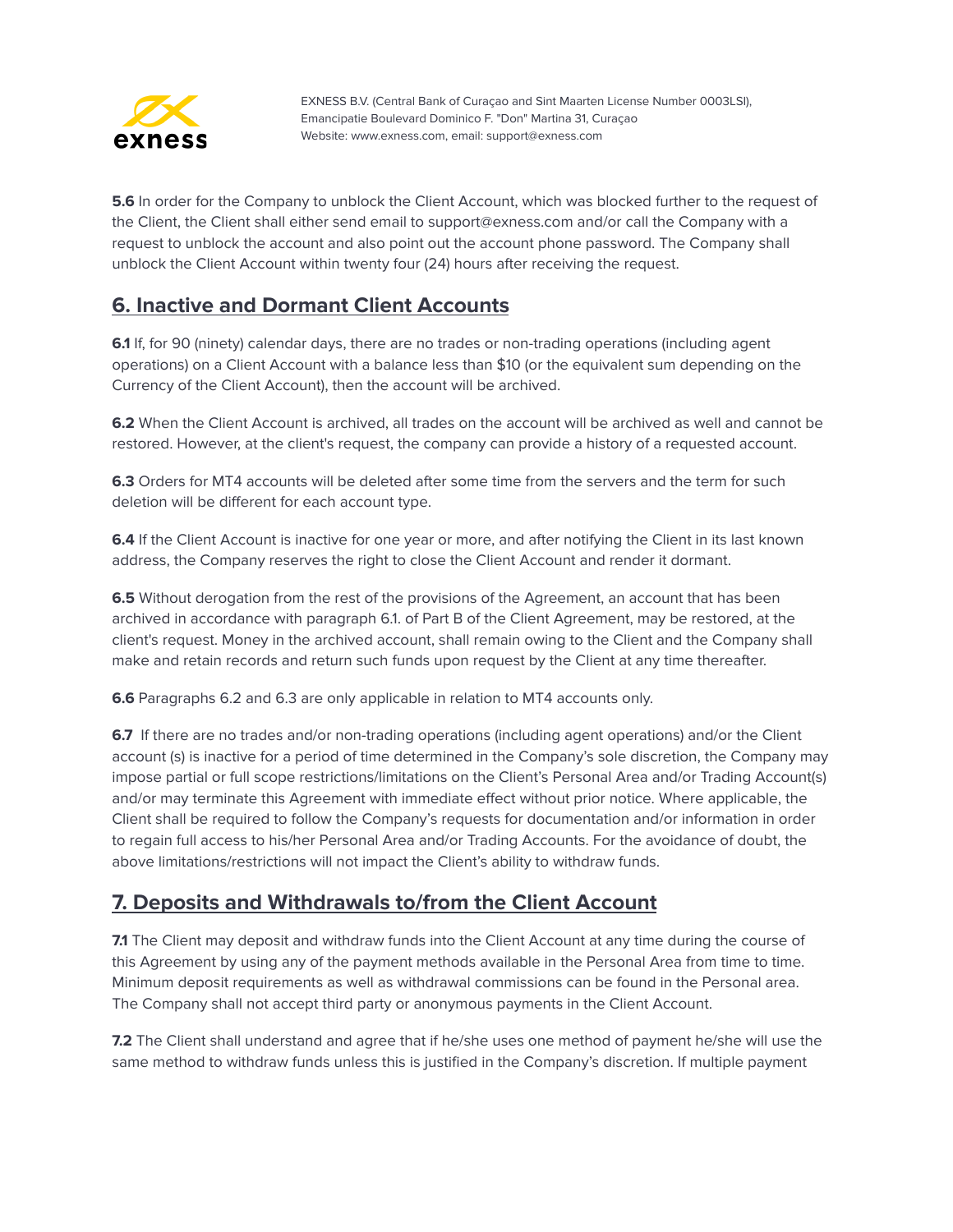

methods are being used, then the concept of proportionality shall apply. The Company shall set the requirements and order to be followed for withdrawals.

**7.3** The Company shall have the right to request the Client at any time additional information and/or documentation to confirm the origin and/or source of funds deposited into the Client Account. The Company shall have the right to reject a deposit or a withdrawal of the Client if the Company is not duly satisfied with the information and/or documentation provided and/or collected.

**7.4** The Company shall have the right to reject a deposit of the Client if the provisions of the transfer stated in the Personal Area are not followed.

**7.5** The Company has the right to refuse deposit and withdrawal operations in the cases of the email, telephone number, identity , address and/or other information provided and/or collected is not fully verified by the Company or up to date, with the requirements of such verification vested in the Company's sole discretion.

**7.6** If the Client makes a deposit, the Company shall credit the relevant Client Account with the relevant amount actually received by the Company as soon as practically possible after the amount is cleared in the relevant account of the Company.

**7.7** If the funds sent by the Client are not deposited in the Client Account when they were supposed to, the Client shall notify the Company and request from the Company to make a transaction investigation of the transfer. The Client agrees that any charges of the investigation shall be paid by the Client and deducted from his Client Account or paid directly to the third party performing the investigation. The Client understands and agrees that in order to perform the investigation the Client shall have to provide the Company with the requested documents and certificates.

**7.8** Without prejudice to the rest of the provisions of this Agreement, the Company will effect withdrawals of Client funds upon the Company receiving a relevant request from the Client entered on the Client's Personal Area.

**7.9** Upon the Company receiving an instruction from the Client to withdraw funds from the Client Account, the Company shall process the transaction request without undue delay and, where feasible, not later than three (3) Business Days, if the following requirements are met:

- A. The withdrawal instruction includes all necessary information;
- B. The instruction is to make a transfer to the originating account from which the money was originally deposited in the Client Account or in case of disputable situation to an account belonging to the Client (following submission of the relevant evidence);
- C. The account where the transfer is to be made belongs to the Client;
- D. At the moment of payment, the Client has available funds in his Client Account;
- E. There is no Force Majeure event which prohibits the Company from effecting the withdrawal.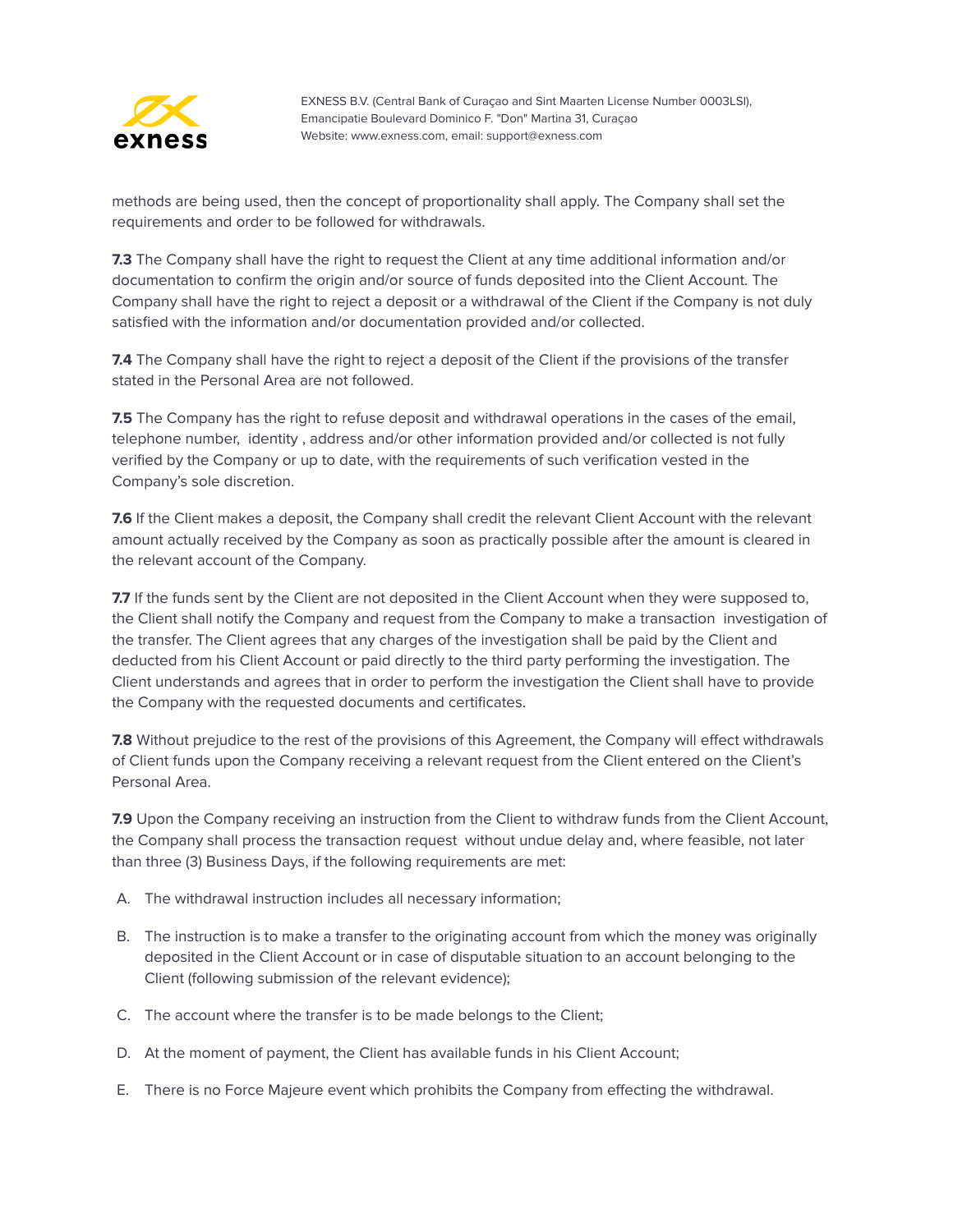

- F. The Client has satisfied any requests from the Company in relation to Know your Customer (KYC), etc.;
- G. An Event of Default occurred.

**7.10** It is agreed and understood that withdrawals will only be effected towards the Client. The Company does not permit withdrawals to any third party and/or to an anonymous account.

**7.11** The Company reserves the right to decline a withdrawal request of the Client asking for a specific transfer method and the Company has the right to suggest an alternative.

**7.12** All payment and/or transfer charges may be borne by the Client and the Company shall debit the relevant Client Account for these charges.

**7.13** In the case of a Client Account being closed, its Balance will be withdrawn proportionally to the accounts, from which deposits were made.

**7.14** Unlawful actions with bank cards and/or bank accounts and/or with any other depositing method, are exceptions to the aforementioned paragraph. In the case of unlawful action(s), the Company may refund the remaining Balance as it deems fit. Should an unlawful action occur, all data may be provided to the bank and/or credit institution and/or payment service provider and or similar as well as to law enforcement agencies and/or authorities.

**7.15** Where the security type was changed, the Company retains the right to conduct withdrawal(s) after a three (3) Business Days' period has passed, counting from the moment that the security type was changed.

**7.16** Without prejudice to the rest of the provisions of the Client Agreement, where a bank card is used as the depositing method, the Company reserves the right to place withdrawal limits in its systems. For additional information regarding such withdrawal limits and withdrawal procedures, please refer to your Personal Area. The Company shall undertake to send funds to the Client's account in accordance with the details stated in the request for withdrawal. The Company shall not be responsible for the transfer period.

**7.17** In cases where more than ninety (90) days have elapsed since the Client's trading account was funded by bank card and where during this period no withdrawal of funds has been made from the trading account, withdrawal of funds may be made only to the Client's same bank card and/or in any other method determined appropriate by the Company.

**7.18** Without prejudice to the rest of the provisions of the Client Agreement, the Client may send request(s) for funds withdrawal from the Personal Areaand the Company shall undertake to send funds to the Client's account, in accordance with the details stated in the request for withdrawal. The Company shall not be responsible for the period of transfer following execution of the withdrawal request.

**7.19** The Client may request for a transfer of funds to another trading account, provided the latter trading account supports the relevant fund deposit/withdrawal method. Internal transfer shall be executed only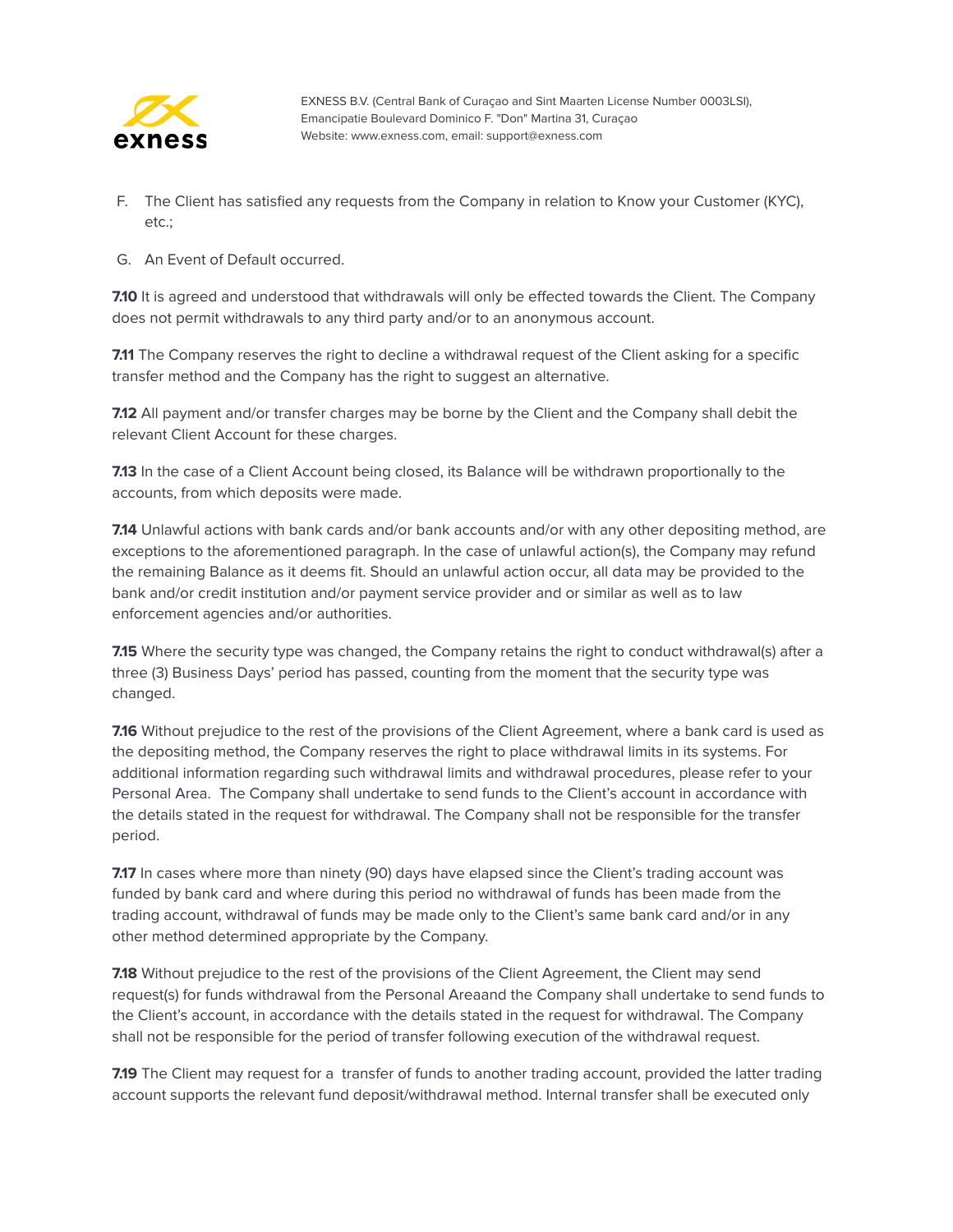

between accounts of the same type, or between different types of accounts if the transfer amount is greater than the required minimum initial deposit.

**7.20** The Company shall process the transfer of funds to another trading account in the currency of that trading account.

**7.21** If during the transfer of the funds between trading accounts, the Company accidentally and/or mistakenly, effects the said transfer to an incorrect trading account, the requested amount of the said transfer shall be refunded to the Client at the expense of the Company.

**7.22** If an error in the request for the transfer of funds to another account was made by the Client and this resulted in the Company depositing in an incorrect trading account, the Client may not be refunded.

**7.23** Any internal transfer may be declined by the Company without any reasoning in its sole discretion.

**7.24** Danibrook Investments Limited, a company under common control with the Company and registered in the Republic of Cyprus with Registration No HE417738 and address at: 28 [Octovriou,](https://exness.myzygos.com/contacts/edit/204) 243, Christiana Sea View Court, 3rd Floor, Flat 301-302, 3035, [Limassol,](https://exness.myzygos.com/contacts/edit/204) Cyprus, acts as the payment processor of the Company.

# <span id="page-34-0"></span>**Part C: The Trading Platform**

#### <span id="page-34-1"></span>**1. Technical Issues**

**1.1** The Client is solely responsible for obtaining and/or maintaining compatible equipment necessary to access and use the Trading Platform, which includes at least a personal computer, internet access and telephone and/or other access line. Access to the internet is an essential feature and the Client shall be solely responsible for any fees necessary, in order to ensure his connectivity to the internet.

**1.2** The Client represents and warrants that, he has installed and implemented appropriate means of protection relating to the security and integrity of his computer and that he has taken appropriate actions to protect his system from computer viruses or other similar harmful or inappropriate materials, devices, information or data that may potentially harm the Website, the Trading Platform or other systems of the Company. The Client further undertakes to protect the Company from any wrongful transmissions of computer virus or other similarly harmful or inappropriate material or device to the Company's Trading Platform from his personal computer.

**1.3** The Company will not be liable to the Client should his computer system fail, damage, destroy and/or format his records and data. Furthermore, if the Client incurs delays and any other form of data integrity problems that are a result of his hardware configuration or mismanagement, the Company shall not be liable.

**1.4** The Company will not be liable for any such disruptions and/or delays and/or problems in any communication experienced by the Client while using the Trading Platform.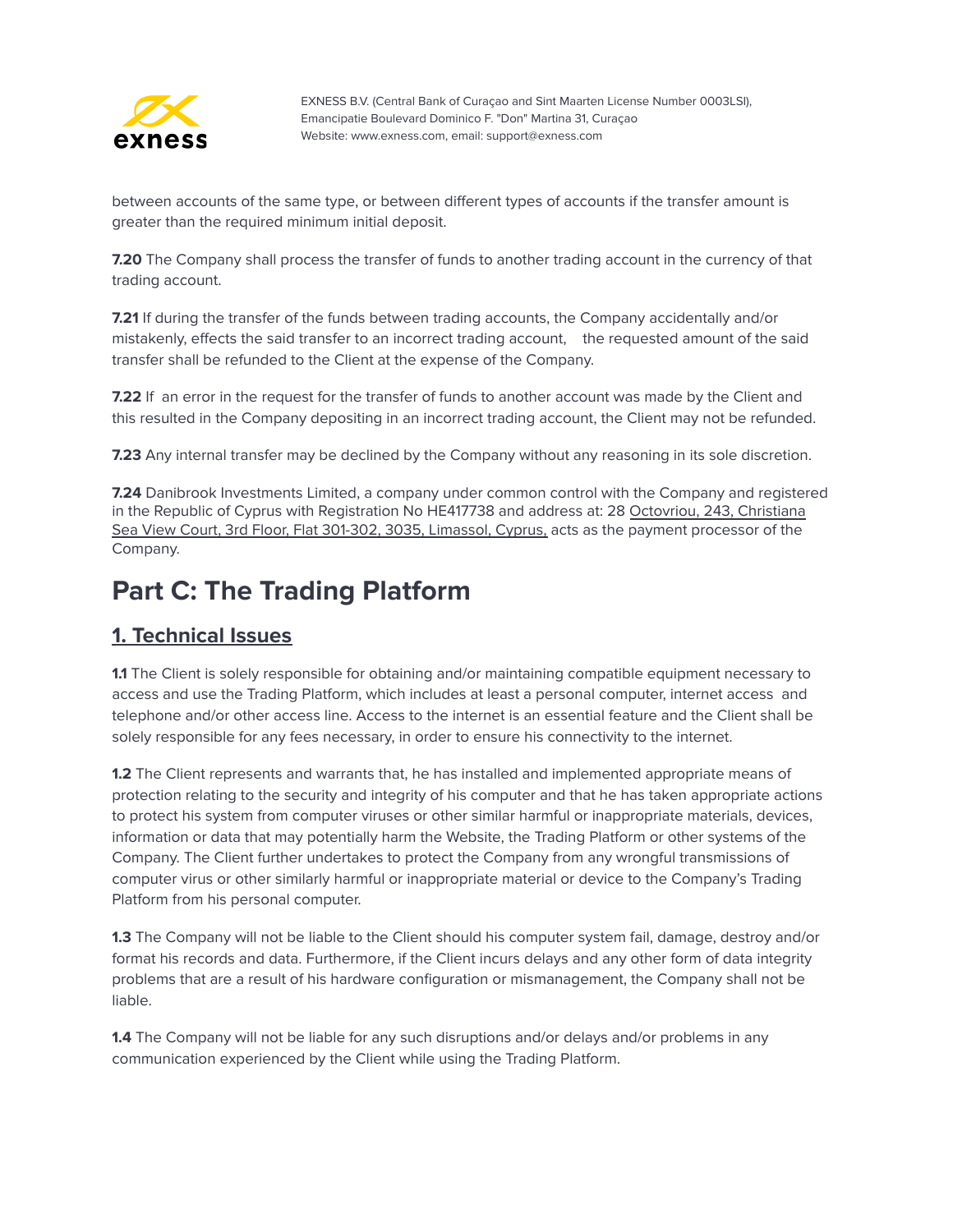

#### <span id="page-35-0"></span>**2. Prohibited Actions on the Trading Platform**

**2.1** The Client shall not unlawfully access or attempt to gain access, reverse engineer or otherwise circumvent any security measures that the Company has applied to the Trading Platform.

**2.2** The Client will use the Trading Platform only for the benefit of his Client Account and not on behalf of any other person.

**2.3** It is absolutely prohibited to take any of the following actions:

- A. Use any software, which applies artificial intelligence analysis to the Company's system and/or Trading Platform.
- B. Intercept, monitor, damage or modify any communication which is not intended for him.
- C. Use any type of spider, virus, worm, Trojan-horse, time bomb and/or any other codes and/or instructions that are designed to distort, delete, damage and/or disassemble the Trading Platform and/or the communication system or any system of the Company.
- D. Send any unsolicited commercial communication not permitted under applicable law or Applicable Regulations.
- E. Do anything that will, or may violate the integrity of the Company's computer system or Trading Platform or cause such system(s) to malfunction.
- F. Take any action that could probably allow the irregular and/or unauthorised access of the Trading Platform.
- G. Use (or allow another person to use) any software, program, application or other device, directly or indirectly, to access or obtain information through the Trading Platform or automate the process of accessing or obtaining such information.
- H. Use the Trading Platform in contravention of this Agreement.

**2.4** Internet, connectivity delays and price feed errors sometimes create a situation whereby the prices displayed on Trading Platform do not actually reflect the market rates. Trading strategies aimed at exploiting errors in prices and/or at concluding trades at off-market prices, or taking advantage of these internet delays are not permissible on the Trading Platform. If the Company reasonably suspects based on the Client's trading strategy or other behaviour, that he deliberately and/or systematically exploits or attempts to exploit such errors in prices and/or off-market prices, the Company is entitled to take one or more of the following countermeasures:

- A. Restrict or block the Client's access to the Trading Platform;
- B. Terminate the Agreement immediately;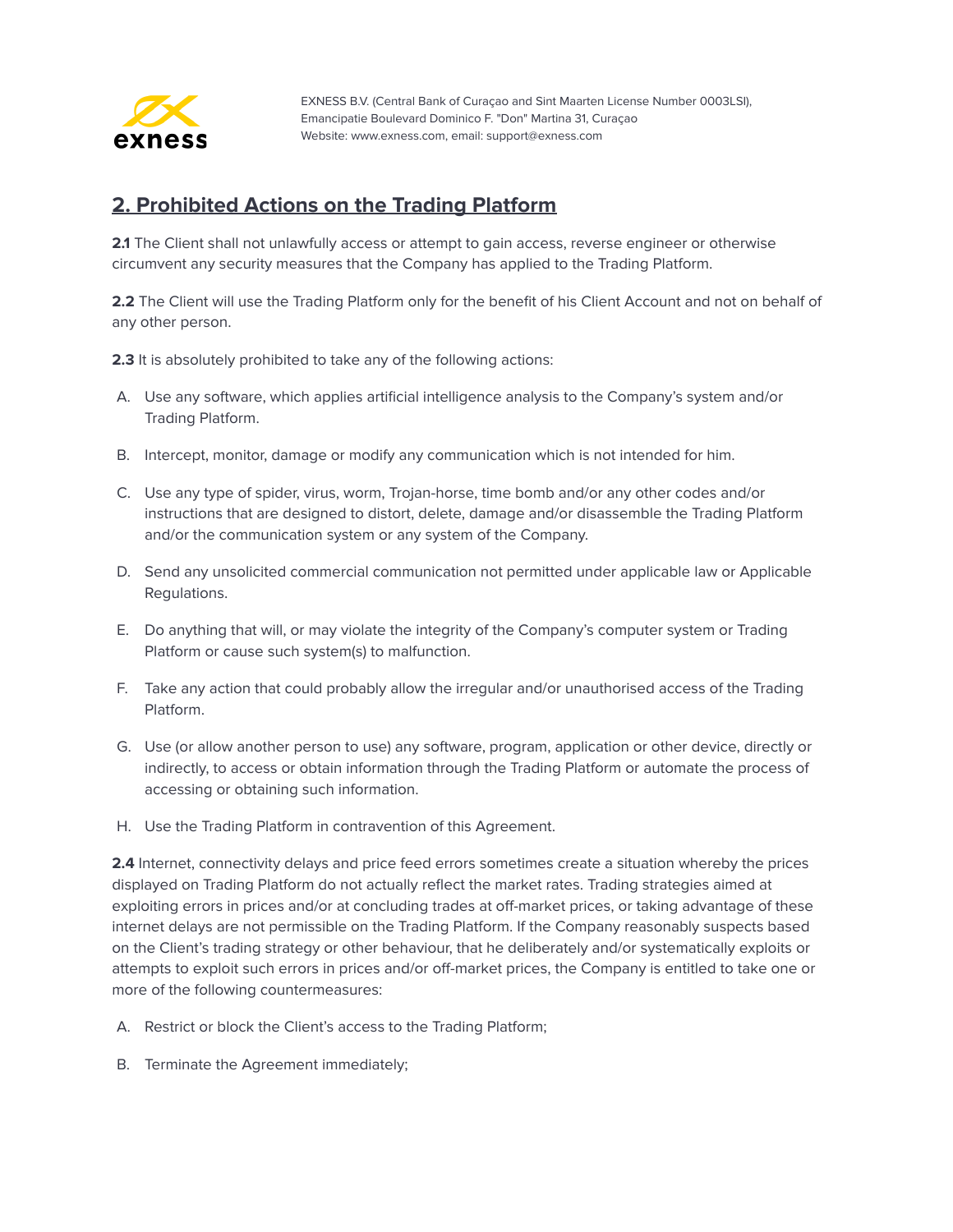

- C. Close the Client Account immediately;
- D. Take legal action for any losses suffered by the Company.

#### <span id="page-36-0"></span>**3. Safety of Access Data**

**3.1** Client is entitled to Access Data, so as to place Orders from his Client Account and perform various operations. The Client agrees to keep secret and not to disclose any Access Data to any person.

**3.2** The Client may change his Access Data on his Personal Area with the exception of username, email address, phone password.

**3.3** The Client should not write down his Access Data. If the Client receives a written notification of his Access Codes, he must destroy the notification immediately.

**3.4** The Client agrees to notify the Company immediately if he knows or suspects that his Access Data has or may have been disclosed to any unauthorised person. The Company will then take steps to prevent any further use of such Access Data and will issue the Client with replacement Access Data. The Client will be unable to place any Orders or perform any non-trading operations until he receives the replacement Access Data.

**3.5** The Client agrees that he will cooperate with any investigation the Company may conduct into any misuse or suspected misuse of his Access Data.

**3.6** The Client acknowledges that the Company bears no responsibility if unauthorized third persons obtain access to information, including electronic addresses, electronic communication, personal data and Access Data when the above are transmitted between the parties and/or any other party, using the internet or other network communication facilities, post, telephone, or any other electronic means.

**3.7** It is agreed and understood that all Orders made via the Trading Platform and non-trading operations on the Personal Area are deemed to have been made by the Client and are binding on the Client.

#### <span id="page-36-1"></span>**4. Intellectual Property**

**4.1** This Agreement does not convey an interest in, or to the Trading Platform but only a limited, non-exclusive right of use of the Trading Platform according to the terms of this Agreement.

**4.2** Nothing in this Agreement constitutes a waiver of the Company's or any other third party's intellectual property rights.

**4.3** The Client is permitted to store, display, analyse, modify, reformat and print the information made available to him through the Website or the Trading Platform. The Client is not permitted to publish, transmit, or otherwise reproduce that information, in whole or in part, in any format to any third party without the Company's express written consent. The Client must not alter, obscure or remove any copyright, trademark or any other notices that are provided in connection with the information.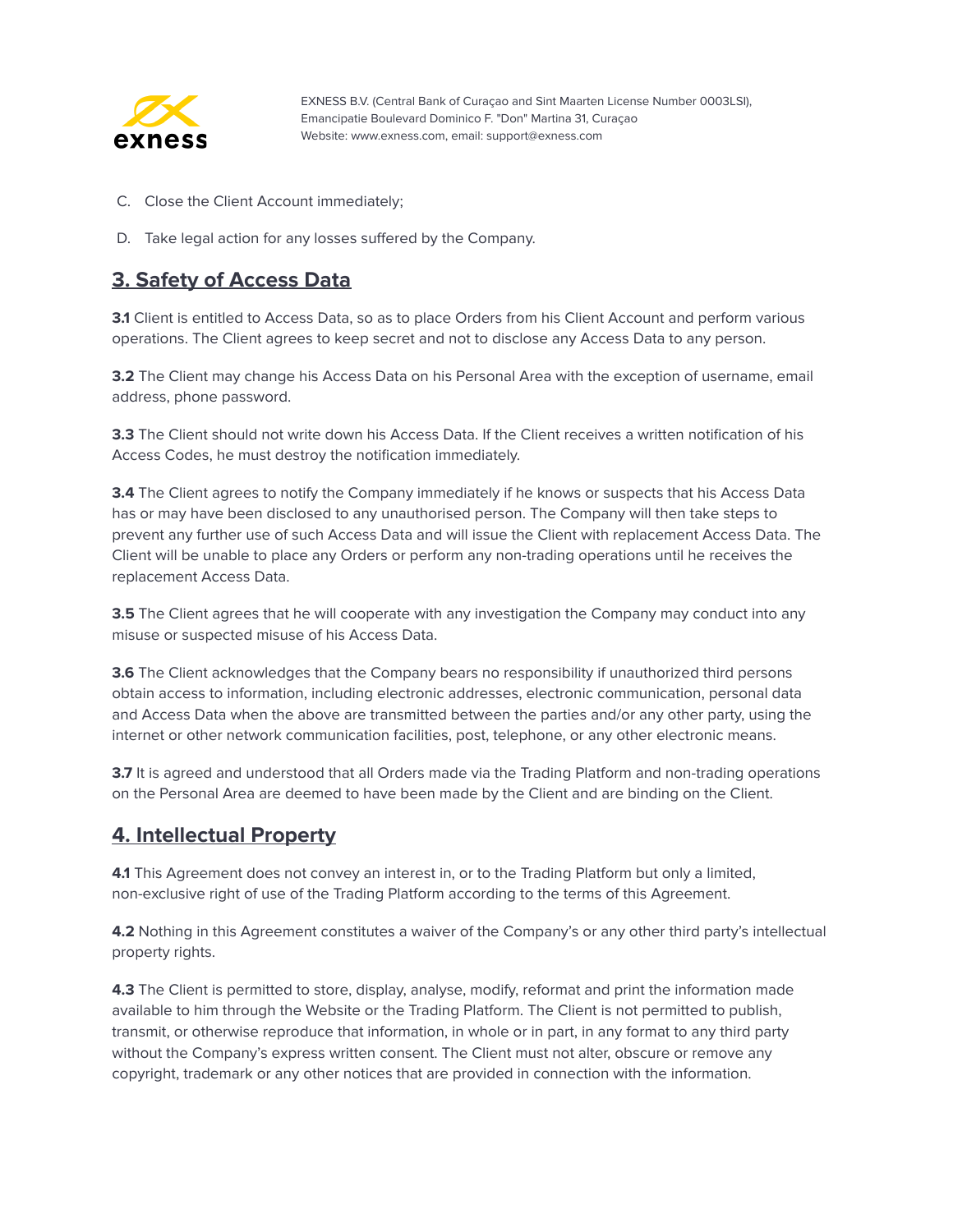

**4.4** The Client hereby agrees not to reproduce, duplicate, copy, modify, repair, develop or re-sell any part of the Trading Platform.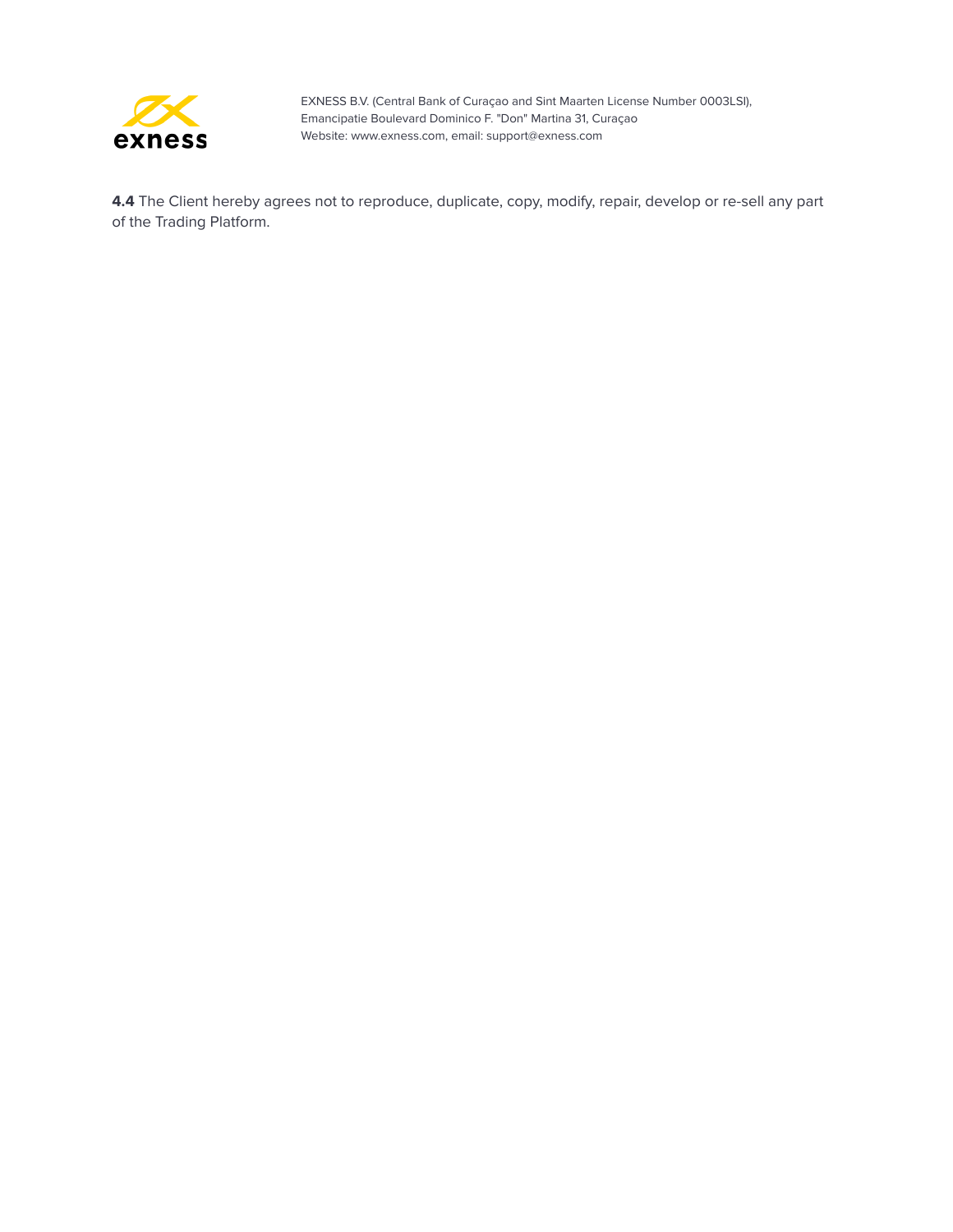

# <span id="page-38-0"></span>**Part D: Trading Terms**

## <span id="page-38-1"></span>**1. Execution**

**1.1** The trading procedures of the Company (including but not limited to the types of Orders and way of execution) are detailed in the document "General Business Terms" found on the Company's Website.

**1.2** It is understood that in relation to individual transactions, depending on the type of Client Account held by each Client, the Company will either be executing Orders as a counterparty in the particular transaction in which case the Company will be the execution venue or it will be transmitting the Orders for execution to a third party (known as Straight Through Processing, STP), in which case the Company will not be acting as a counterparty in the transaction and the execution venue will be a third party.

**1.3** Orders are placed by the Client with the Company, with the use of Access Data on the Trading Platform, through the Client's compatible personal computer connected to the internet. The Company will be entitled to rely and act on any Order given by using the Access Data on the Trading Platform without any further enquiry to the Client and any such Orders will be binding upon the Client.

**1.4** The Company is under no obligation, unless otherwise agreed in the Agreement, to monitor or advise the Client on the status of any Transaction or to close out any Client's Open Positions. It is agreed that if the Company decides to do so, this will be done on a discretionary basis and will not be considered an undertaking of an obligation to continue. It is the Client's responsibility to monitor his positions at all times.

#### <span id="page-38-2"></span>**2. Decline of Client's Orders, Requests and Instructions**

**2.1** Without prejudice to any other provisions herein, the Company is entitled to decline or refuse to accept and/or transmit or arrange for the execution of any Order of the Client in CFDs, for any good reason including but not limited in any of the following cases as applicable to CFDs:

- A. If the Order precedes the first Quote in the Trading Platform on the market opening;
- B. Under abnormal market conditions;
- C. If the Client has recently made an unreasonable number of requests in comparison to the number of Transactions;
- D. If the Client's Free Margin is less than the Initial Margin or the Necessary Margin or there are no available cleared funds deposited in the Client Account to pay all the charges of the particular Order;
- E. It is impossible to proceed with an Order due to its size or price, or the proposed Transaction is of such a size (too small or too large), that the Company does not wish to accept that Order, or the Company believes that it will not be able to hedge the proposed Transaction in the Underlying Market, or it is impossible for the Order to be executed due to the conditions of the relevant Underlying Market;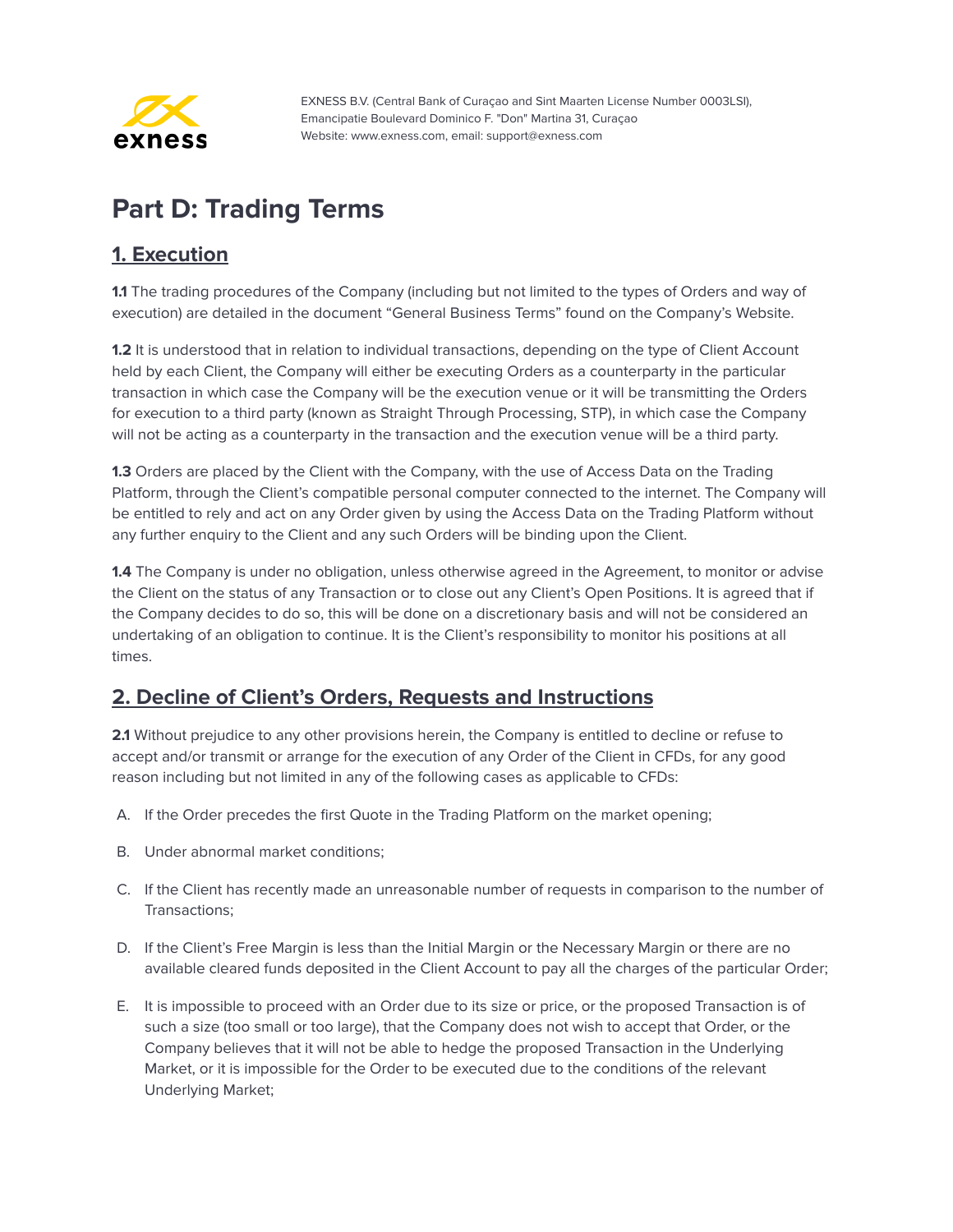

- F. Where the Company suspects that the Client is engaged in money laundering activities or terrorist financing or other criminal acts;
- G. In consequence of any request made by the regulatory and/or supervisory authorities of Curaçao and/or further to a court order;
- H. Where the legality or genuineness of the Order is under doubt;
- I. There is an absence of essential detail of the Order or the Order is not clear or has more than one interpretation;
- J. The Transaction Size is less than the minimum Transaction Size for the particular CFD as indicated in the Contract Specifications;
- K. A Quote is not obtained from the Company or the Quote obtained by the Company is an Indicative Quote or the Quote is manifestly erroneous or Quote is an Error Quote (Spike);
- L. Internet connection or communications are disrupted;
- M. A Force Majeure Event has occurred;
- N. In a suspected or actual Event of Default of the Client;
- O. The Company has sent a notice of Termination of the Agreement to the Client;
- P. The Client has failed to meet a Margin Call of the Company;
- Q. The Client Account is temporarily blocked or is rendered dormant or is closed.

#### <span id="page-39-0"></span>**3. Margin Requirements**

**3.1** The Client must deposit and maintain the Initial Margin and/or Hedged Margin in the amount established by the Company at the time the position is opened.

**3.2** It is the Client's responsibility to ensure that he understands how Margin is calculated.

**3.3** The Company has the right to change Margin requirements with prior notice to the Client. In this situation the Company has the right to apply new Margin requirements to the new positions and to the positions which are already open.

**3.4** Lower Margin requirements for a specific Financial Instrument apply to all positions opened for this Financial Instrument.

**3.5** The Company reserves the right to increase the size of Margin requirements, before the close of the market before weekends and holidays. Information about the time frames during which increased Margin requirements are in effect is published in the Client's Personal Area and/or on the Company's Website.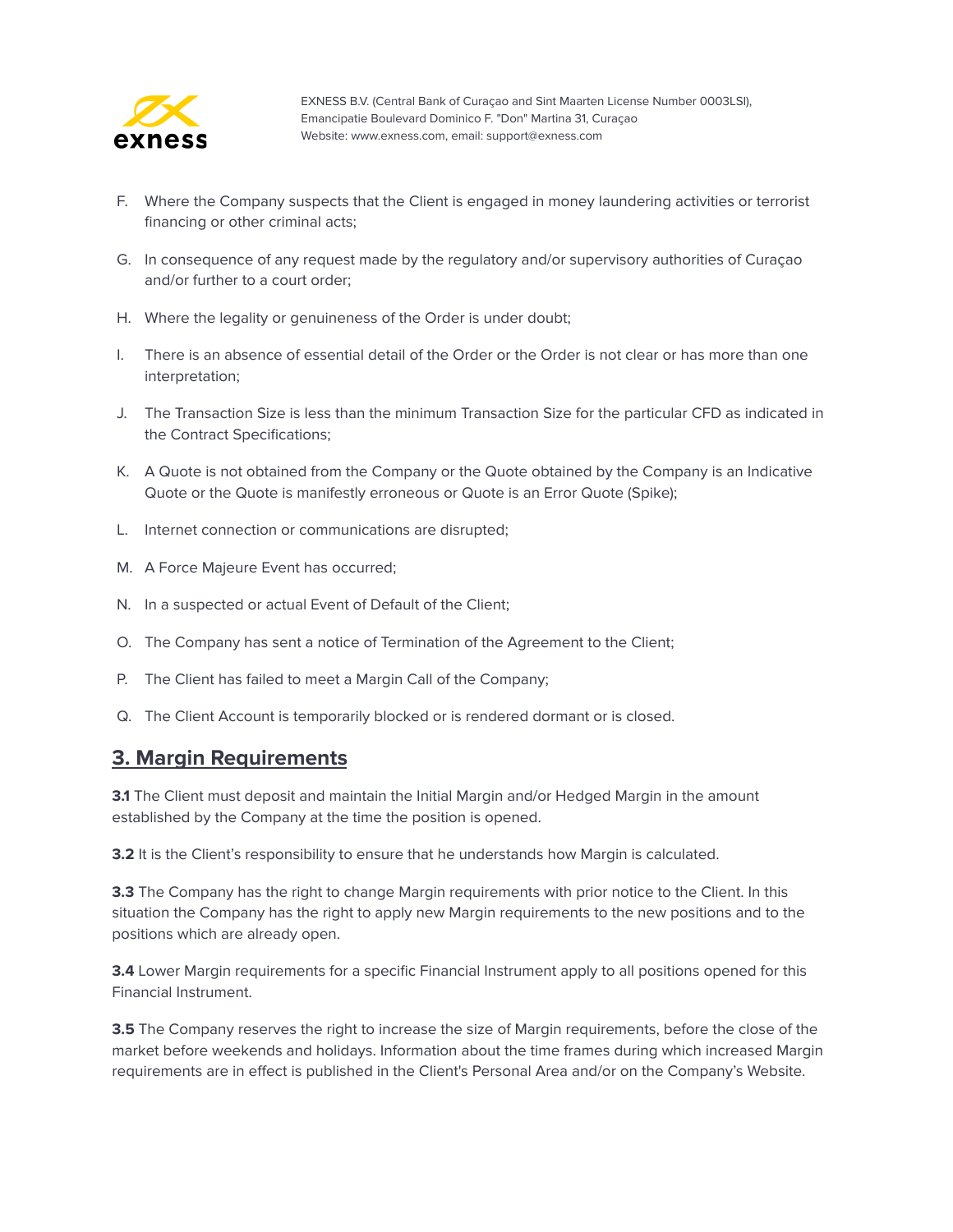

**3.6** Increasing the amount of hedging in Market Maker accounts (and for the Underlying Assets that are subject to Hedged Margin) will result in a reduction of Margin requirements for new hedging orders.

**3.7** Reducing the amount of hedging in Market Maker accounts (and for the Underlying Assets that are subject to Hedged Margin) is treated as opening a new position and will result in a proportional (based on the amount) change in Margin requirements on previously opened positions for the corresponding financial instrument.

**3.8** The Margin requirements applicable to the different CFDs can be found in the Contract Specifications section on the Website at https://www.exness.com/contractspecifications/. If at any time the Equity falls below a certain percentage of the Necessary Margin, specified in the Contract Specifications section on the Website, the Company has the right to close any, or all of the Client's Open Positions without the Client's consent or any prior Written Notice to him. In order to determine if the Client has breached this paragraph, any sums referred to therein which are not denominated in the Currency of the Client Account shall be treated as if they were denominated in the Currency of the Client Account by converting them into the Currency of the Client Account, at reasonable exchange rates as the Company will select, having regards to the prevailing market rates.

**3.9** If a Margin Call notification is sent to the Client Terminal, the Client will not be able to open any new positions, except where permitted by the Company, hedging position(s) to reduce margin. If the Client fails to meet the Margin Call, his Open Positions are closed starting from the most unprofitable.

**3.10** The Client has the responsibility to notify the Company as soon as he believes that he will be unable to meet a Margin Call payment when due.

**3.11** Margin must be paid in monetary funds in the Currency of the Client Account.

**3.12** The Client undertakes neither to create, nor to have outstanding any security interest whatsoever over, nor to agree to assign or transfer, any of the Margin transferred to the Company.

#### <span id="page-40-0"></span>**4. Trailing Stop, Expert Advisor and Stop Loss Orders**

**4.1** The Client agrees that trading operations using additional functions of the Client Trading Terminal such as Trailing Stop and/or Expert Advisor and/or any other automated processes are executed completely under the Client's responsibility, as they depend directly on his trading terminal and the Company bears no responsibility whatsoever.

**4.2** The Client agrees that placing a Stop Loss Order will not necessarily limit losses to the intended amounts, because market conditions may make it impossible to execute such an Order at the stipulated price and the Company bears no responsibility whatsoever.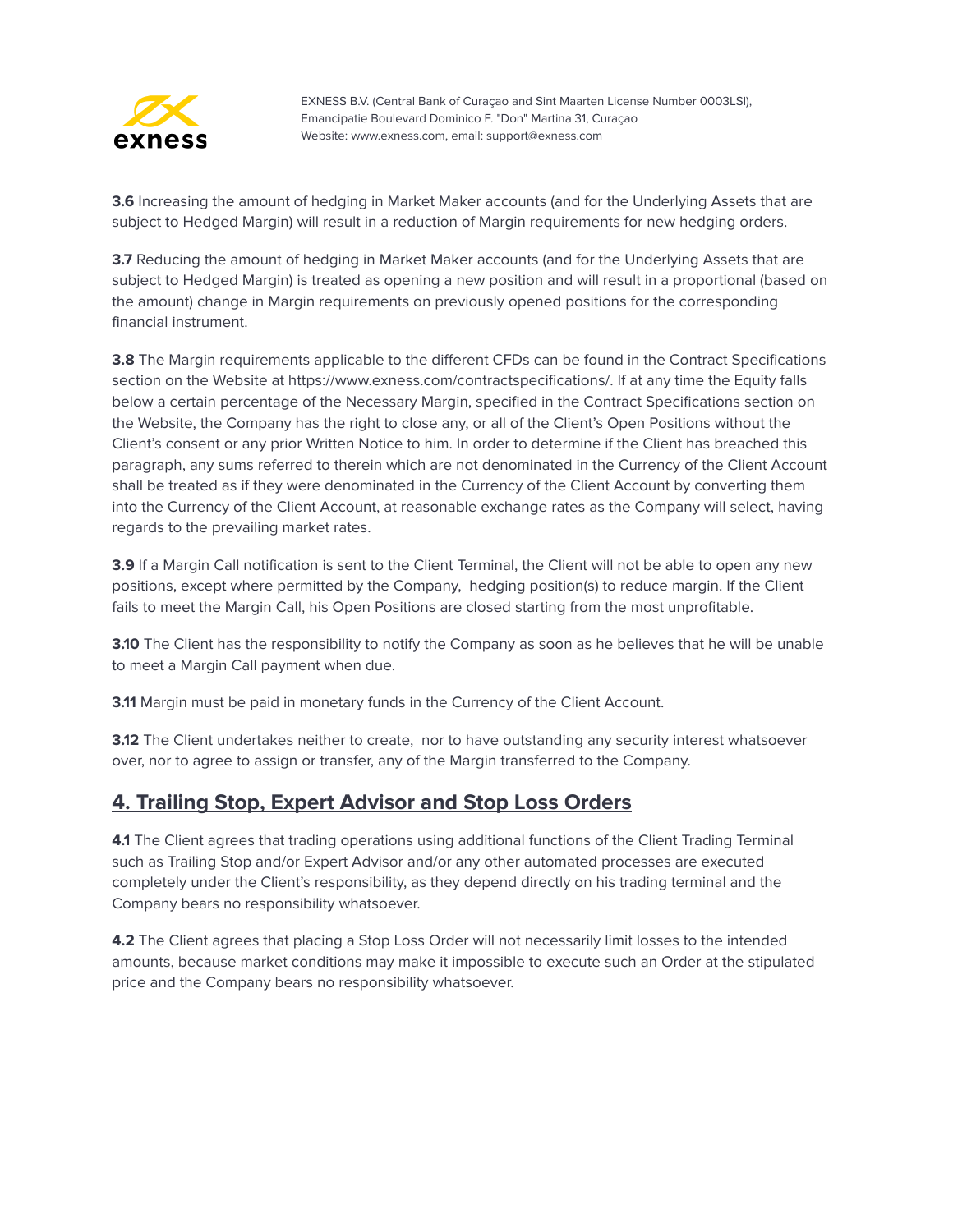

#### <span id="page-41-0"></span>**5. Trade Confirmations and Reporting**

**5.1** The Company will provide the Client with online access to his Client Account via the Trading Platform, which will provide him with sufficient information, including information on Order(s) status, Client Account status, Balance in the Client Account and trade confirmations in respect of each executed Order.

**5.2** Trade confirmations will be available on the Trading Platform prior to the close of the back office on the Business Day following the day on which the order is executed.

**5.3** If the Client has a reason to believe that the confirmation is inconsistent or if the Client does not receive any confirmation (though the Transaction was made), the Client shall contact the Company. Trade confirmations shall, in the absence of manifest error, be deemed conclusive unless the Client notifies the Company in writing to the contrary within two (2) Business Days following the day of receipt of the said trade confirmation.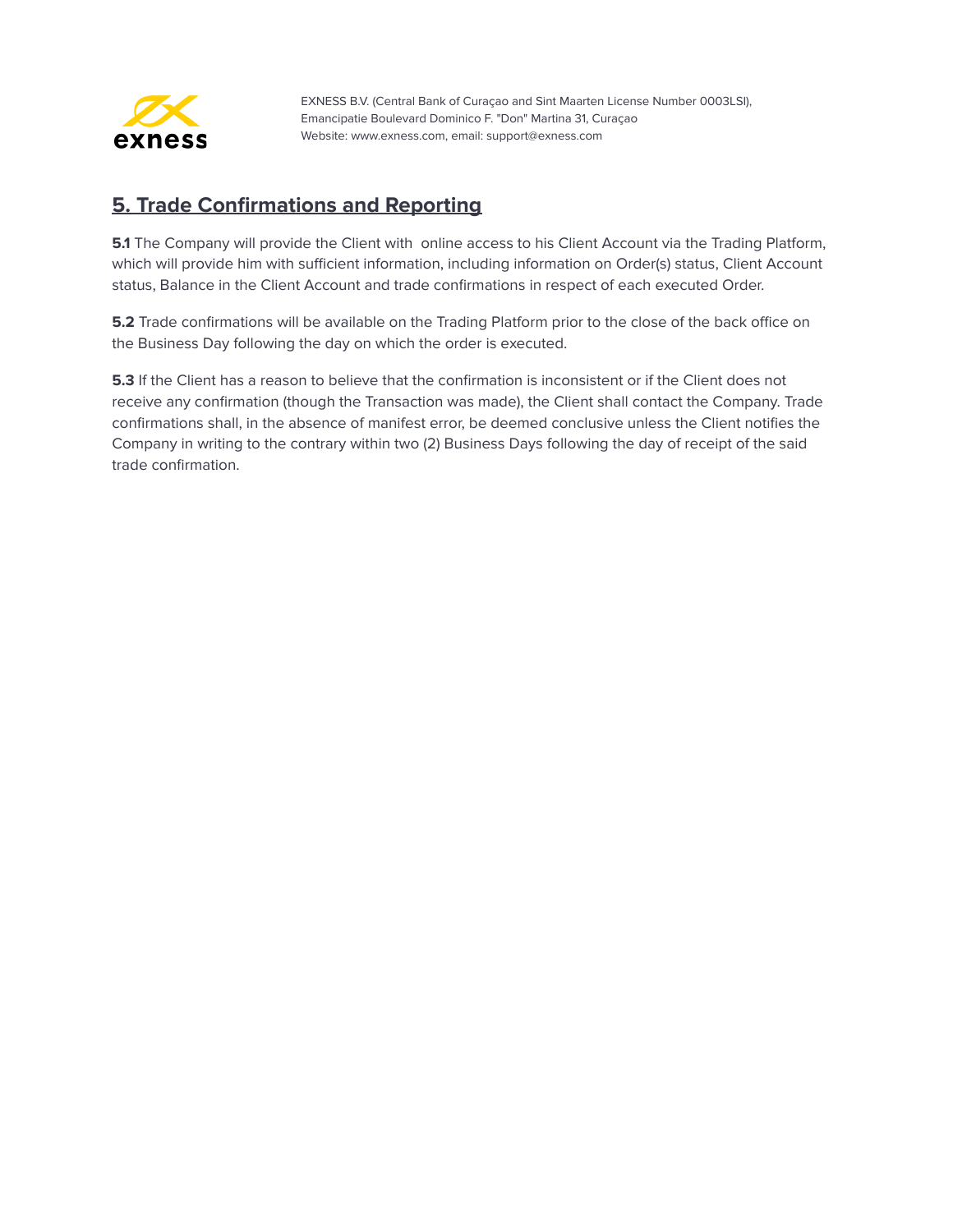

# <span id="page-42-0"></span>**Part E: CFD Trading Terms**

## <span id="page-42-1"></span>**1. CFD Order Execution**

**1.1** Orders can be placed, executed and (if allowed) changed or removed within the trading hours for each CFD appearing on the Company's Website, as amended by the Company from time to time and if they are not executed they shall remain effective through the next trading session (as applicable). All open spot positions will be rolled over to the next Business Day at the close of business in the relevant Underlying Market, subject to the Company's rights to close the open spot position. Any open forward positions will be rolled over at the expiry of the relevant period into the next relevant period subject to the Company's rights to close the open forward position.

**1.2** The Company shall not be obliged to arrange for the execution of the Client's Orders in respect of any CFD out of normal trading hours which appear on the Company's Website.

**1.3** Orders shall be valid in accordance with the type and time of the given Order, as specified by the Client. If the time of validity of the order is not specified, it shall be valid for an indefinite period. However, the Company may delete one or all Pending Orders if the Client Account Equity reaches zero and/or for any other justifiable reason.

**1.4** Orders cannot be changed or removed if a trade confirmation is sent or they are executed or being executed or the market is closed. The Client has no right to change or remove Sell Limit and Take Profit if the price has reached the level of the Order Execution.

**1.5** The Client may change the expiration date of Pending Orders.

## <span id="page-42-2"></span>**2. Quotes**

**2.1** The Company provides Quotes by taking into account the Underlying Asset price, but this does not mean that these Quotes are within any specific percentage of the Underlying Asset price. When the relevant Underlying Market is closed, the Quotes provided by the Company will reflect what the Company thinks to be the current Bid and Ask price of the relevant Underlying Asset at that time. The Client acknowledges that such Quotes will be set by the Company at its absolute discretion.

**2.2** It is understood that Quotes on the Client Terminal are Indicative Quotes and Slippage may occur.

**2.3** In the event that the Company is unable to proceed with the execution of an Order, with regard to its price or size or for any other reason, the Company may send a re-quote to the Client with the price it is willing to deal.

**2.4** The Company will delete Error Quotes (Spikes) from the Trading Server's Quotes Base.

**2.5** The Company has the right not to provide Quotes and not execute Orders in case when the price of Underlying Asset becomes negative.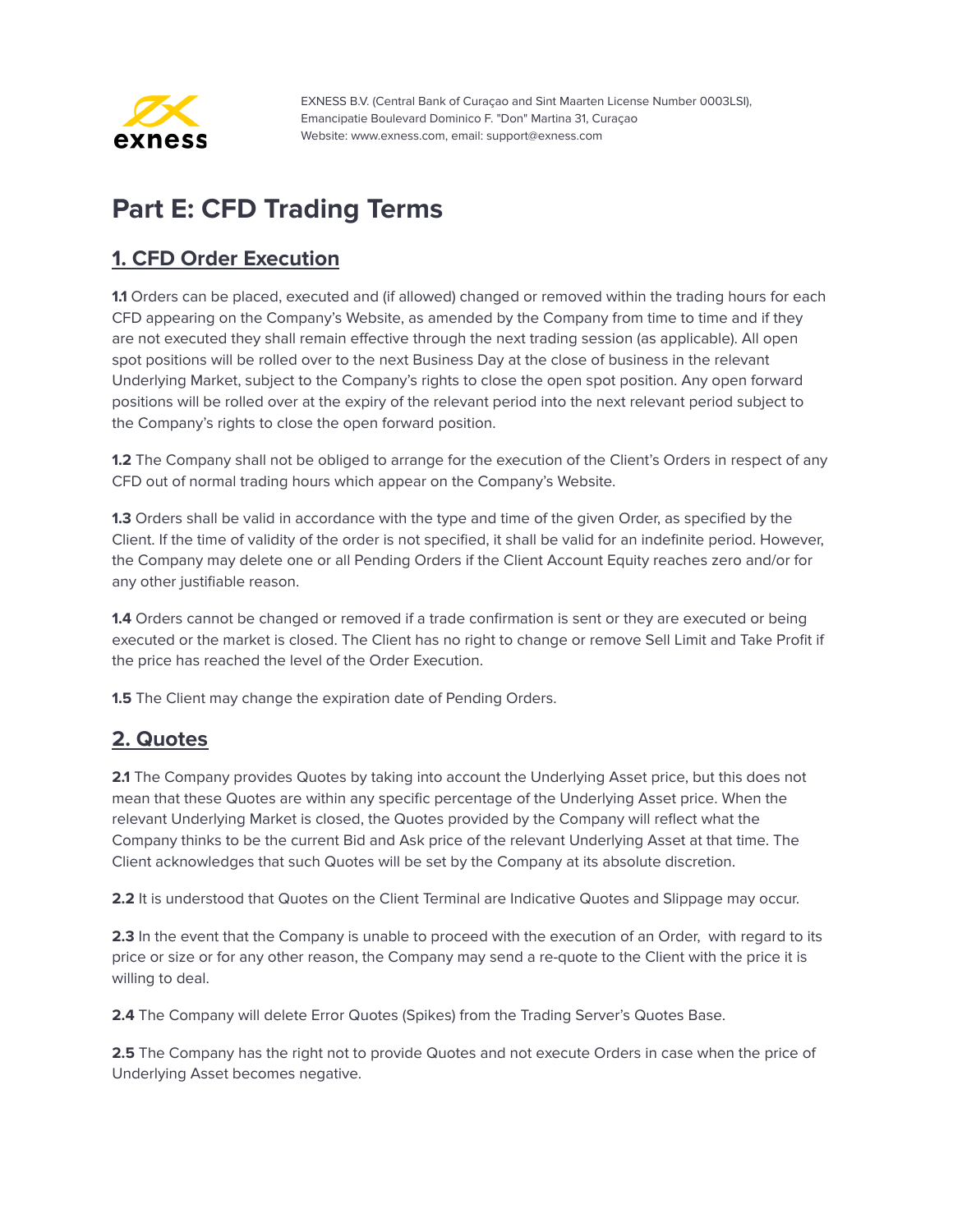

#### <span id="page-43-0"></span>**3. Leverage**

**3.1** The Company has the right to change the Client Account leverage (higher or lower) without prior notice according to the conditions described on the Website of the Company at www.exness.com/leverage.

**3.2** An automatic change in Leverage pursuant to the rules established by the Company, as well as a change in Leverage made by the Client through his/her Personal Area will result in a recalculation of the Margin requirements for all of the Client's positions.

**3.3** The Company has the right:

- A. To set the leverage on the Client's trading account at no more than 1:200, 3 (three) hours before market closing before weekends and holidays, if the trading account's current leverage exceeds 1:200. This change will affect the transactions to be opened within the aforementioned time period of 3 (three) hours.
- B. To limit the size of the offered leverage and/or to increase the size of Margin requirements before macroeconomic events and/or news capable of significantly affecting the prices of financial instruments.

**3.4** The information about leverage changing is in the Personal Area. If the information on the Website contradicts information in the Personal Area, the priority is information in the Personal Area.

#### <span id="page-43-1"></span>**4. Financing Charges**

**4.1** Some CFDs available with the Company may have a daily financing charge. Financing Charges for different types of CFDs appear in the Contract Specifications.

#### <span id="page-43-2"></span>**5. Swaps and Swap Free Accounts**

**5.1** Swaps are calculated according to the Contract Specification found on the Company's Website. The Client may use the "Trader Calculator" on the Website in order to calculate the cost of Swap for a specific trade.

**5.2** Where applicable, swap operations are carried out daily at 10:00 pm according to the time of the Client Terminal, except on Saturday and Sunday. At 10:00 pm on Wednesday or on Friday (depending on the Underlying Asset), the triple cost of the Swap operation is added to/charged off the Client Account. Swap amounts less than 0.01 units in the Client's respective account currency will not be credited.

**5.3** The Company maintains the right to change Swaps without prior notification to the Client. It is the Client's responsibility to monitor and always be aware of Swap charges.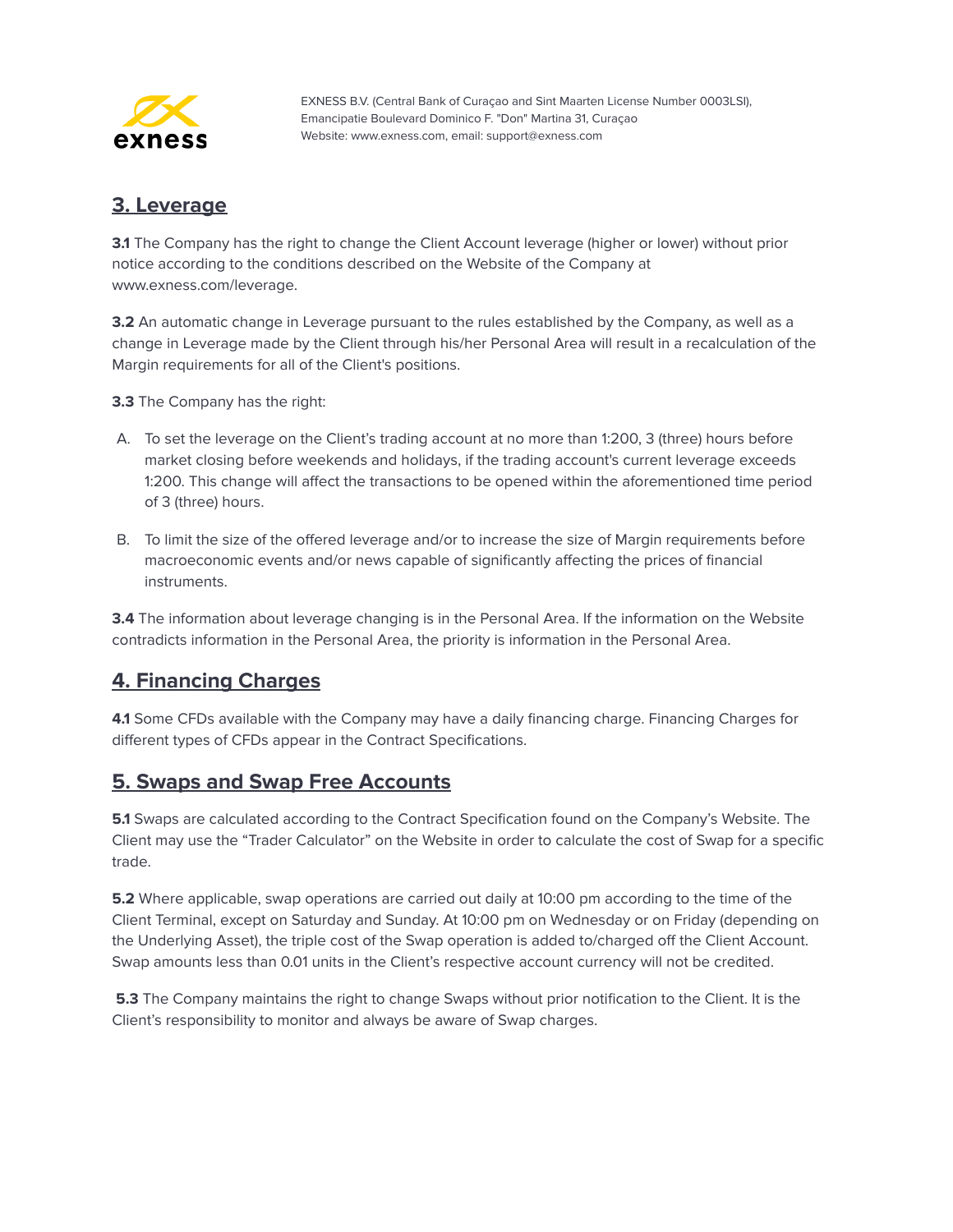

**5.4** The Company may offer Swap free Client Accounts for all Underlying Assets and/or Swap free Client Accounts for specified Underlying Assets. Swap operation is not performed on Swap free Client Accounts and/or on Underlying Assets not subject to Swaps. The Company in its discretion may change the Underlying Assets available for Swap free Client Accounts.

**5.5** Not all account types may be Swap free Client Accounts. Only those account types and/or Underlying Assets specified on the website from time to time may be Swap Free provided that the Client is eligible for Swap free status in accordance with paragraph 5.6 and 5.7 of Part E below. Moreover, the Company may in its sole discretion change the account types and/or the Underlying Assets eligible for Swap free status.

**5.6** During the Account Opening process, Clients from Islamic Countries will be considered as eligible for a Swap free Account. This is determined according to identification information and/or the phone number of the Client on the Account Opening Application Form.

**5.7** At the Company's discretion, Clients from non-Islamic Countries might be considered as eligible for a Swap free status Client Account. In such a case, Company retains the right to define from time to time the Swap free levels and Client's eligibility for these levels as these shall be stated in the Contract Specifications or the Company's Website. Swap free Client Account status and/or Swap free levels might be automatically assigned to the Client at the Company's discretion and Client shall not have the right to decline, modify or cancel any of them. The Company reserves the right to change, modify or cancel the Swap free Client Account and/or Swap free levels at its discretion at any time.

**5.8** Subject to paragraph 5.3 Of Part E of the Client Agreement, If the Client has a Swap free Client Account, no Swaps or roll over charges will be applied to trading positions overnight. Any charges applicable to Swap free Client Accounts appear in the Contract Specifications or on the Company's Website.

**5.9** All the provisions herein in this entire Agreement apply to Swap free Client Accounts save any mentions to Swaps.

**5.10** The Client who has a Swap free Client Account may not hold his floating positions for a long time period and hence gain profits. In such an event, the Client must close the floating positions and Swaps will be applied retroactively.

**5.11** The Company reserves the right to cancel, amend, terminate Swap free status of Client's Account and/or Swap free levels at its sole discretion and without prior notice without bearing any responsibility or liability in this regard.

#### <span id="page-44-0"></span>**6. Lots**

**6.1** The 1 (one) standard lot size is the measurement unit specified for each CFD. The Company may offer standard lots, micro-lots and mini-lots, in its discretion, as defined from time to time in the Contract Specifications or the Company's Website.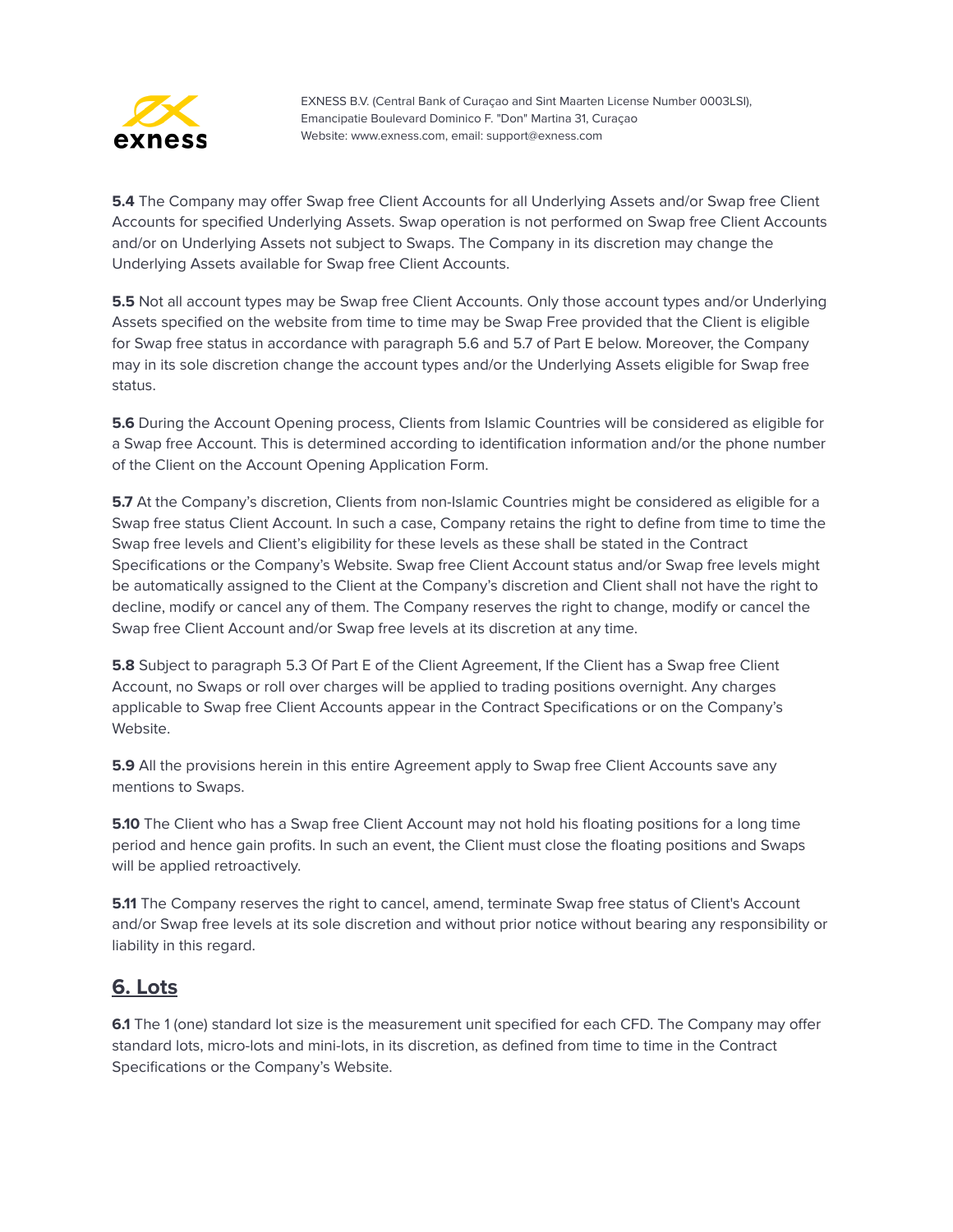

## <span id="page-45-0"></span>**7. Other Terms**

**7.1** The Company at its sole and absolute discretion may offer and/or provide to Client customised trading conditions/advantages as these will be specified between the Company and the Client and/or as the Client might be notified from time to time by the Company and as these can be found in the Clients' Personal Area and/or the Website. Company reserves the absolute right to cancel / terminate / modify /change such customised trading conditions /advantages provided to the Client in case of doubtful operations by the Client or for any other reason at the discretion of the Company and under no circumstances shall the Company be held liable for any consequences or loss in such a case.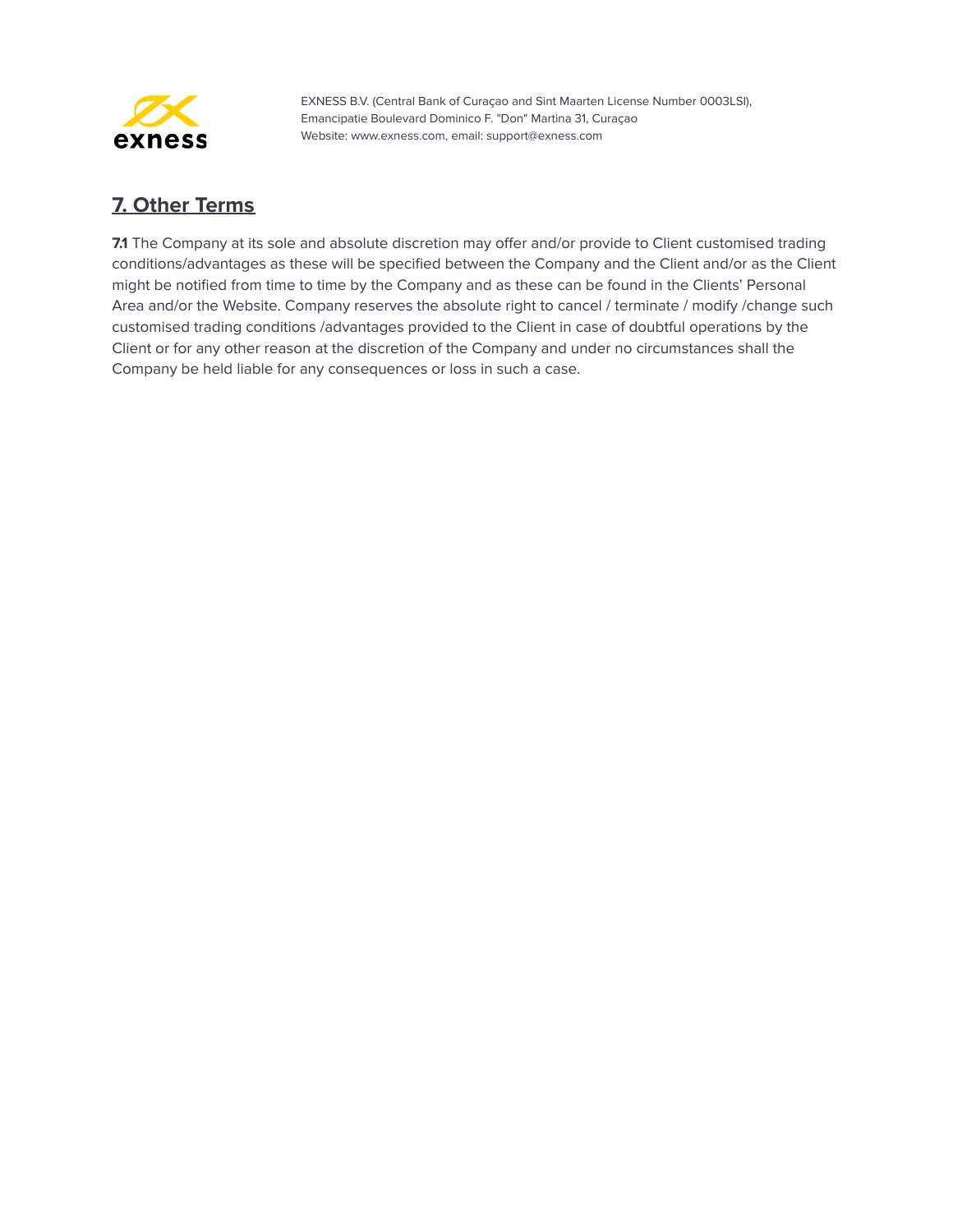

# <span id="page-46-0"></span>**PART F: Social Trading**

#### <span id="page-46-1"></span>**1. Introduction**

PART F is applicable only to those Clients who use the Social Trading service.

#### <span id="page-46-2"></span>**2. Investor**

**2.1** The Investor, by following a Strategy of a Strategy Provider, hereby agrees to the following:

- A. To authorize and instruct the Strategy Provider to act on his/her behalf in accordance with the specific Strategy in connection to the Investment Account;
- B. To authorize and instruct the Company to take any necessary action to follow the Strategy of the Strategy Provider selected by the Investor;
- C. Any Strategy selected to be followed by the Investor should be followed in the proportion of the funds of the Investor in the Investment Account;
- D. To authorize and instruct the Company to transfer the Strategy Provider's commission from the Investment Account to the account allocated by the Strategy Provider for this purpose at the end of each Social Trading Period.

**2.2** Details and/or information in relation to the Investor's trading activities while using the Social Trading service shall be available on the Social Trading website and/or Social Trading mobile application.

**2.3** The Investor may start copying a Strategy, deposit and transfer funds and/or withdraw any available funds to and from his/her Investment Account in accordance with the procedures and restrictions available from time to time on the Social Trading mobile applications and/or Website and/or any other website maintained by the Company for Social Trading and subject to the Agreement.

**2.4** The Investor can transfer the funds allocated for following a specific Strategy from his/her Investment Account after he/she stops following a Strategy.

**2.5** The Investor may stop following Strategy at any time during the time the market is open and the relevant Open Position(s) shall be closed at market price.

**2.6** The Company reserves the right at its absolute discretion to close any or all Open Position(s) of a Strategy Provider at any time and the Investor's Account shall be adjusted accordingly.

**2.7** The Social Trading system may close any or all Open Position(s) of an Investor at any time.

**2.8** The Investor may deposit via the payment systems/methods available by the Company for the Social Trading service from time to time.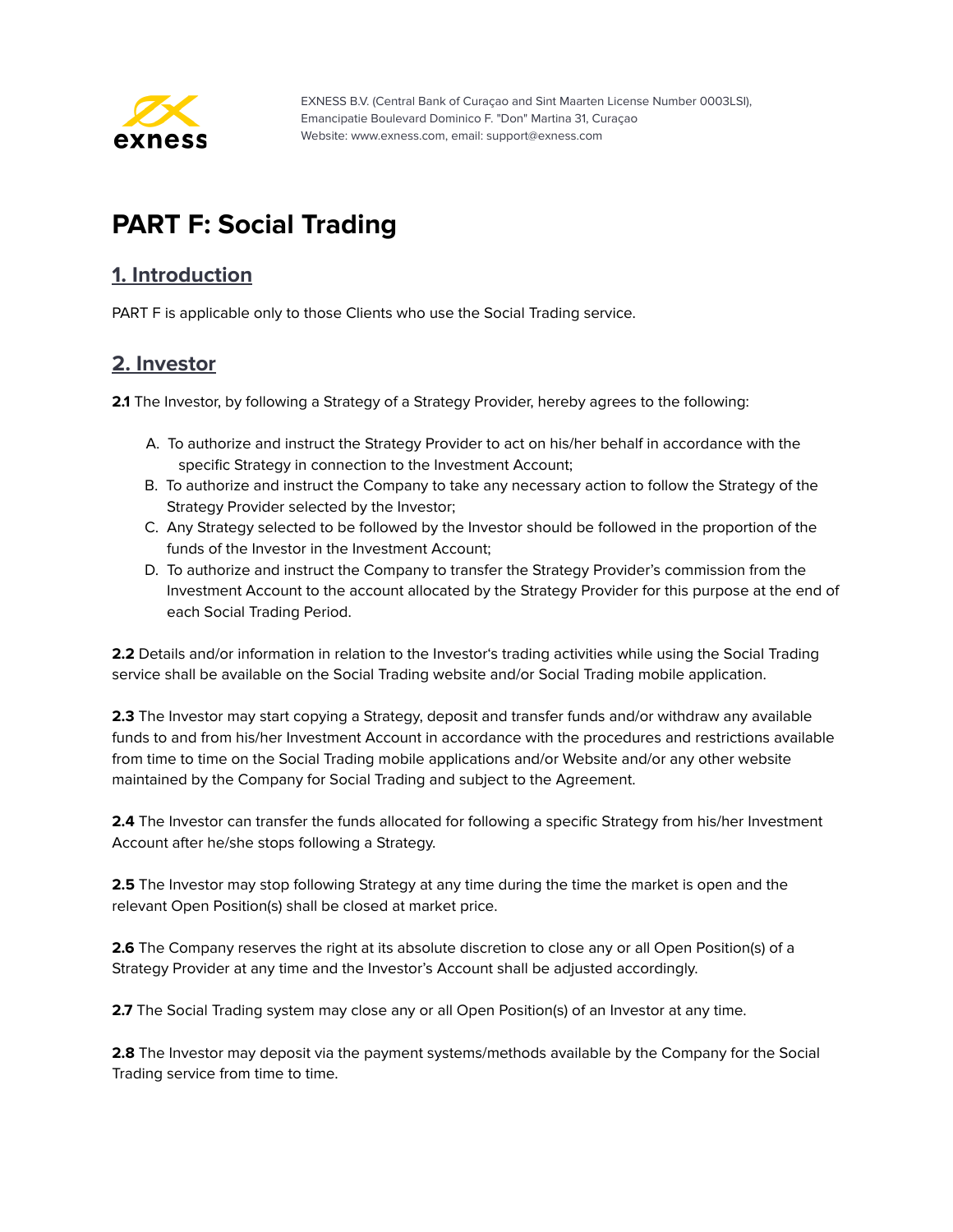

**2.9** The Investor acknowledges and accepts that by following a Strategy of a specific Strategy Provider he/she accepts the commission and Leverage set by the respective Strategy Provider.

**2.10** The Investor acknowledges and understands that he/she should always maintain the required Balance reflected in his/her Investment Account in order to follow the specific Strategy selected.

**2.11** The Investor acknowledges and agrees that once he/she selects to start following and copying a specific Strategy, all the existing Open Positions under that particular Strategy will automatically be followed and copied by the Investor together with any further new trading orders performed by the Strategy Provider under the specific Strategy.

**2.12** The Investor acknowledges and accepts that variations in the pricing may occur from the moment that the Investor selects to copy a specific Strategy to the actual moment that the Investor starts copying such a Strategy.

**2.13** In addition to clause 11.1 of Part A of the current Agreement, each of the following constitutes an "Event of Default" for the Investor:

The Investor has carried out trading through Social Trading:

- A. Which can be characterized as excessive, without legitimate intent, to profit from market movements;
- B. While relying on price latency or arbitrage opportunities;
- C. Which can be considered as market abuse;
- D. During abnormal market/trading conditions.

**2.14** If an Event of Default occurs the Company may, at its absolute discretion, at any time and without prior Written Notice, take one or more of the following actions in addition to Clause 11.2 of Part A:

- A. Adjust the Investor's trading account balance to remove illicit profit;
- B. Freeze and/or terminate and/or block the Strategy Provider's Strategy and/or deny access to Social Trading.

#### <span id="page-47-0"></span>**3. Strategy Provider**

**3.1** In order to create and maintain a Strategy the Strategy Provider should:

- A. Choose a name for the Strategy;
- B. Describe the Strategy;
- C. Set the commission;
- D. Choose the Leverage of the Strategy from the options provided by the Company from time to time;
- E. Set a password for the operation of the Strategy Provider's account;
- F. Deposit and maintain in the Strategy Provider's Account the minimum amount set by the Company from time to time;
- G. Provide any other information required by the Company from time to time.

**3.2** The Company reserves the right to reject and/or block the visibility of a proposed and/or existing Strategy for any reason including without limitation the below: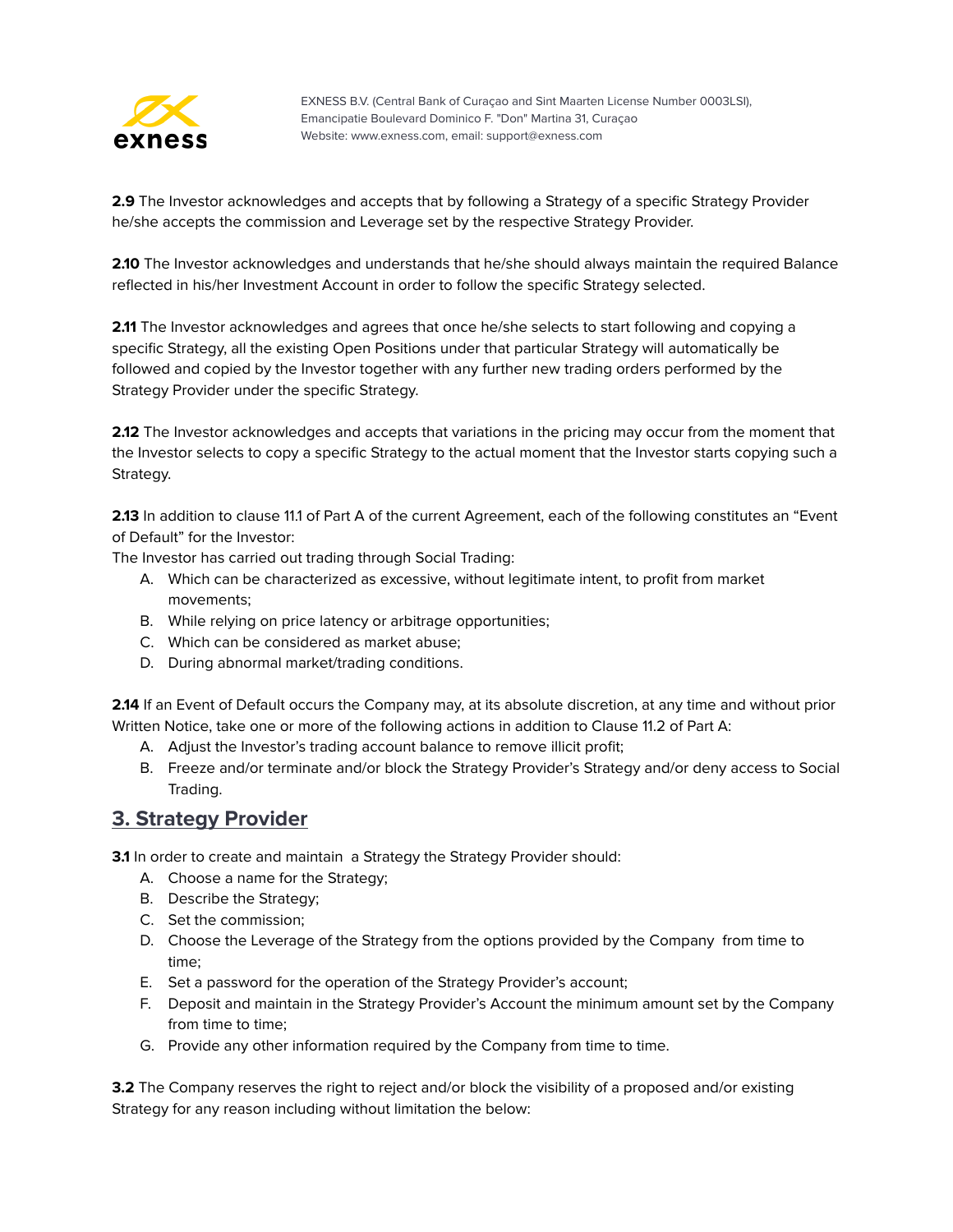

- A. The provided description of the Strategy is not in accordance with the provisions of the Agreement and/or any other regulation of the Company and/or it contains illegal and/or unethical references, and/or it contains personal or other information not related to the Strategy, and/or does not make sense and/or lacks consistency and/or provides misleading information;
- B. The selected name for a Strategy is misleading and/or insulting and/or contains racist or religious references and/or refers to illegal actions, and/or does not respect certain morality or ethical standards;
- C. The selected picture connected to a Strategy presents a minor (child) and/or is inappropriate and/or is misleading and/or insulting of a race and/or any religion and/or refers to illegal actions, and/or does not respect certain morality standards and/or is unethical;
- D. The Strategy Provider's account does not have sufficient funds as per the minimum requirements of the specific Social Trading account type;
- E. The Strategy Provider's account has not been fully verified in accordance with paragraph 3.2 of Part A;
- F. The Strategy Provider's Strategy has been inactive and/or has no trading activity upon it for more than seven (7) calendar days
- G. For any other reason considered as relevant and appropriate by the Company in its sole discretion.

**3.3** The Company reserves the right at its absolute discretion to close any or all Open Position(s) of a Strategy Provider at any time.

**3.4** The Strategy Provider understands and accepts that he/she shall not be able to withdraw any of his/her own funds in and from his/her Strategy Provider's account while his/her specific Strategy has any Open Positions.

**3.5** In addition to clause 11 of Part A of the current Agreement each of the following constitutes an "Event of Default" for the Strategy Provider:

- A. If the Strategy Provider's Strategy is carrying excessive risk for a long period of time;
- B. If the Strategy Provider's description of the Strategy does not match the actual trading conditions;
- C. The Strategy Provider has carried out trading:
	- 1. Which can be characterized as excessive and/or without legitimate intent, to profit from market movements;
	- 2. While relying on price latency and/or arbitrage opportunities;
	- 3. Which can be considered in the Company's sole discretion as market abuse;
	- 4. During abnormal market/trading conditions.

**3.6** If an Event of Default occurs the Company may, at its absolute discretion, at any time with or without Written Notice, take any of the following actions in addition to clause 11.2 Part A:

- A. Freeze and/or terminate and/or block the Strategy Provider's Strategy and/or deny access to Social Trading;
- B. Request to make amendments on the description of the Strategy.

**3.7** The Strategy Provider's commission is calculated and paid to the Strategy Provider at the end of the Social Trading Period connected with each Strategy.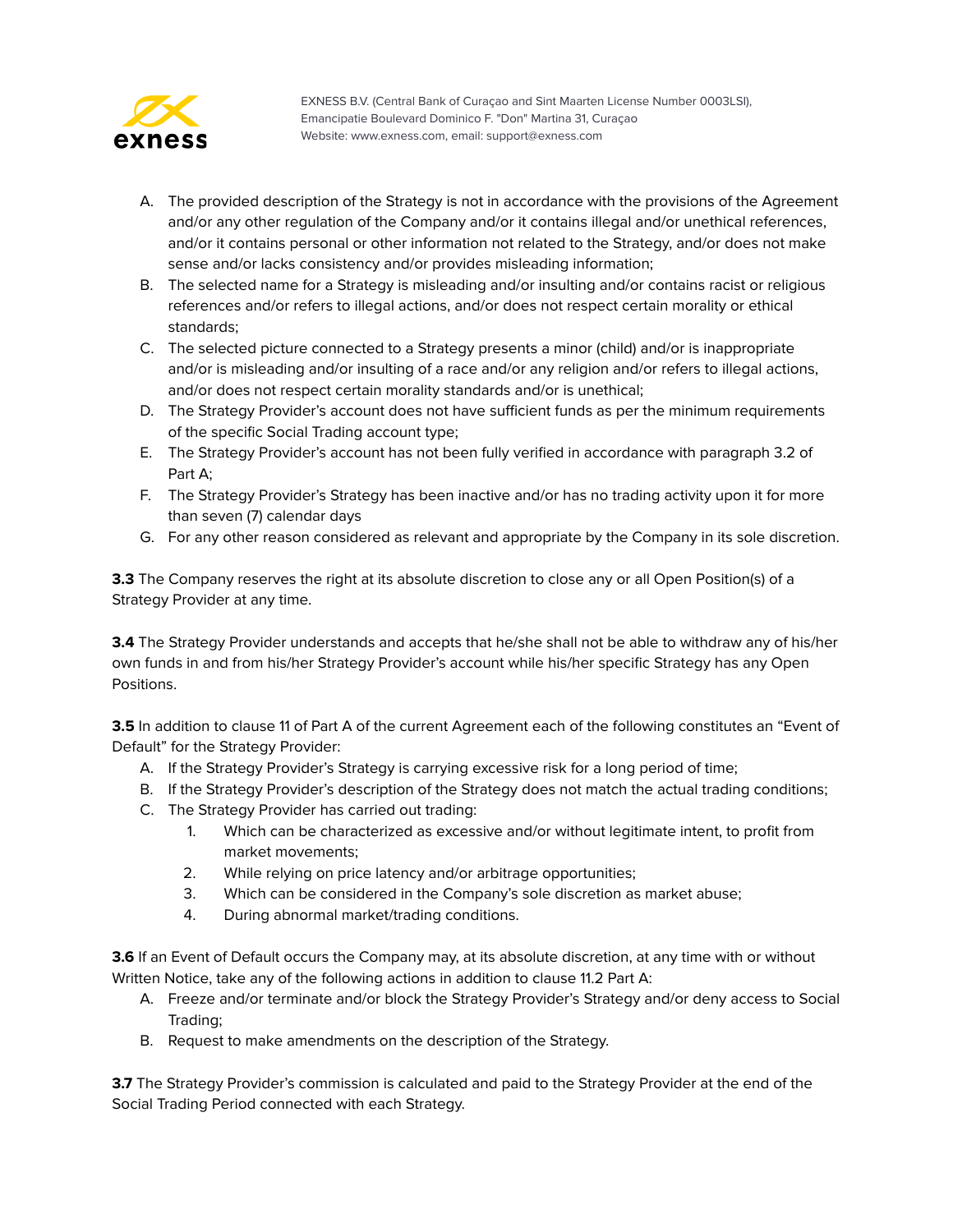

**3.8** The Strategy Provider 's commission may be determined by the Strategy Provider for each Strategy but may not exceed 50% of the Investor's Profit. The Strategy Provider's commission shall not be changed after the specific Strategy is created.

**3.9** The Strategy Provider shall receive the Strategy Provider's commission for the positive returns of Investors in USD currency, which is calculated as indicated on the Company's Website and/or on the Social Trading mobile application.

**3.10** In the event that an Investor stops following a specific Strategy of a Strategy Provider before the end of the Social Trading Period, the Strategy Provider's commission is calculated at the time of Strategy closing at the current market price.

#### <span id="page-49-0"></span>**4. Social Trading Acknowledgement of Risk and Consents**

**4.1** The Company does not provide any quarantee as to the performance of any Strategy.

**4.2** Any description and/or information in relation to a Strategy is not considered as confidential and/or personal information.

**4.3** The Company reserves the right at any time with or without notice to close and/or pause and/or suspend and/or stop copying any Strategy Provider's account(s), and/or Strategy and/or Order either of the Investor or Strategy Provider.

**4.4** Performance statistics represented in relation to Strategy Providers and/or Strategies are historical and the Company does not guarantee any profit for the Investor; past performance is not a reliable indicator of future results and the Investor is recommended to decide on the selection of a Strategy by reviewing the actual history and/or performance of the Strategy.

**4.5** The Strategy Provider acknowledges that the Company may use and/or pass and/or process information in relation to the Strategy Provider's Strategy in the Company's group of companies and/or external companies and/or consultants.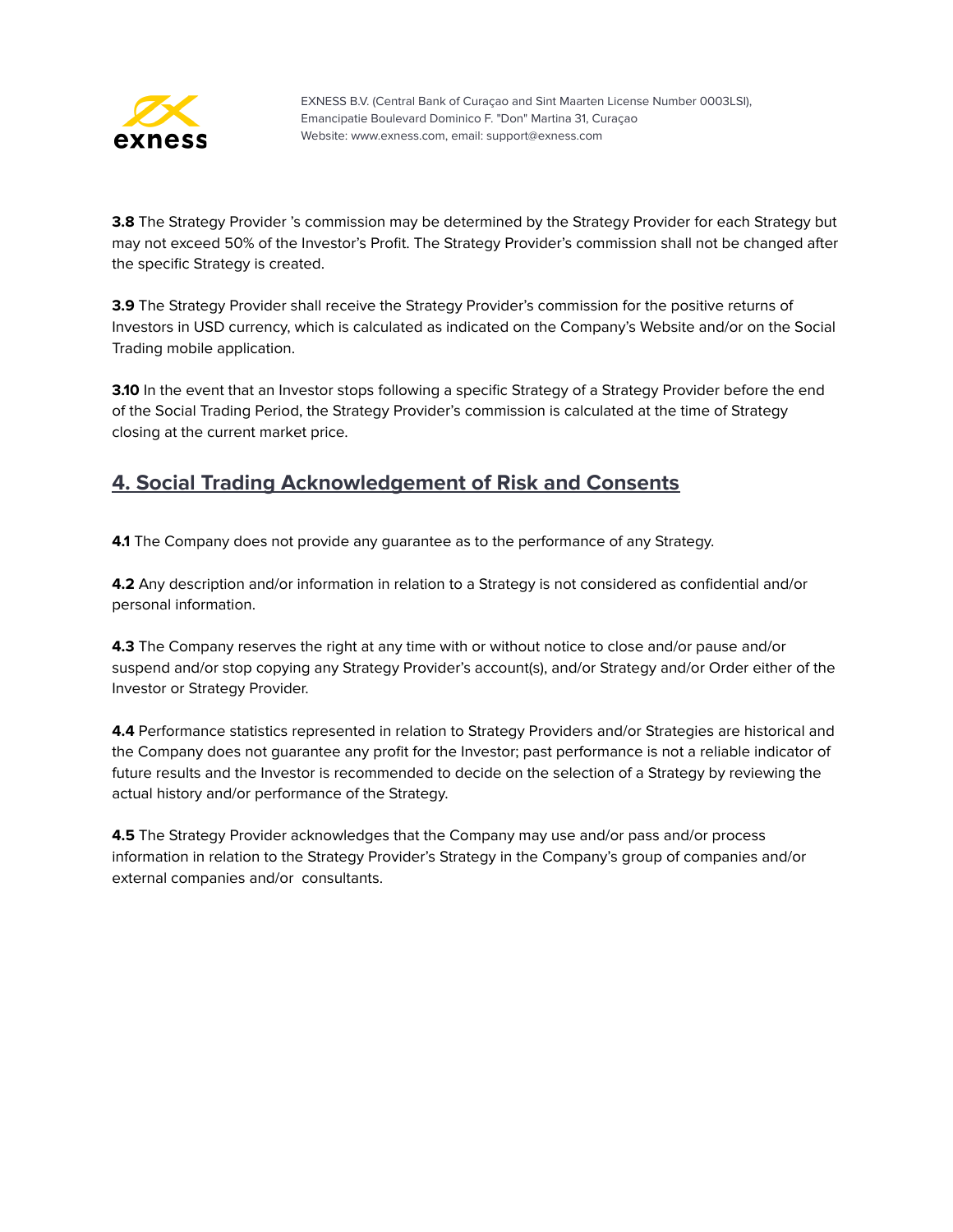

# <span id="page-50-0"></span>PART G: Portfolio Management

## <span id="page-50-1"></span>**1. Introduction**

- **1.1.** PART G is applicable only to those Clients who are eligible and use the Portfolio Management platform provided by the Company.
- **1.2** Company shall allow participation and use of Portfolio Management platform subject to the fulfillment of Client's obligations under this Agreement and of any other requirement of becoming Portfolio Manager or PM Investor as applicable from time to time by the Company.

#### <span id="page-50-2"></span>**2. Portfolio Manager**

- **2.1**. A Client shall be eligible to become a Portfolio Manager and use the Portfolio Management platform provided by the Company provided that he/she meets any applicable requirements required from time to time by the Company.
- **2.2** Subject to clauses 1.2 and 2.1 above herein, Client becomes a Portfolio Manager when creating his/her first Fund. In order to create, manage and maintain a Fund the Portfolio Manager should:
	- A. Choose a name for the Fund;
	- B. Describe the Fund;
	- C. Choose an allocation type from the options provided by the Company from time to time;
	- D. Set the minimumFund Investment to the Fund;
	- E. Choose the leverage for the Fund from the options provided by the Company from time to time;
	- F. Set the Performance Fee type and size from the options provided by the Company from time to time;
	- G. Provide any other information required by the Company from time to time.
- **2.3** To invite a PM Investor to invest in a Fund, the Portfolio Manager should share a Fund link to or code for the Fund. Funds are not made publicly available, and only individuals and/or legal entities who have received a link to or code for the Fund will be able to invest. After the Client decides to invest in a Fund he/she should sign any required documentation by the Company and send a request to invest in the Fund. The Portfolio Manager is allowed to accept or reject requests to invest in a Fund. After the request is accepted by the Portfolio Manager, the Client has the opportunity to make Fund Investment/s in this Fund.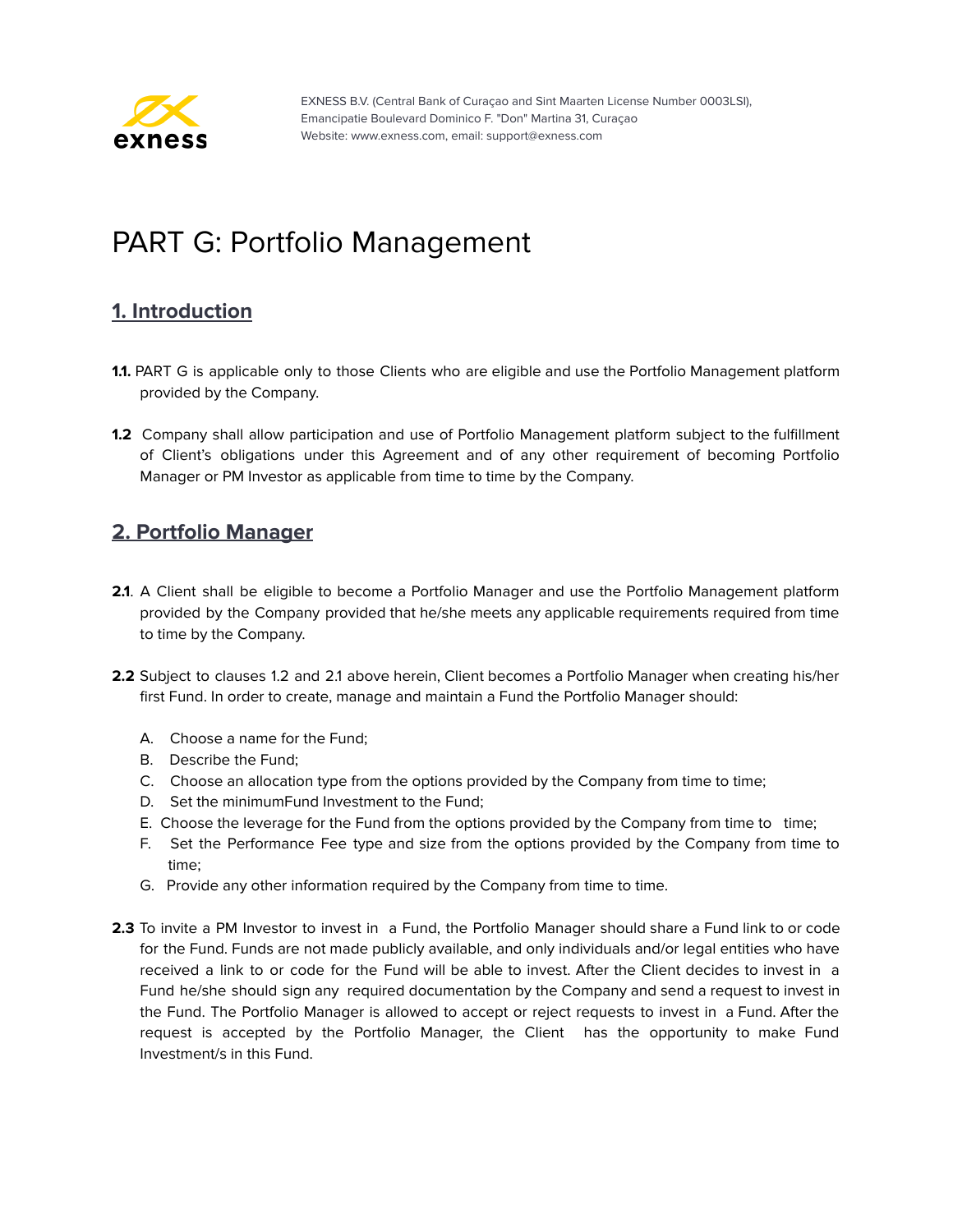

- **2.4** Portfolio Manager is only able to place Orders connected to a Fund and is prohibited to make withdrawals or transfers.
- **2.5** The Portfolio Manager acknowledges and agrees that materials created, published and disseminated by him/her in relation to the Portfolio Management, within and outside the Portfolio Management platforms, including but not limited to Fund's information (e.g. biography, photo, Fund name, Fund description) shall not:
	- A. contain materials which are not in accordance with the provisions of the Agreement and/or any other regulation of the Company and/or contain illegal and/or unethical references, and/or infringe third party rights, including trademark and other intellectual property rights;
	- B. mislead and/or insult and/or contain religious references and/or refer to illegal actions, and/or do not respect certain morality or ethical standards;
	- A. claim Portfolio Manager's eligibility to provide the services which may require a license, registration and/or notification in their state of residency and/or in the residency states of PM Investor/s;
	- D. introduce or present Portfolio Manager as an employee or representative of the Company and/or claim, directly or indirectly, that the Company and/or its Affiliates endorse, maintain any control and/or guarantee the accuracy and/or completeness of any Portfolio Manager's statement or their activities;
	- E. contain sexually explicit and/or any grossly offensive content, including expressions of bigotry,racism, hatred or profanity or that is hateful, threatening, or pornographic; incite violence or that contain nudity or graphic or gratuitous violence;
	- F. contain a picture that presents a minor (child);
	- G. contain unauthorized commercial communications (such as spam);
	- H. collect and/or use/copy users' content or information, or otherwise accessing Website and/or the Portfolio Management platform, using automated means (such as harvesting bots, robots, spiders, or scrapers);
	- I. engage in multi-level marketing, such as a pyramid scheme;
	- J. contain viruses or other malicious code;
	- K. solicit personal information and/or login information or access an account belonging to someone else;
	- L. disable, overburden, or impair the proper working of Company, such as a denial of service attack and/or facilitate or encourage any violations of these rules;
	- M. make misleading and/or absolute and/or untrue statements about the performance of the Fund and/or guarantee the performance of the Fund;
	- N. contain information which is not related to the Fund, does not make sense and/or lacks consistency or which is not balanced enough - overwhelmed on the positive side.
- **2.6** The Company reserves the right at its absolute discretion, but in any case is under no obligations, to close any or all Open Position(s) within a Fund at any time. This right is reserved only for the benefit of the Company in order to prevent or stop activities that may bring any type of loss or damage in the Company.
- **2.7** In addition to clause 11 of Part A of the current Agreement each of the following constitutes an "Event of Default" for the Portfolio Manager: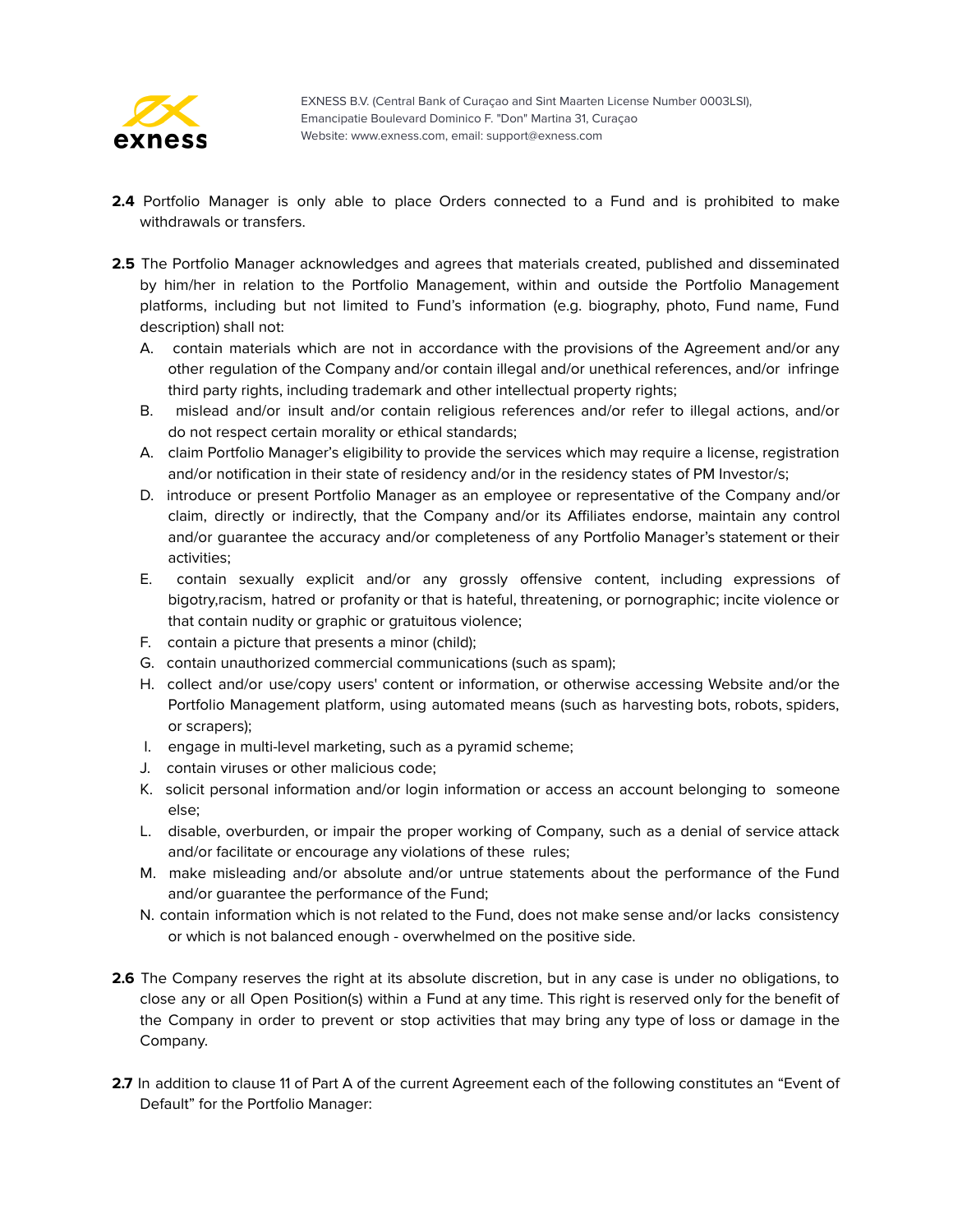

- A. if the Portfolio Manager's Fund is carrying excessive risk for a long period of time;
- B. the provided Portfolio Manager's biography, photo, Fund name, Fund description, and/or any other information provided as part of the Fund requirements, is not in accordance with the provisions of the Agreement and/or any other regulation of the Company and/or it contains illegal and/or unethical references and/or does not make sense and/or lacks consistency and/or provides misleading information;
- C. the Portfolio Manager has not been fully verified in accordance with paragraph 3.1 and 3.2 of Part A of this Agreement;
- D. the Portfolio Manager has been inactive and/or has no trading activity connected to the Fund for more than seven (7) calendar days;
- E. the Portfolio Manager has been terminated in accordance with paragraph 10 of Part A of this Agreement;
- F. if the Portfolio Manager's description of the Fund does not match the actual trading activity in the same Fund;
- G. If a substantial portion of the trades in a Portfolio Manager's Fund are identical or similar to the trades of another Fund, to the extent that it appears they are mimicking or replicating those trades;
- H. the Portfolio Manager has carried out trading:
	- (a) which can be characterized as excessive and/or without legitimate intent, in order to profit from market movements;
	- (b) while relying on price latency and/or arbitrage opportunities;
	- (c) which can be considered in the Company's sole discretion as market abuse and/or market manipulation and/or fraudulent activity;
	- (d) During abnormal market/trading conditions.
- I. the Portfolio Manager is not a holder of a license, registration and/or notification and/or of any other authorisation required in his/her state of residency and/or in the residency states of PM Investors;
- J. the Portfolio Manager fails to perform or breaches any obligation due to the Company and/or where any representation or warranty made by the Portfolio Manager is or becomes untrue;
- K. for any other reason or circumstance where the Company reasonably believes that it is necessary or desirable to take any action set out in clause 2.8 below herein.
- **2.8** If an Event of Default occurs the Company reserves the right at its absolute discretion, but in any case is under no obligation, at any time with or without Written Notice, to take any of the following actions in addition to clause 11.2 Part A:
	- A. terminate this Agreement with immediate effect;
	- B. reject and/or block the availability of a proposed and/or existing Portfolio Manager;
	- C. freeze and/or suspend and/or terminate and/or close or block any and/or all Fund/s managed by the Portfolio Manager and/or any open positions and/or deny access to Portfolio Management platform and/or refuse payment of Performance Fee;
	- D. change the status of the Fund/s to the "close-only" mode by revoking Portfolio Manager ability to open new position(s);
	- E. request to make amendments on the description of the Fund/s;
	- F. take any other action(s) in relation to the Fund/s in order to rectify the Event of Default or minimize any type of loss or damage to the Company;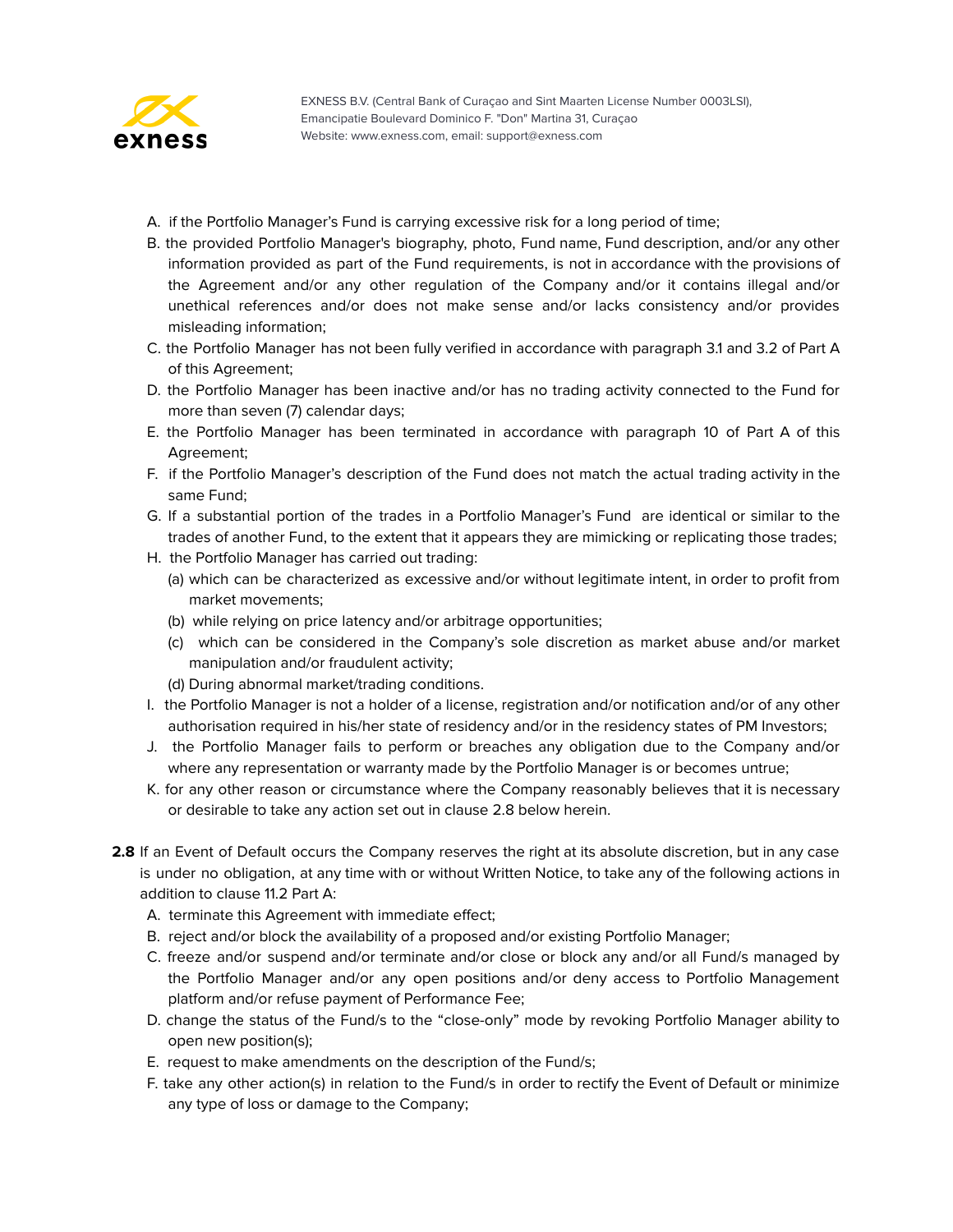

- G. reject or refuse any request of the PM to create a new Fund(s);
- H. adjust the Fund(s) balance to remove illicit profit;
- I. any other action as deemed fit at the absolute discretion of the Company.
- **2.9** The Performance Fee may be determined by the Portfolio Manager for each Fund and for each PM Investor in it. The Performance Fee shall not be changed after the specific Fund is created.
- **2.10** The Portfolio Manager shall receive the Performance Fee for any positive returns of PM Investors in USD currency, which is calculated as indicated on the Company's Website and/or in any relevant mobile application/s. Performance Fee shall be calculated on the aggregated profits on each Fund and proportionally on the individual Fund Investment/s made by the PM Investors.The Performance Fee is calculated and credited to the Portfolio Manager's Account at the end of the Billing Period.
- **2.11** In the event that a Fund has been terminated before the end of the Billing Period, the Performance Fee shall be calculated at the time of Fund termination and credited to the Portfolio Manager's account at the end of the Billing Period.
- **2.12** It is hereby understood and agreed by the Portfolio Manager that Clients remain Company's Clients at all times.
- **2.13** The Portfolio Manager represents and warrants that is duly authorized to enter into this Agreement and maintains any applicable license and/or certification and/or authorisation during the Portfolio Management activities and/or the trading operations of Fund(s) and shall exercise proper skill and care, professional and technical expertise, diligence, morality and impartiality which are necessary, taking into account the complexity of trading.
- **2.14** Company will not in any way be liable for any losses incurred in the Funds.
- 2.15 The Portfolio Manager is not allowed to publish, reproduce, transmit, or otherwise reproduce information relating to the Funds and/or the Portfolio Management to any third party without the Company's prior written consent.
- **2.16** The Portfolio Manager irrevocably and unconditionally agrees and hereby authorizes the Company to provide Clients with access and/or the option to invest in the Fund(s). Upon investing in a Fund, Portfolio Manager authorizes the Company and Company shall have the right to take all necessary actions deemed fit so that Client is allowed to invest and/or access the Fund(s).
- **2.17** The Portfolio Manager authorizes the Company to use any information related to the Portfolio Manager and/or the Fund(s) in any way it chooses and make it public or communicate it as deemed appropriate, in any way and with any means in its absolute discretion.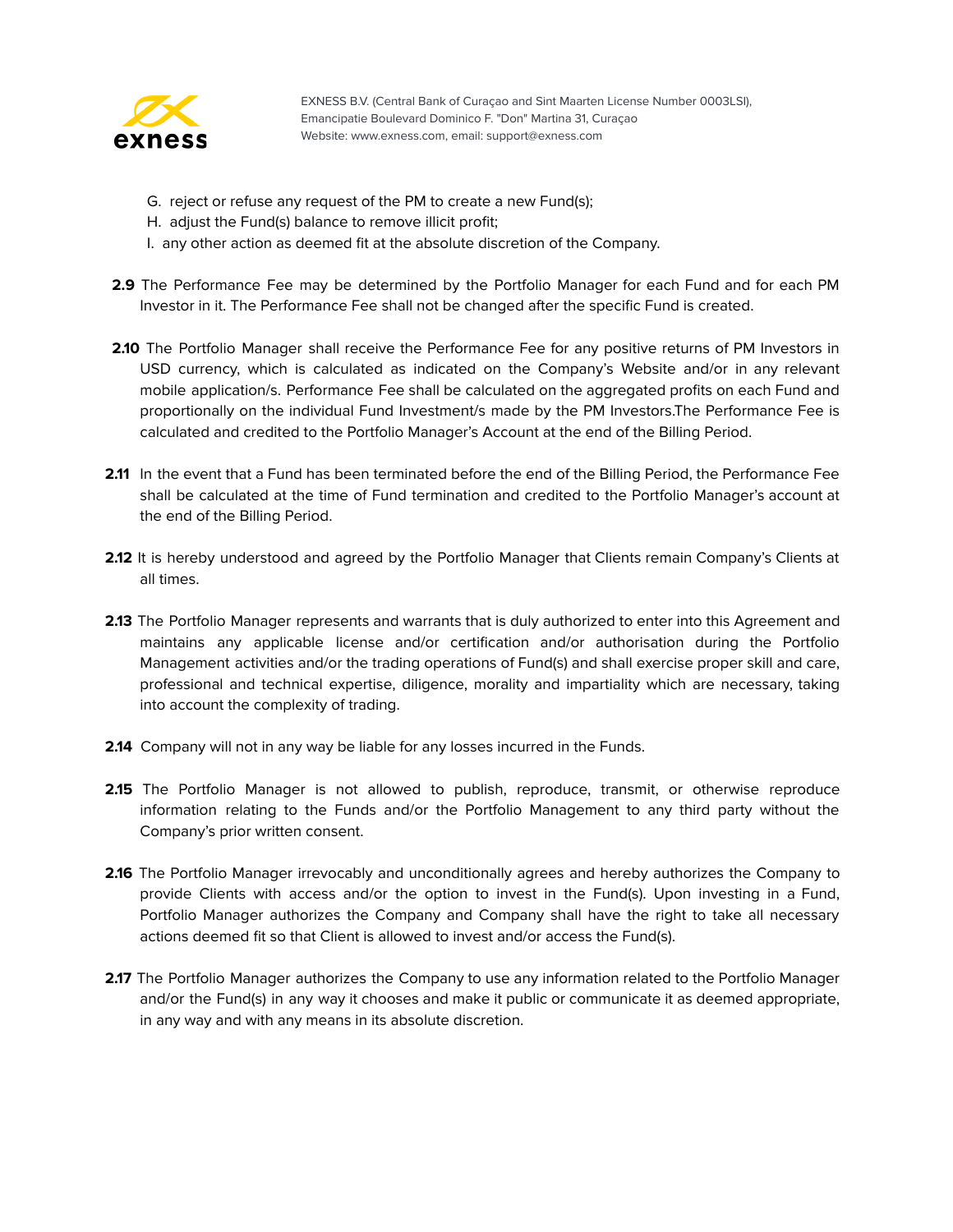

#### <span id="page-54-0"></span>**3. PM Investor**

- **3.1** Only individuals and/or legal entities who receive a Fund link or code for the Fund by the Portfolio Manager might be able to invest in a Fund and become PM Investors. In order to invest in a Fund, the PM Investor shall first become a Client of the Company as per the terms of this Agreement and meet any requirements imposed by the Company and/or accept and/or sign any other applicable documentation required by the Company from time to time. By joining and investing into a Fund with a Fund Investment, the PM Investor agrees to the following:
	- A. To authorize the Portfolio Manager as its true and lawful Attorney and Agent with full power and authority to act as a Portfolio Manager on the Fund Investment and instructs the Portfolio Manager to act on his/her behalf in connection to the Fund Investment/s;
	- B. To authorize and instruct the Portfolio Manager to use Company's Trading Platform for trading using the Fund Investment/s;
	- C. That investing in a Fund bears its own fees, charges and Performance Fee.
	- D. To authorize the Company to accept trading orders from the Portfolio Manager in relation to the Fund Investment;
	- E. To authorize and instruct the Company to transfer the Performance Fee from the Fund Investment to the Portfolio Manager's Account at the end of each Billing Period.
- **3.3** Reports and/or information in relation to the Fund Investments while using the Portfolio Management service shall be available on the Website and/or in any relevant mobile application as applicable from time to time.
- **3.4** The PM Investor may start the Fund Investment, deposit funds and/or withdraw any available funds to and from his/her Wallet in accordance with the procedures and restrictions available from time to time on the Portfolio Management mobile applications and/or Website and/or any other website maintained by the Company for Portfolio Management and subject to the Agreement.
- **3.5** PM Investor can only use the Wallet for the Portfolio Management service and is not allowed to execute any trading operations on the Wallet on its own.
- **3.6** The PM Investor may deposit funds into the Investment Wallet via the payment systems/methods made available by the Company for the Portfolio Management platform from time to time.
- **3.7** In order to terminate the Fund Investment, PM Investor should send a Fund Investment termination request to the Portfolio Manager. In case the termination request is not accepted by the Portfolio Manager after thirty-six (36) hours, the Fund Investment will be terminated automatically. The Client acknowledges and agrees that the Fund Investment can't be terminated outside of normal trading hours and Portfolio Manager is authorised to perform trading operations on the Fund until termination occurs. Any Fund Investment termination request which has been accepted by the Portfolio Manager or has expired outside of the normal trading hours will be executed after trading resumes.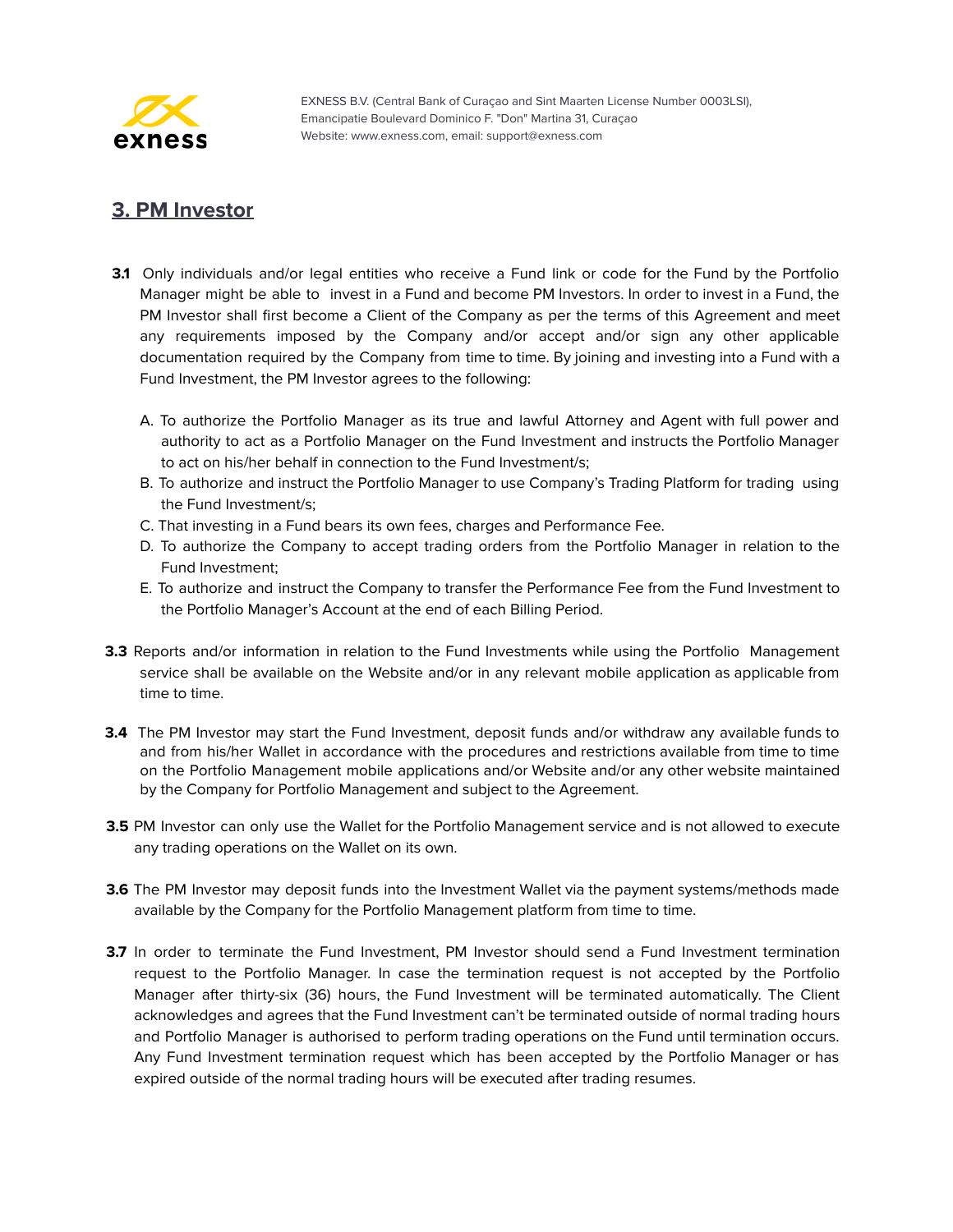

- **3.8** Upon termination of Fund Investment as described in clause 3.7 above, funds available as a result of the Fund Investment in relevant Fund(s), shall be credited to PM Investor's Wallet.
- **3.9** The Company reserves the right at its absolute discretion to close any or all Open Position(s) of a Fund at any time.
- **3.10** The PM Investor acknowledges and accepts that by making a Fund Investment into a Fund of a specific Portfolio Manager he/she accepts the Performance Fee and Leverage as well as other conditions set for the Fund by the respective Portfolio Manager in accordance with paragraph 2.2 of Part G;
- **3.11** In addition to clause 11.1 of Part A of the current Agreement, each of the following constitutes an "Event of Default" for the PM Investor:
- A. The Fund in which PM Investor made a Fund Investment is subject to an Event of Default as this defined in clause 2.7 above herein.
- B. The PM Investor is misusing the Portfolio Management service in order to mimic or replicate trades conducted in a Fund into his personal trading account with the Company.
- C. Failure of the PM Investor to provide an amount due under the Agreement;.
- D. Failure of the PM Investor to perform any obligation due to the Company;
- E. Any other circumstance where the Company reasonably believes that it is necessary or desirable to take any action set out in clause 3.12.
- **3.12** If an Event of Default occurs the Company may, at its absolute discretion, at any time and without prior Written Notice, take one or more of the following actions described in clause 2.8 herein above, in addition to Clause 11.2 of Part A.
- **3.13** The PM Investor acknowledges and accepts that aFund can be terminated in case of an Event of Default either from Portfolio Manager/s or PM Investors side and in this case Orders in this Fund will be closed in the order decided by the Company.
- **3.14** PM Investor may not be able to see the individual Orders made by the Portfolio Manager if the latter decides to do so.
- **3.15** The PM Investor is not allowed to publish, reproduce, transmit, or otherwise reproduce information relating to the Funds and/or the Portfolio Management to any third party without the Company's prior written consent.

#### <span id="page-55-0"></span>**4. Allocation type**

**4.1** The Company will provide Portfolio Manager with two options for managing Fund Investments – so called allocation types. The Portfolio Manager should choose between "lot allocation" and "equity allocation" when creating a Fund. The Company reserves the right to not provide one of those options to any Portfolio Manager on its own discretion.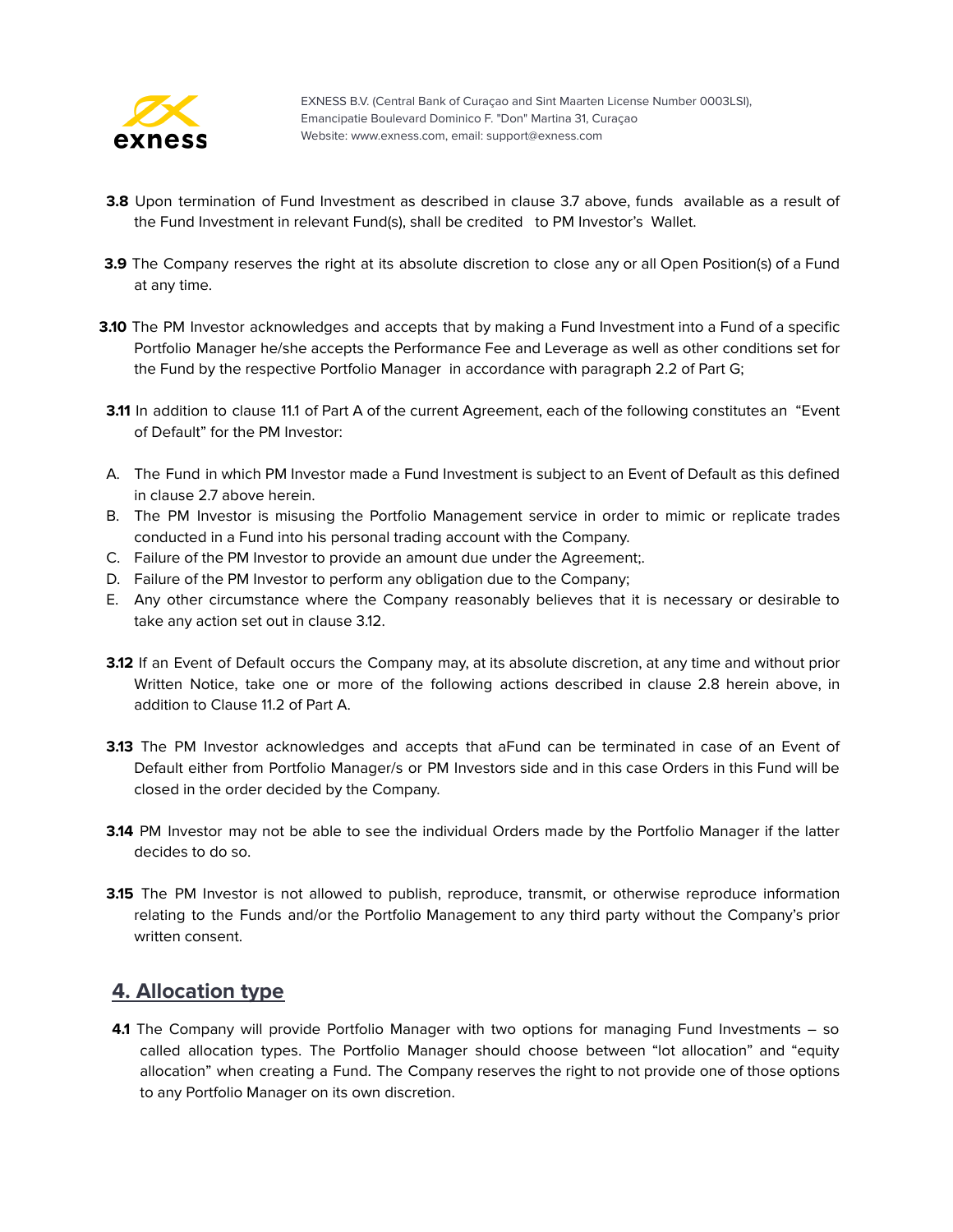

- **4.2** In order to run a Fund with lot allocation, the Portfolio Manager should make a deposit to the Fund. All Fund Investments made to the Fund with lot allocation will be transferred to the Investment subaccount dedicated to the exact Fund Investment. After a Fund Investment is made, all the existing Open Positions made by the Portfolio Manager under that particular Fund will automatically be followed and copied to the Fund Investment subaccount together with any further new trading orders performed by the Portfolio Manager under the specific Fund.
- **4.3** The Client acknowledges and agrees that for Funds with lot allocation:
	- A. all Orders made by the Portfolio Manager will be followed and copied by the Fund Investment subaccount in accordance with the copy coefficient as indicated on the Company's Website and/or on the Portfolio Management mobile application;
	- B. variations in the Orders' pricing may occur from the moment that the PM Investor made a Fund Investment to a specific Fund to the actual moment when an Order opened by the Portfolio Manager, under the specific Fund, was copied to the Fund Investment subaccount;
	- C. the Company reserves the right at any time with or without notice to close and/or pause and/or suspend and/or stop copying any Portfolio Manager's account(s), and/or Fund and/or Order either of the PM Investor or Portfolio Manager.
- **4.4**. All Fund Investments made to a Fund with "equity allocation" will be deducted from the Wallet/s and allocated to the master trading account of the Portfolio Manager connected to that specific Fund and the total amount of money will be displayed as available for trading by the Portfolio Manager. Orders placed by the Portfolio Manager will be split proportionally to the PM Investors in accordance to the respective Fund Investments being made. Only new Orders performed by the Portfolio Manager under the specific Fund will be allocated to each Fund Investment.
- **4.5**. The Client acknowledges and agrees that for Funds with equity allocation:
	- A. all Orders made by the Portfolio Manager will be allocated to the Fund Investment subaccount in accordance with the ratio of investment equity to the Fund equity calculated at the moment of the Orders' opening. Allocation is executed as described on the Company's Website and/or on the Portfolio Management mobile application;
	- B. the Company reserves the right at any time with or without notice to close and/or pause and/or suspend and/or stop allocating any Portfolio Manager's account(s), and/or Fund and/or Order either of the PM Investor or Portfolio Manager.

#### <span id="page-56-0"></span>**5. Portfolio Management Acknowledgement of Risk and Consents**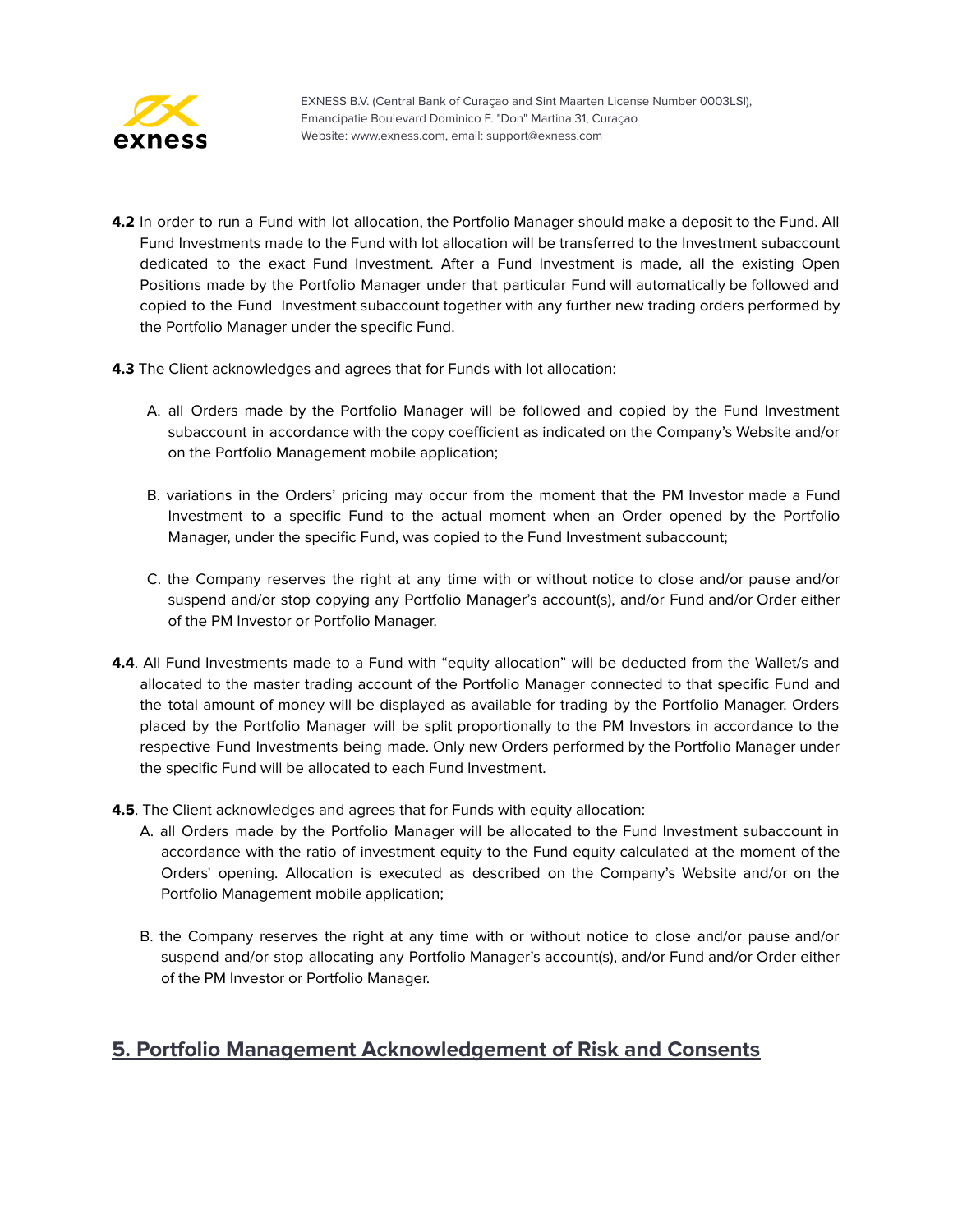

- **5.1.** The PM Investor acknowledges that the Funds are created and managed by Portfolio Managers on their own, and the Company does not provide any guarantee as to the performance of any Fund. The Client waives the right to request the Company to close any or all Open Position(s) within a Fund.
- **5.2** The Company accepts no responsibility for the activities of the Portfolio Managers and the performance of the Funds as well as no liability for any loss or damage related to investing in the Funds. Statistics and indicators provided by the Company for each Fund have inherent limitations. Past performance is not indicative of future results. No representation is being made by the Company that the Funds will or are likely to achieve profits or losses. PM Investors are advised to take the necessary precautions throughout the investing process.
- **5.3** It is the responsibility of the PM Investor to understand and acknowledge the risks before making Fund Investments and that he/she may suffer losses due to lack of diversification and/or situations where the Fund is too heavily exposed in any type of financial risk such as without limitation credit risk, currency risk, concentration risk, geographical risk and that he/she may end up losing entire investment. It is understood that the Company does not pay or review the activities of Portfolio Managers neither confirm their experience, professionalism or guarantee the performance of the Fund(s).
- **5.4** The Company shall not be held liable for any omission, deliberate omission or fraud by a Portfolio Manager, unless to the extent where this would be the result of willful default or fraud on the part of the Company.
- **5.5** Any description and/or information in relation to a Fund is not considered as confidential and/or personal information. The Portfolio Manager is able to see the name and the country of the PM Investor and vice-versa the PM Investor has the ability to see the name and the country of the Portfolio Manager and any other information made available through the Fund.
- **5.6.**The Company on its sole discretion and under no obligations is authorized to disclose Portfolio Manager's information to the PM Investor and vice-versa.
- **5.7** The Company reserves the right at any time with or without notice to close and/or pause and/or suspend any Portfolio Manager's account(s), and/or Fund and/or Order.
- **5.8** Performance statistics represented in relation to the Portfolio Manager and/or Fund are historical and the Company does not guarantee any profit for the PM Investor. Past performance is not a reliable indicator of future results.
- **5.9** The Portfolio Manager acknowledges and agrees that the Company may use and/or pass and/or process information in relation to the Investment Fund in the Company's group of companies and/or external companies and/or consultants.
- **5.10** It is hereby acknowledged and agreed that the Portfolio Manager and/or the PM Investor could be clients of different Company's group of companies.